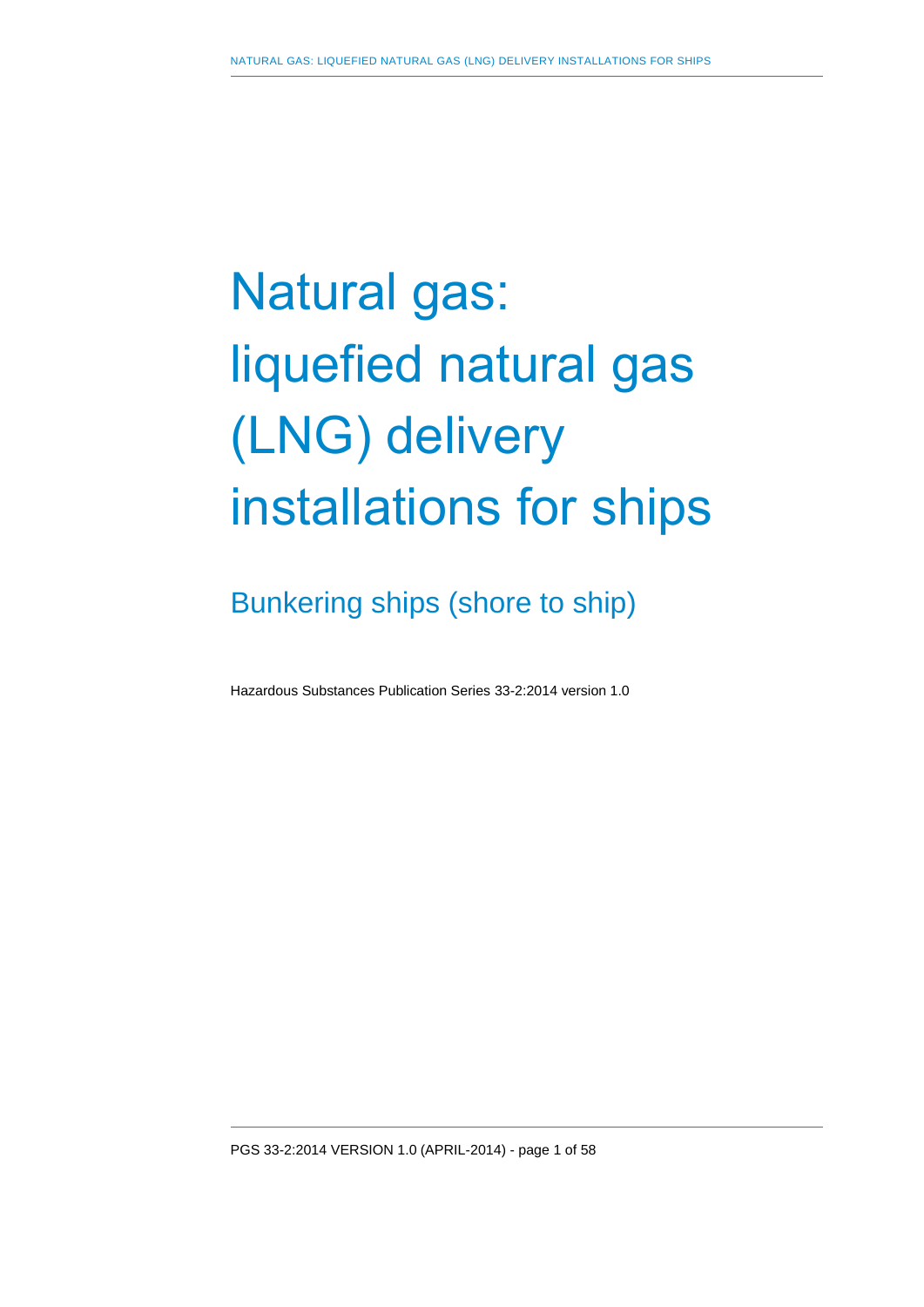## <span id="page-1-0"></span>Foreword

This Publication Series provides guidance for companies who produce, transport, store or use hazardous substances and for authorities responsible for granting licences and monitoring these companies. Based on the current state of the art it gives a summary of regulations, requirements, criteria and conditions. This Publication Series is the reference framework for granting licences, drawing up general rules, monitoring companies and could be used for implementing your own corporate responsibilities. The Publication Series focuses on an integrated approach to occupational safety, environmental safety, transport safety and fire safety.

These guidelines are formulated such that should the case arise a company can choose other measures on an equivalence basis.

PGS 33-2 was drawn up by PGS team 33-2 including representatives from the government and business community. The contents of the publication were determined by the PGS Programme Council. This is formed of representatives from the authorities (the Association of Interprovincial Authorities (IPO), the Association of Dutch Municipalities (VNG), the Social Affairs and Employment Inspectorate (Inspectorate SZW), the Dutch Fire Service, the business community (VNO/NCW and MKB Nederland) and employees.

The PGS Programme Council states that this publication was produced by a careful and balanced process and agrees to the inclusion of this publication in the Hazardous Substances Publication Series.

More information on the PGS and the most recent publications can be found on: www.publicatiereeksgevaarlijkestoffen.nl.

A summary of the work field of the Publication Series also giving a list of relevant legislation and regulations and the stakeholders is included in the note 'Legal Context of the Hazardous Substances Publication Series' (*Juridische context Publicatiereeks Gevaarlijke Stoffen*). This can be downloaded from the website mentioned.

The chairman of the PGS Programme Council,

Gerrit J. van Tongeren April 2014

PGS 33-2:2014 VERSION 1.0 (APRIL-2014) - page 2 of 58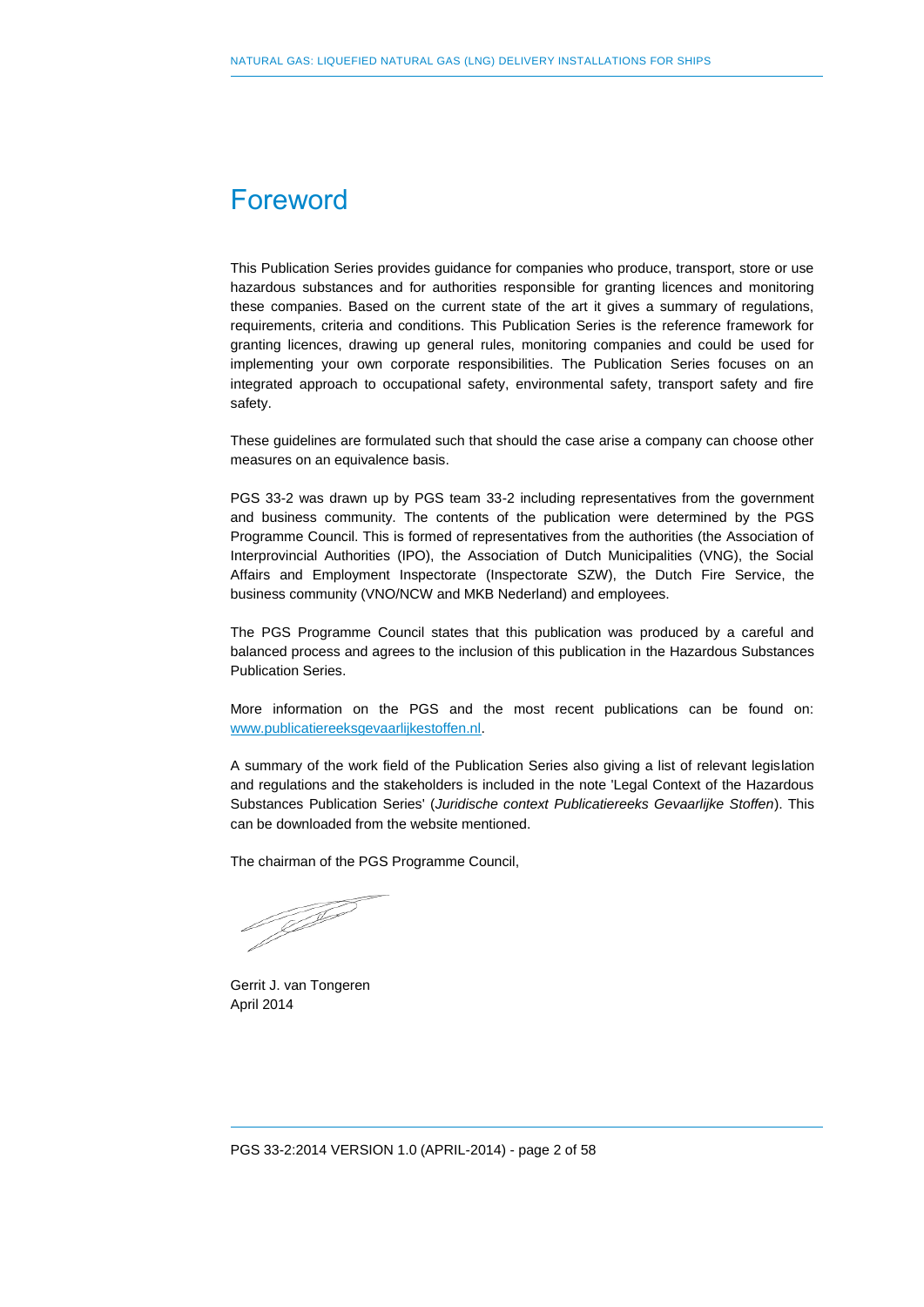# <span id="page-2-0"></span>Table of Contents

| Foreword                      |                                                                       | $\overline{c}$ |
|-------------------------------|-----------------------------------------------------------------------|----------------|
| <b>Table of Contents</b><br>3 |                                                                       |                |
| Summary                       |                                                                       | 5              |
| 0                             | Introduction                                                          | 6              |
| 0.1                           | Reason for development of this PGS                                    | 6              |
| 0.2                           | Relation with legislation and regulation                              | 6              |
| 0.3                           | Government bodies involved                                            | 7              |
| 0.4                           | Other bodies                                                          | 8              |
| 1                             | Application of the publication                                        | 9              |
| 1.1                           | General                                                               | 9              |
| 1.2                           | Purpose                                                               | 9              |
| 1.3                           | Scope                                                                 | 9              |
| 1.4                           | Equivalence principle                                                 | 13             |
| 1.5                           | Use of standards and documents                                        | 14             |
| 2                             | Construction and design of the LNG bunkering installation             | 15             |
| 2.1                           | General description of the LNG bunkering installation                 | 15             |
| 2.2                           | Construction requirements laid down for an LNG bunkering installation | 17             |
| 2.3                           | Construction of (underground) piping                                  | 19             |
| 3                             | The LNG bunkering installation in operation                           | 20             |
| 3.1                           | Introduction                                                          | 20             |
| 3.2                           | General regulations                                                   | 20             |
| 3.3                           | Filling the LNG storage tank of the bunkering installation            | 21             |
| 3.4                           | <b>Bunkering LNG</b>                                                  | 24             |
| 3.5                           | <b>LNG tank truck</b>                                                 | 27             |
| 4                             | Testing, maintenance, registration, inspection and enforcement        | 29             |
| 4.1                           | Introduction                                                          | 29             |
| 4.2                           | Enforcement and training                                              | 29             |
| 5                             | Safety measures                                                       | 30             |
| 5.1                           | Introduction                                                          | 30             |
| 5.2                           | General                                                               | 30             |
| 5.3                           | Internal safety distances                                             | 32             |
| 5.4                           | External safety distances                                             | 35             |
| 5.5                           | Electrical installation and explosion safety                          | 35             |
| 5.6                           | Fire hazard and fire fighting                                         | 35             |
| 5.7                           | Emergency shutdown devices                                            | 36             |
|                               |                                                                       |                |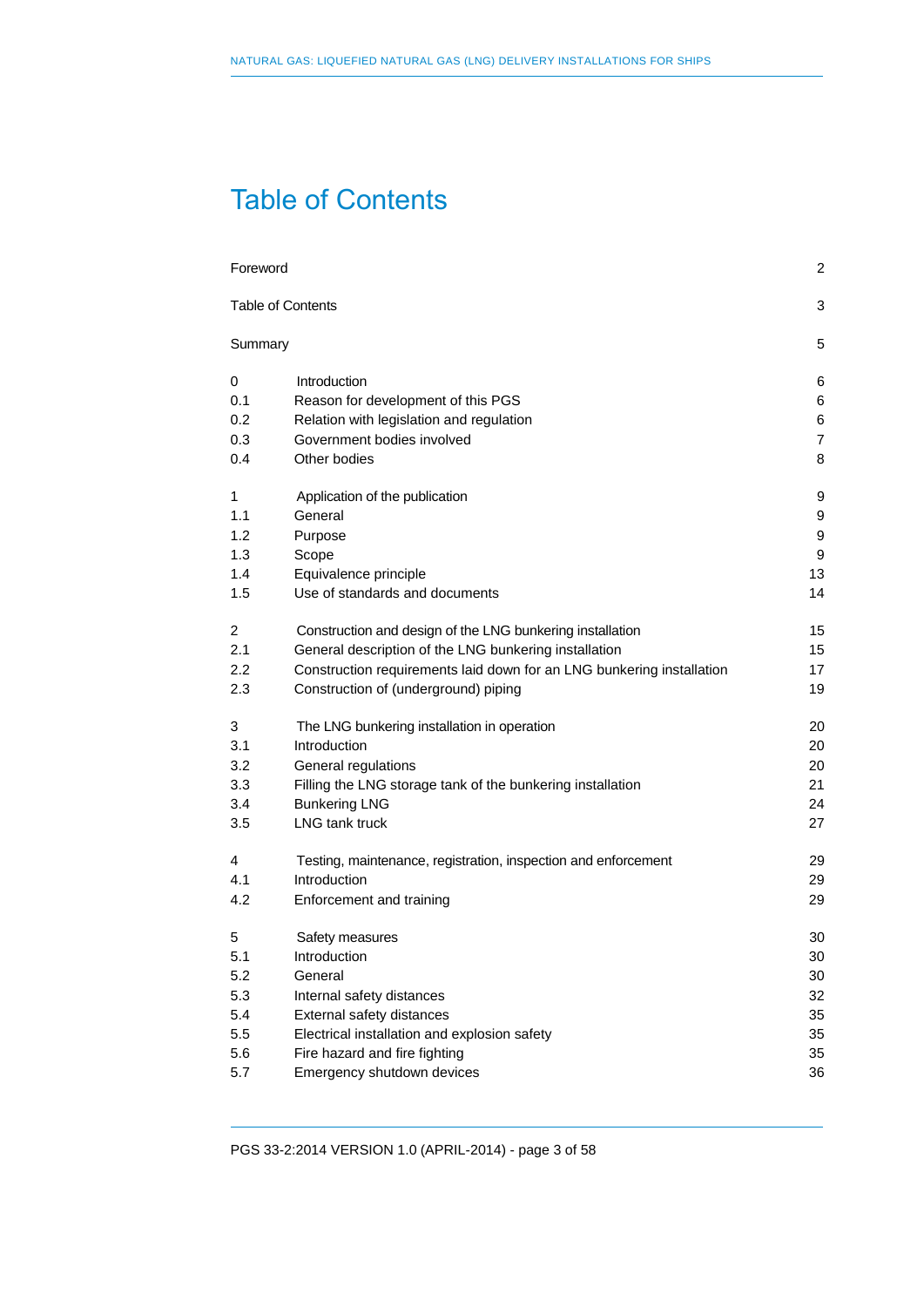| 5.8<br>5.9 | Safety studies<br>Simultaneous activities while bunkering             | 37<br>38 |
|------------|-----------------------------------------------------------------------|----------|
| 6          | Incidents and disasters                                               | 39       |
|            | Annex A Terms and definitions                                         | 40       |
| Annex B    | Standards                                                             | 44       |
|            | Annex C Relevant legislation and regulations                          | 46       |
| Annex D    | Checklist from an LNG bunker station to an LNG fuelled ship           | 53       |
| Annex E    | Checklist for bunkering from an LNG tank truck to an LNG fuelled ship | 54       |
|            | Annex F List of relevant standards and directives for LNG bunkering   | 55       |
| Annex G    | Bibliography                                                          | 57       |
|            | Annex H Composition of PGS team                                       | 58       |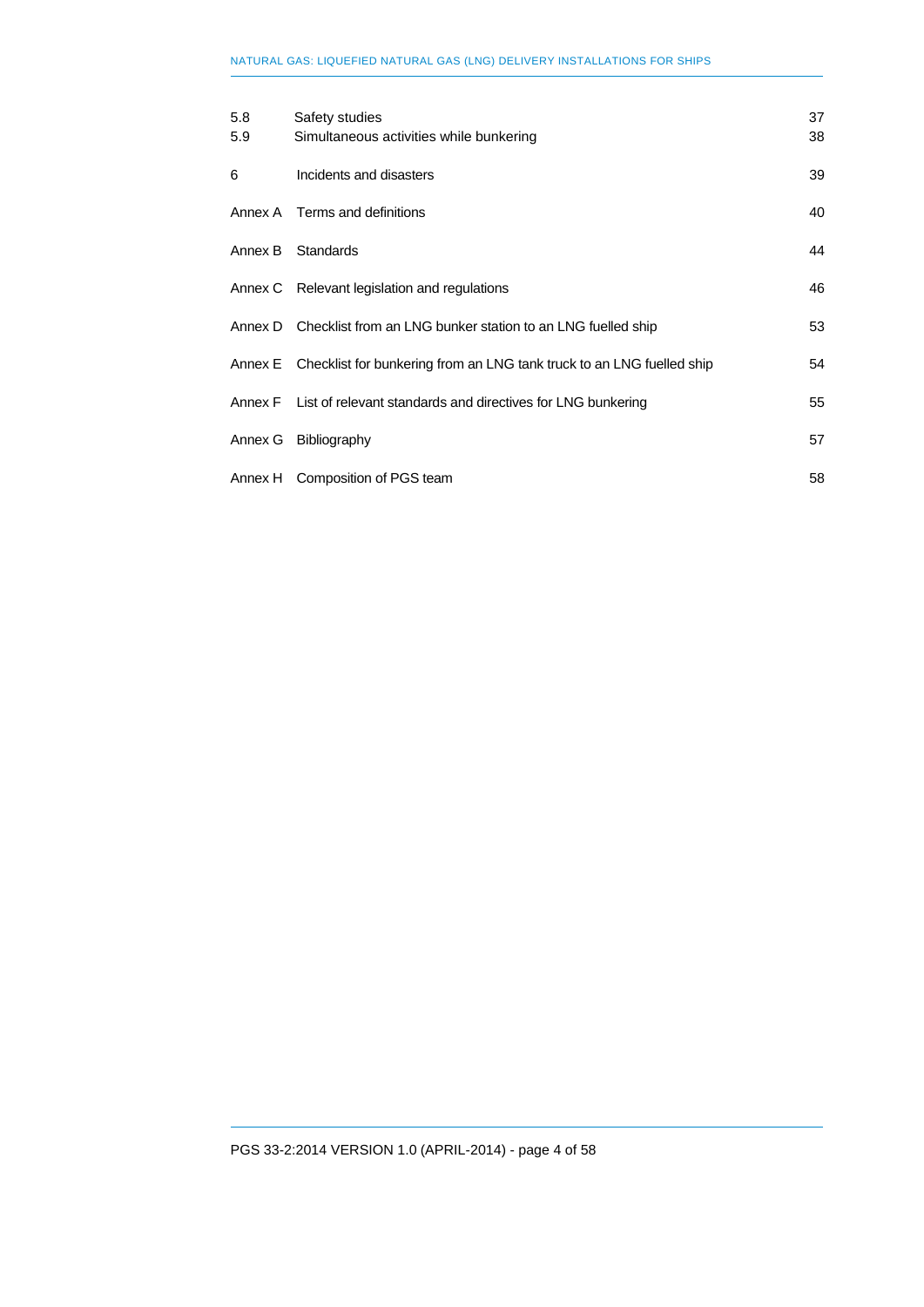## <span id="page-4-0"></span>**Summary**

This publication provides guidelines for storing, loading and offloading LNG under safe working conditions and in an environmentally safe and fire-safe manner. The summary also gives instructions on how to handle units and regulations. Furthermore, the relationship with other legislation and regulations is also addressed at length.

In this PGS publication the regulations are shown numbered and in blue boxes (e.g. reg 4.2.1).

The introduction (clause 0) describes the reason for PGS publication and gives a summary of the relevant legislation and regulations and the government bodies involved in granting licenses and monitoring. There is also a brief discussion of the equivalence principle and the use of standards and guidelines. Clause 1 gives information on the purpose and application of this PGS.

Clause 2 describes the construction and design of the LNG delivery installation. Clause 3 sets out the requirements for the installation in operation (in service). Clause 4 covers inspection, maintenance, testing, registration and documentation. Safety measures, incidents and disasters are discussed in clauses 5 and 6.

Finally a number of Annexes are added, including a list of terms, bibliography, standards, description of relevant legislation and regulations and the composition of the PGS 33-1 team.

This publication provides guidelines for bunkering LNG from a 'fixed' installation to ships. The regulations in PGS 33-2 describe additional requirements to PGS 33-1. PGS 33-1 provides guidelines for designing safe LNG fuelling installation and for their safe management and maintenance.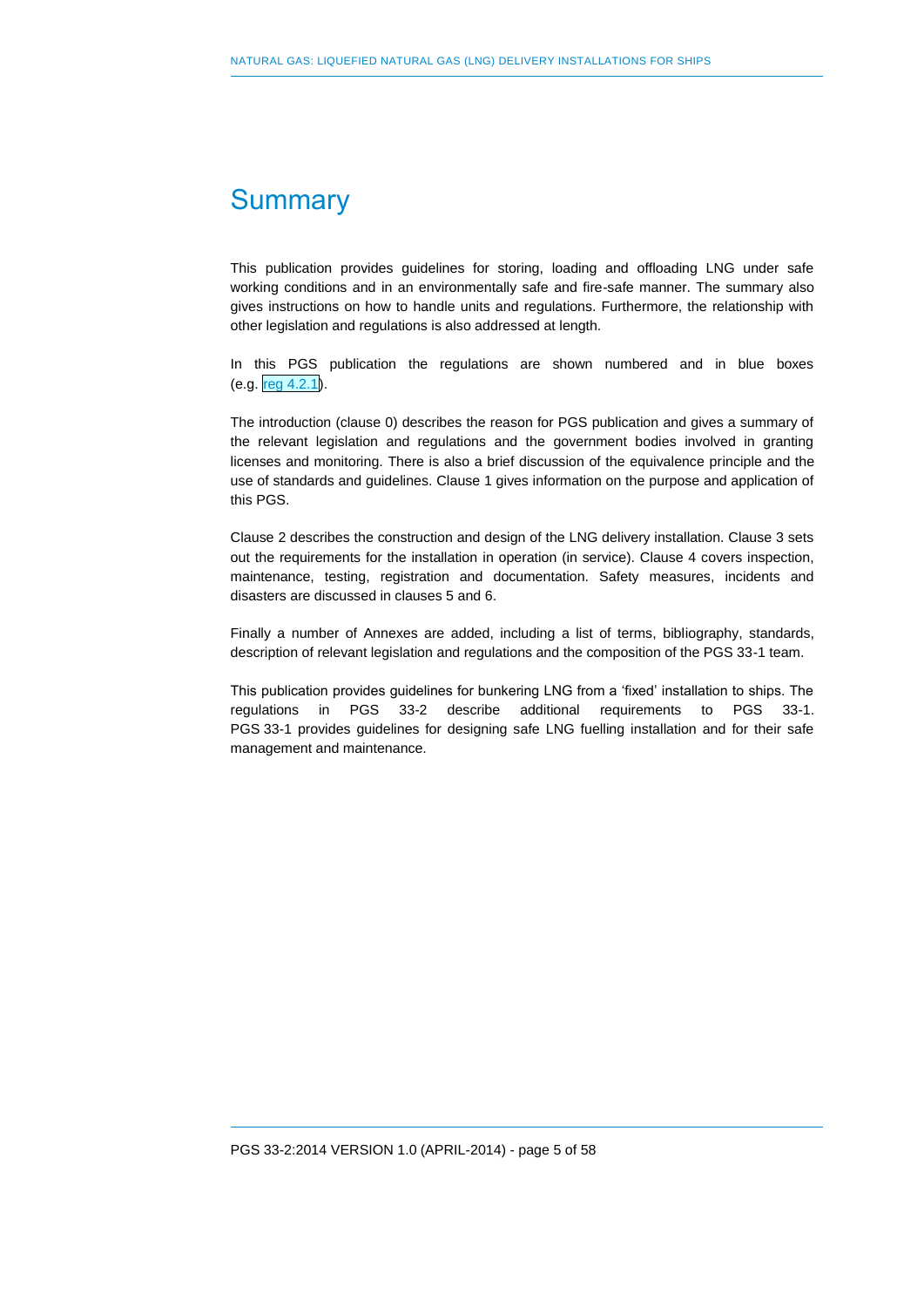# <span id="page-5-0"></span>0 Introduction

### 0.1 Reason for development of this PGS

<span id="page-5-1"></span>Liquefied Natural Gas (LNG) is one of the emerging fuels in Europe. LNG is attractive as a motor fuel for different modes of transport, such as for road vehicles, boats and rail dependent vehicles. Natural gas and primarily LNG play a crucial part in improving the local air quality and the transition to more sustainable mobility. The construction of an LNG infrastructure lays the basis for driving and running on LNG and liquefied biomethane (LBM). There has now been a breakthrough in driving on natural gas on 'Compressed Natural Gas' (CNG) in the Netherlands. LNG, in addition to CNG, offers solutions mainly for applications for which a big action radius is required such as freight transport.

More sustainability is needed for all modes of transport. The Netherlands wants to invest heavily in sustainable climate-neutral fuels. LNG and CNG are the step towards clean sustainable biomethane in both compressed and liquefied form.

In the Netherlands LNG as a transport fuel has now become a fact. There are several suppliers marketing products for both filling stations and for vehicles/boats. Currently, PGS 33- 1 is available for designing, constructing and managing LNG filling stations for road vehicles. This guideline, PGS 33-2, describes how to design, construct and manage LNG installations.

### 0.2 Relation with legislation and regulation

<span id="page-5-2"></span>The majority of the requirements or regulations for the use of hazardous substances are laid down in legislation, whether or not based on European Directives or follow directly from European Regulations. The PGS publications aim to give the fullest possible description of the way in which companies can comply with the requirements resulting from legislation and regulations.

Annex C gives a list of relevant legislation and regulations that are important for designing, constructing and managing LNG delivery installations.

These are broken down into the following categories:

### **General**:

- Environmental Licensing (General Provisions) Act (Wet algemene bepalingen omgevingsrecht – Wabo)
- Activities Decree (Activiteitenbesluit)

#### **Requirements for technical integrity**:

- Pressure Equipment (Commodities Act) Decree (Warenwetbesluit drukapparatuur WBDA)
- Legislation on explosive atmospheres (ATEX 95)

PGS 33-2:2014 VERSION 1.0 (APRIL-2014) - page 6 of 58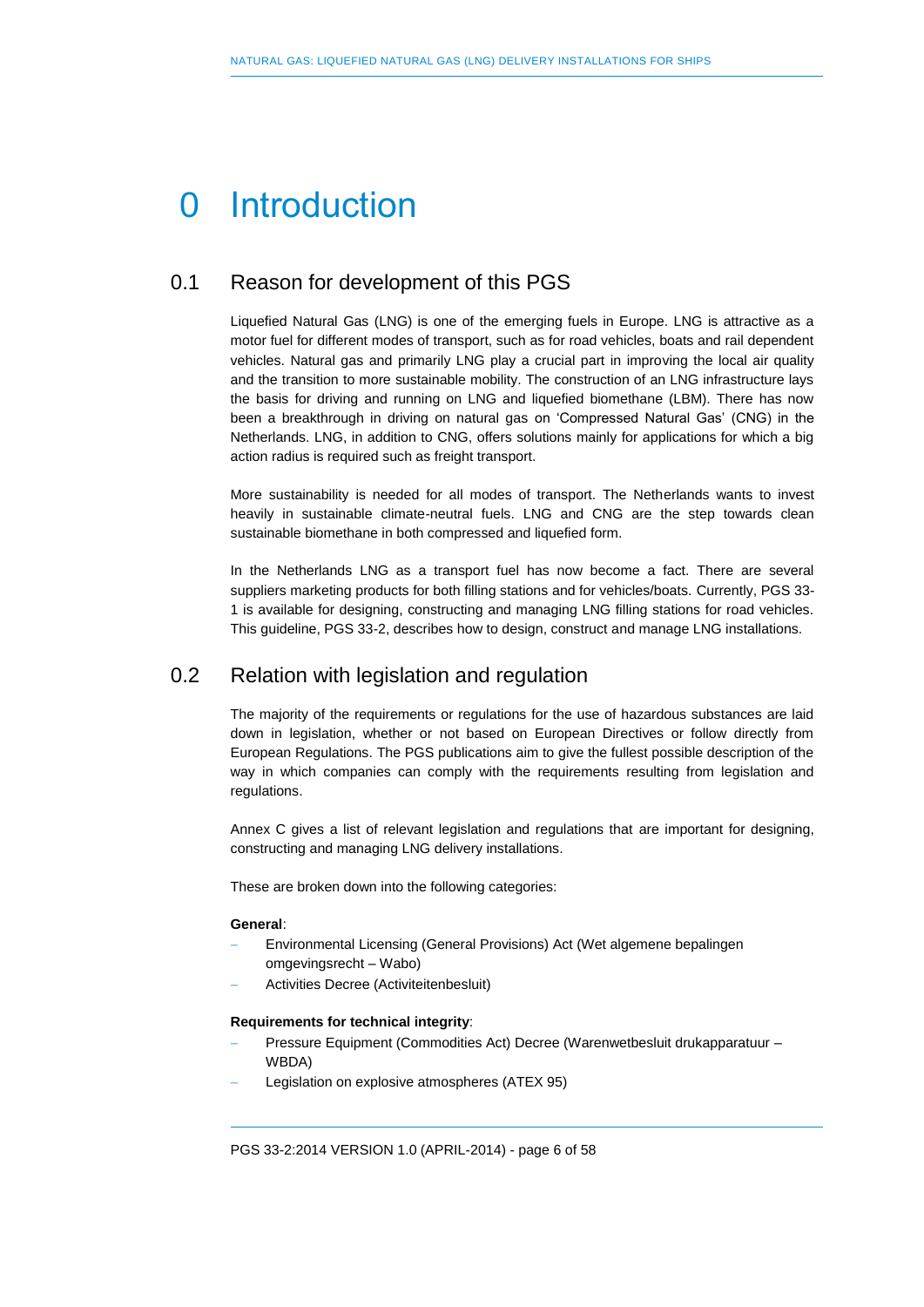### **Operational management**:

- Working Conditions Act (Arbeidsomstandighedenwet)
- Working Conditions Decree (Arbeidsomstandighedenbesluit)
- Risk inventory and evaluation (Risico inventarisatie en evaluatie RI&E)
- Pressure Equipment (Commodities Act) Decree (Warenwetbesluit drukapparatuur WBDA)
- Legislation on explosive atmospheres (ATEX 137)
- Major Accidents (Risks) Decree 1999 (Brzo '99)
- Safety Regions/In-house Fire Service Act (Wet veiligheidsregio's/Bedrijfsbrandweer) (Inter)national standards for operational management

### **Requirements for spatial context**:

- External safety policy and the Spatial Planning Act (Wet ruimtelijke ordening WRO)
- External Safety (Facilitys) Decree (Besluit externe veiligheid inrichtingen BEVI)

### **Transport**:

- Inland waterways regulation (Binnenvaartregeling): regulation implementing the Inland Waterways Act (Binnenvaartwet) and the Inland Waterways Decree (Binnenvaartbesluit) that took effect on 30 December 2008 in order to implement European Directive no. 2006/87/EC;
- The Regulation on transport of hazardous substance by land (Regeling vervoer over land van gevaarlijke stoffen – VLG) contains specific regulations for the transport of hazardous substances by road. Annex 1 to this regulation contains the international rules for the transport of hazardous substances, which come from the ADR convention;
- European Agreement concerning the International Carriage of Dangerous Goods by Inland Waterways (ADN).

In 2010 a start was made with the development of standards for LNG and CNG fuelling installations (filling stations) on an international level, respectively ISO/DIS 16924 and ISO/DIS 16923. The development of this national PGS publication serves as input for the facility of the international agreements and vice versa.

### <span id="page-6-0"></span>0.3 Government bodies involved

### 0.3.1 Municipality and province

For most facilitys the municipality is the competent authority for the Environmental Licensing (General Provisions) Act (Wabo). The provinces are the competent authority for most bigger and often more hazardous companies or companies with more severe environmental pollution. It may be decided to use a regional execution service (Regionale uitvoeringsdienst – RUD) to perform the tasks of the competent authority.

### 0.3.2 Ministry of I&M / Ministry of EZ

In exceptional cases the Minister of Infrastructure and Environment (I&M) (mainly for defence sites) or the Minister of Economic Affairs (EZ) (for mining activities and for oil and gas extraction) is the competent authority as regards the environmental licence.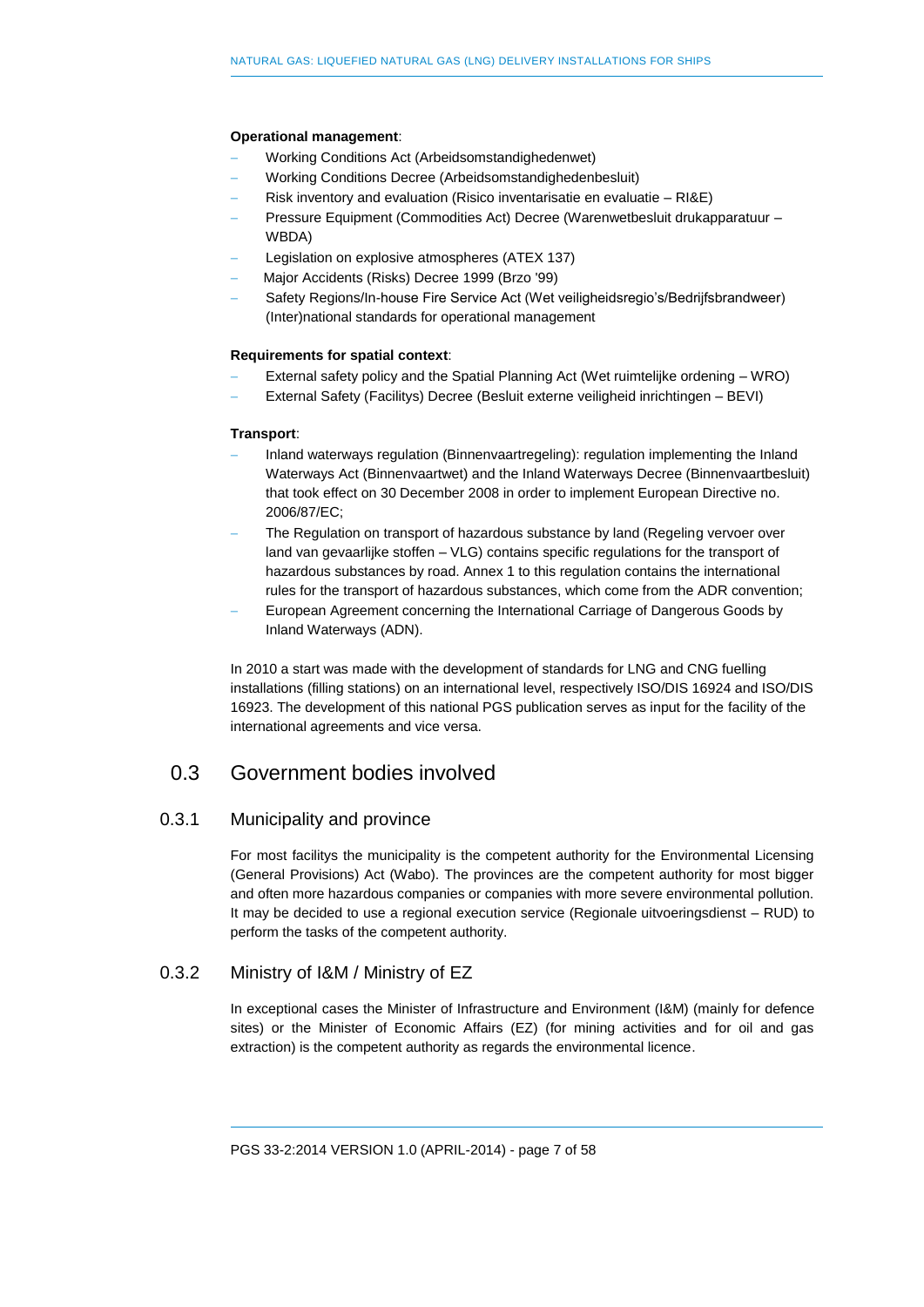### 0.3.3 Fire service/safety region

With the arrival of the safety regions, the municipal and regional fire brigades are disappearing and, as part of the fire service, are going into these safety regions:

- firstly because of its statutory advisory task in a situation where this involves a company that falls under the '99 Major Accidents (Risks) Decree (Brzo '99) and/or the External Safety (Facilitys) Decree (Bevi);
- secondly, the security region (formerly the municipal fire service) may be consulted by the competent authority when determining requirements for fire prevention and fire suppression provisions that may be laid down in environmental licences.

In addition, the fire service is also involved as the emergency service that shall have to act in case of incidents. To be able to act, a number of measures intended for the fire service shall be taken (see for this clauses 5 and 6). Finally the fire service will have to prepare for action and so shall be informed of the situation..

### 0.3.4 Department of Public Works and the District Water Boards

The Minister of Infrastructure and Environment is the competent body for the Water Act. This covers among other things the coastal waters, the Waddenzee, Eems and Dollard, the IJsselmeer, the Meuse, the Rhine, the IJssel and the Zeeland waters. In practice the Department of Public Works (RWS) is the party who issues the Water Act licence on behalf of the Minister

Waterway management is the government's responsibility in order to make and keep shipping possible, in accordance with the waterway function assigned to the water in question. In the Water Act, waterway management is considered as one of the elements of water system management.

The District Water Boards are the competent body for the other waters that do not belong to the national waters.

### 0.3.5 National Institute of Public Health and the Environment (RIVM)

The National Institute of Public Health and the Environment carries out research, advises and supports the government with policy. Its clients include the Ministry of Public Health, Welfare and Sport, the Ministry of Infrastructure and Environment, the Ministry of Economic Affairs, the Ministry of Social Affairs and Employment, various inspectorates and the European Union.

### <span id="page-7-0"></span>0.4 Other bodies

### 0.4.1 Port authorities

Port authorities, such as Havenbedrijf Rotterdam N.V., manage, operate and develop port and industrial areas. Within the preconditions of public law, and using various means including regulations and enforcement, the (national) port master ensures a rapid, safe and environmentally sound processing of shipping traffic in the area under his control.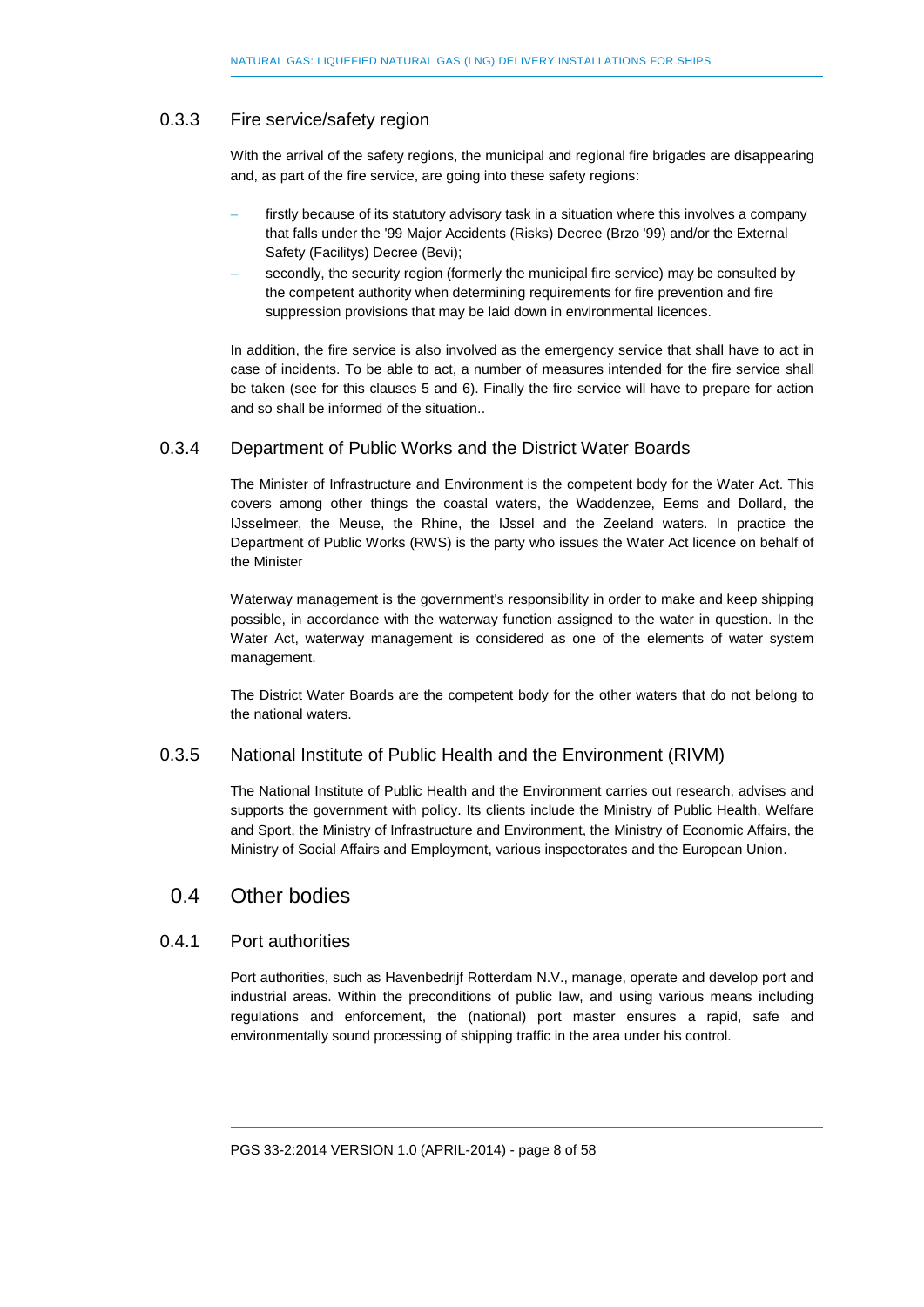# <span id="page-8-0"></span>1 Application of the publication

### 1.1 General

<span id="page-8-1"></span>Monitoring, enforcement and granting licences are regulated in the relevant legislation. Companies should comply with the current state of the art described when a reference is made from a binding document to the PGS. Binding documents include for example the Activities Decree or an environmental licence. For employee protection the PGS regulations may be included in a Health & Safety catalogue, which is the starting point for monitoring the relevant sector (or target group). Another option is for PGS regulations to be imposed on a company via a requirement for compliance by the Inspectorate SZW (Social Affairs and Employment).

For the application of an updated PGS for granting licences under the Environmental Licensing (General Provisions) Act) (Wabo) we can make a distinction between the following situations:

- new company to be set up;
- extension or change of an existing company;
- existing company.

For a number of questions about the application of an updated PGS in existing situations or in case of an extension of or change to an existing company, please refer to the 'Responses and questions' (Reacties en vragen) on [www.publicatiereeksgevaarlijkestoffen.nl.](http://www.publicatiereeksgevaarlijkestoffen.nl/)

### 1.2 Purpose

<span id="page-8-2"></span>This document includes additional regulations for PGS 33-1 for designing, constructing and managing LNG bunkering installations on shore and on a floating bunker station. This will ensure an acceptable protection level for people and the environment. These include among other things the design requirements laid down for the installation, the components used and the conditions of use. In addition internal and external risks and safety distances are important.

As regards safety and environment it is important how for example boil-off gas is handled in the different process stages.

### 1.3 Scope

<span id="page-8-3"></span>PGS 33-2 applies to LNG bunkering installations on shore and on a floating bunker station. PGS 33-2 applies to the bunkering of ships of a total net fuel tank volume of a maximum of 500  $m^3$  of LNG.

PGS 33-2:2014 VERSION 1.0 (APRIL-2014) - page 9 of 58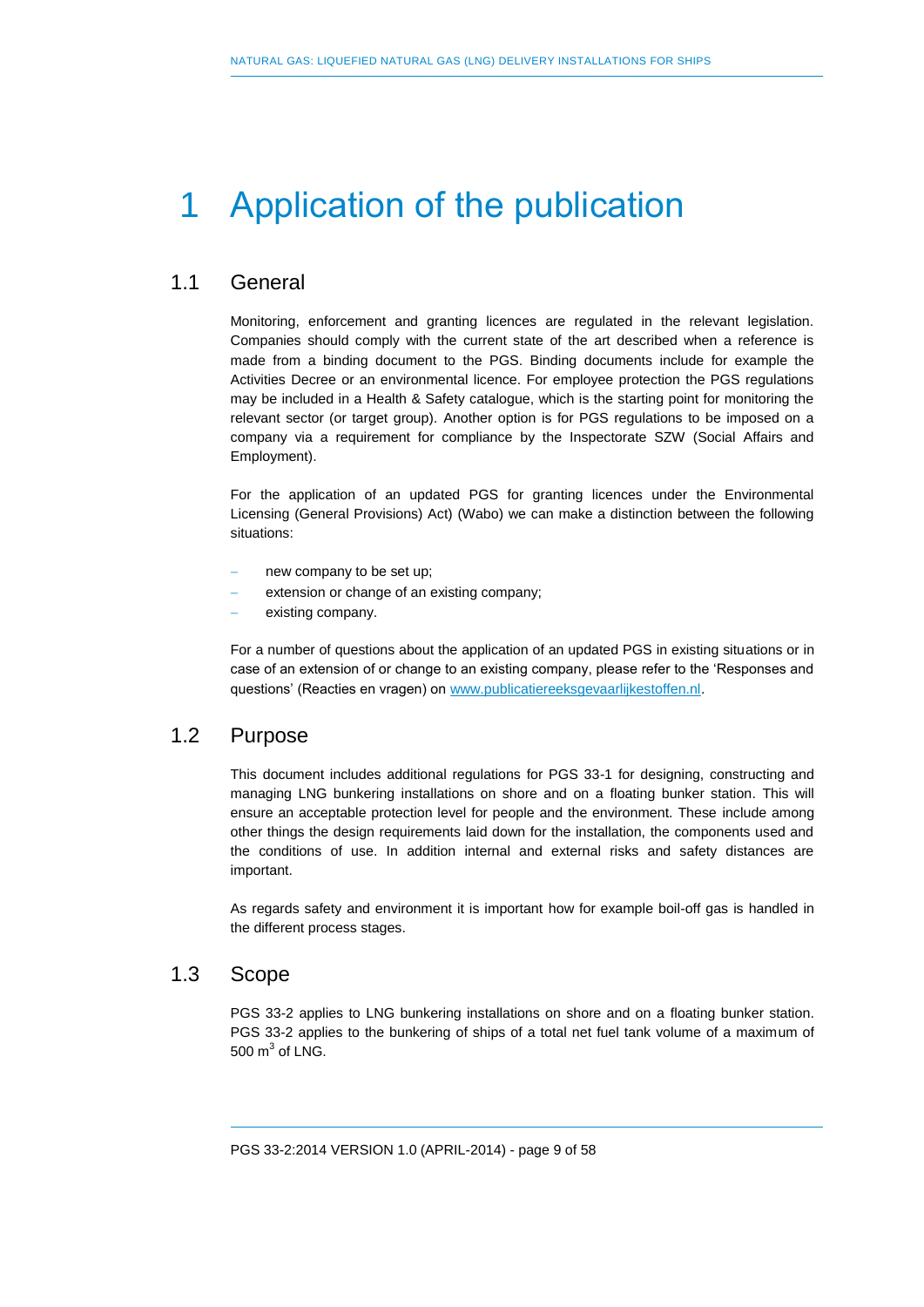### *Note:*

*The units m<sup>3</sup> and ton are used in this document. The fact that the density of LNG depends on the composition and temperature and is around 0.45 ton per m<sup>3</sup> should be taken into account here.*

Facilitys whose licence provides for a quantity of 50 tons or more are governed by the Brzo '99. When determining the quantity provided for in the licence, the total contents of all connected systems (tanks and piping) are taken into consideration.

PGS 33-2 provides additional regulations for PGS 33-1 *Natural gas: liquefied natural gas (LNG) delivery installations for vehicles* that serves as the starting point.

Delivery to loose refillable tanks has not been included in PGS 33-2.

### *Note:*

*There is not yet any experience with refillable LNG tanks. For this reason, there is nothing*  included in this PGS about this. Specific agreements will have to be made with the competent *authority for working with refillable LNG tanks.*

PGS 33-2 does not concern the transhipment of LNG as cargo for ships.

PGS 33-2 does not concern the 'ship to ship' bunkering of LNG.

The scope of PGS 33-2 is explained in the following paragraphs.

### 1.3.1 Bunkering from an LNG tank truck

PGS 33-2 applies to the following situations for the direct delivery of LNG from an LNG tank truck (see figure 1.1):

- 1) Bunkering a ship directly from an LNG tank truck.
- 2) Bunkering a ship from a tank truck via an on onshore LNG delivery installation and an LNG delivery installation placed on a floating bunker station.

#### *Note:*

*The requirements laid down for the equipment on a floating bunker station (situation 2) for bunkering LNG are covered by the subject and the scope of PGS 33-2.*



PGS 33-2:2014 VERSION 1.0 (APRIL-2014) - page 10 of 58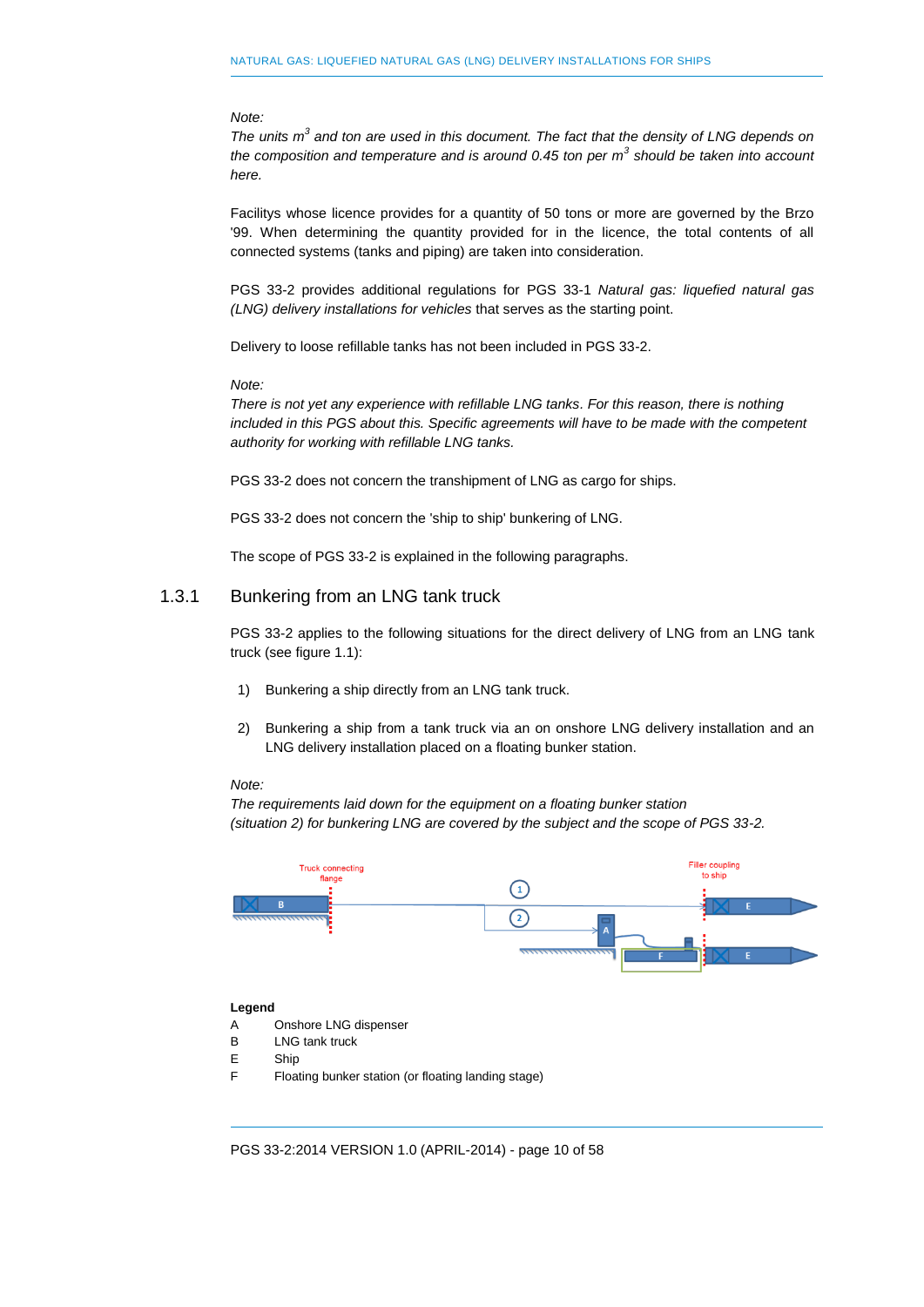Boundaries of the scope of PGS 33-2

Is not covered by the scope of PGS 33-2

**Figure 1.1 — Bunkering a ship directly from an LNG tank truck**

### 1.3.2 Bunkering from an LNG storage tank (total contents ≥ 50 tons)

PGS 33-2 applies to the following situations for delivering LNG from an LNG storage tank with the total contents of the LNG storage tank and the bunker tank of the LNG fuelled ship together being equal to or greater than 50 tons (see figure 1.2):

- 3) Bunkering a ship from an onshore LNG storage tank with the total contents of the LNG storage tank and the LNG bunker tank on the ship together being equal to or greater than 50 tons.
- 4) Bunkering a ship from an onshore LNG storage tank with the total contents of the LNG storage tank and the LNG bunker tank on the ship together being equal to or greater than 50 tons and where a delivery installation has been placed on a floating bunker station.
- 5) Bunkering a ship from an LNG storage tank and where a delivery installation has been placed on a floating bunker station with the total contents of the LNG storage tank and the LNG bunker tank on the ship together being equal to or greater than 50 tons.
- 6) Filling an LNG tank truck from an onshore LNG storage tank with the total contents of the LNG storage tank and the LNG tank truck together being equal to or greater than 50 tons.

### *Note:*

*The requirements laid down for the equipment on a floating bunker station (situation 4) for bunkering LNG are covered by the subject and the scope of PGS 33-2. The requirements laid down for a floating bunker station are regulated in the Inland waterways regulation.* 



PGS 33-2:2014 VERSION 1.0 (APRIL-2014) - page 11 of 58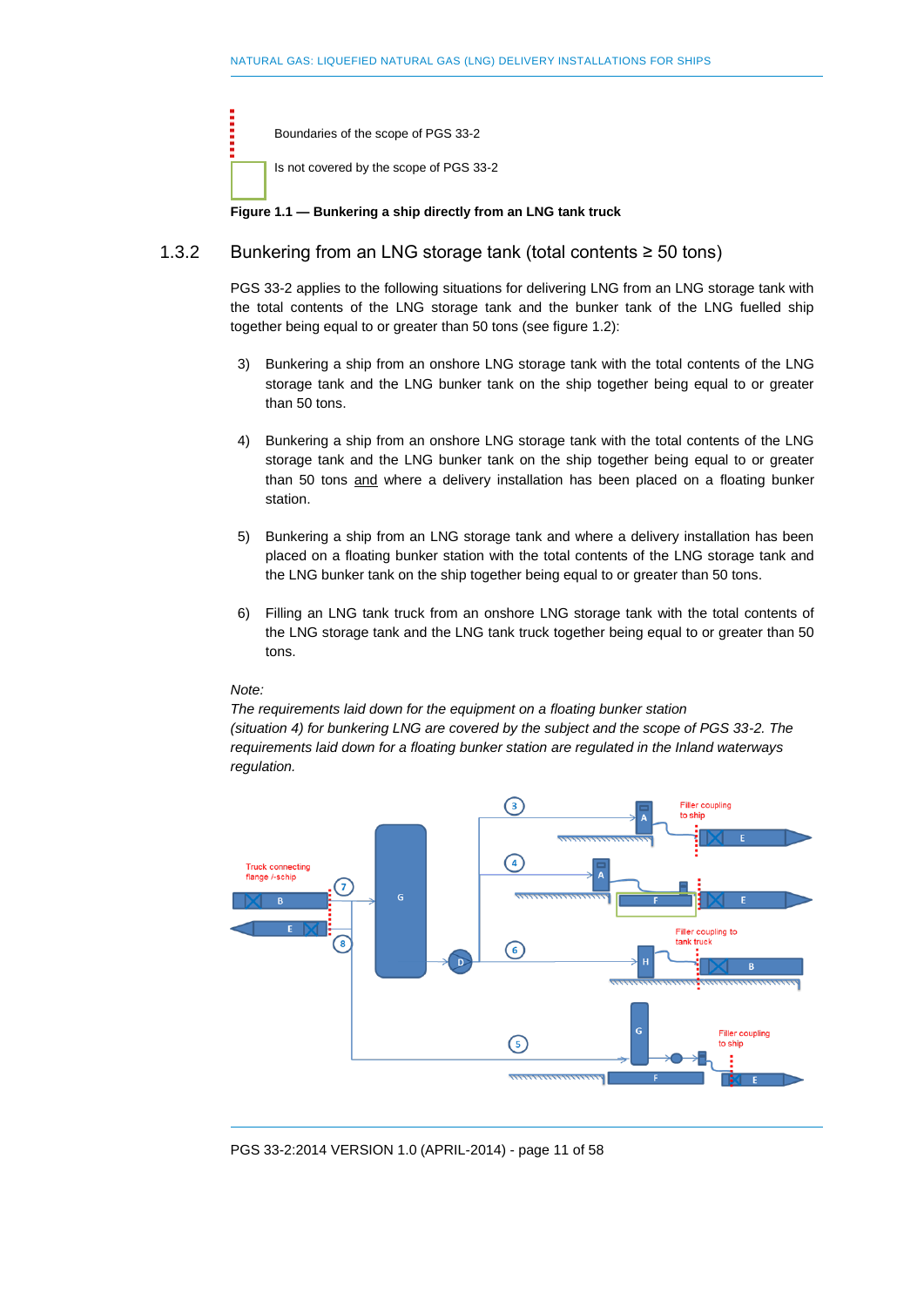#### **Legend**

- A Onshore LNG dispenser
- B LNG tank truck
- D LNG tanker ship
- E Ship
- F Floating bunker station (or floating landing stage)
- G LNG storage tank, total storage ≥ 50 tons
- H Delivery installation for loading an LNG tank truck

Boundaries of the scope of PGS 33-2

Is not covered by the scope of PGS 33-2

**Figure 1.2 — Bunkering from an LNG storage tank ≥ 50 ton and restocking the LNG delivery installation**

### 1.3.3 Restocking the LNG delivery installation (total contents ≥ 50 tons)

The following situations are included in PGS 33-2 (see figure 1.2):

- 7) Restocking an LNG storage tank from a tank truck with the total contents of the LNG storage tank and the LNG tank truck together being equal to or greater than 50 tons;
- 8) Restocking an LNG storage tank from a tanker ship with the total contents of the LNG storage tank and the tanker ship together being equal to or greater than 50 tons;

### 1.3.4 Bunkering from an LNG storage tank (total contents < 50 tons)

PGS 33-2 applies to the following situations for bunkering from an LNG storage tank with the total contents of the LNG storage tank and the bunker tank of the LNG ship together being less than 50 tons (see figure 1.3):

- 9a) Bunkering a ship from an LNG storage tank and a delivery installation placed on a floating bunker station with the total contents of the LNG storage tank and the LNG bunker tank on the ship together being less than 50 tons.
- 9b) Bunkering a ship from an onshore LNG storage tank and a delivery installation placed on a floating bunker station with the total contents of the LNG storage tank and the LNG bunker tank on the ship together being less than 50 tons.
- 9c) Bunkering a ship from an LNG storage tank and an onshore delivery installation with the total contents of the LNG storage tank and the LNG bunker tank on the ship together being less than 50 tons.

*Note:*

*The requirements laid down for the equipment on a floating bunker station (situations 9a, 9b and 9c) for bunkering LNG are covered by the subject and the scope of PGS 33-2. The requirements laid down for a floating bunker station are regulated in the Inland waterways regulation.* 

**Figure 1.3 — Bunkering from an LNG storage tank smaller than 50 tons**

PGS 33-2:2014 VERSION 1.0 (APRIL-2014) - page 12 of 58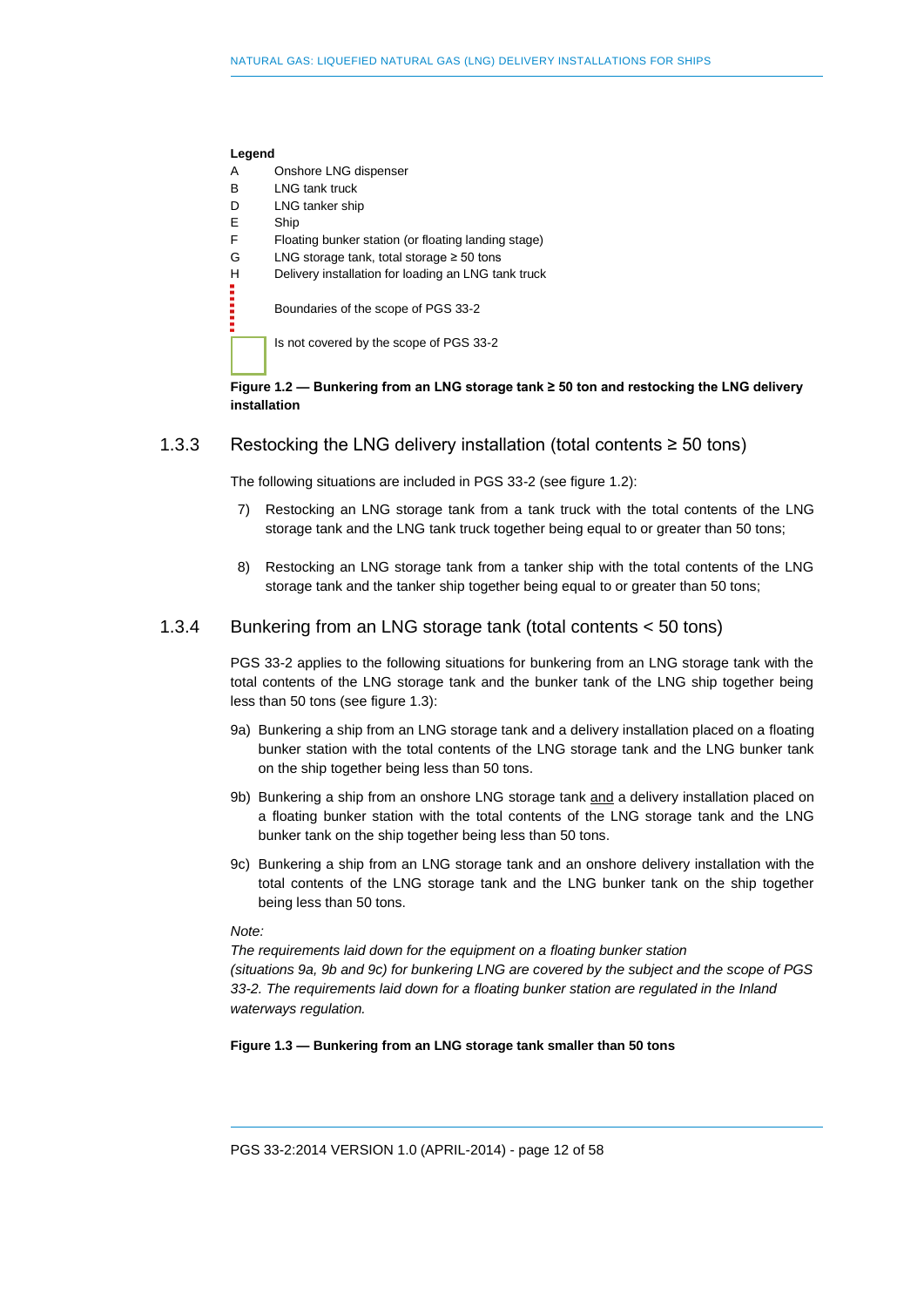

### 1.3.5 Restocking the LNG delivery installation (total contents < 50 tons)

The following situations are included in PGS 33-2 (see figure 1.3):

- 10) Restocking an LNG delivery installation on a floating bunker station from an LNG tank truck with the total contents of the LNG storage tank and the LNG tank truck together being less than 50 tons.
- 11) Restocking an LNG delivery installation on a floating bunker station from an LNG tanker ship with the total contents of the LNG storage tank and the LNG tanker ship together being less than 50 tons.

### 1.4 Equivalence principle

<span id="page-12-0"></span>The equivalence principle applies to the application of PGS 33-2. This means that other measures may be taken than those included in PGS 33-2. In practice this means that during the preliminary consultation or in the licence application, data shall be submitted showing that at least equivalent protection of the environment, labour protection and fire safety can be achieved. When granting licences, the competent authority eventually assesses whether equivalent protection can be achieved by applying such other means. The Inspectorate SZW reviews this during inspections with regard to the enforcement of the Working Conditions Act.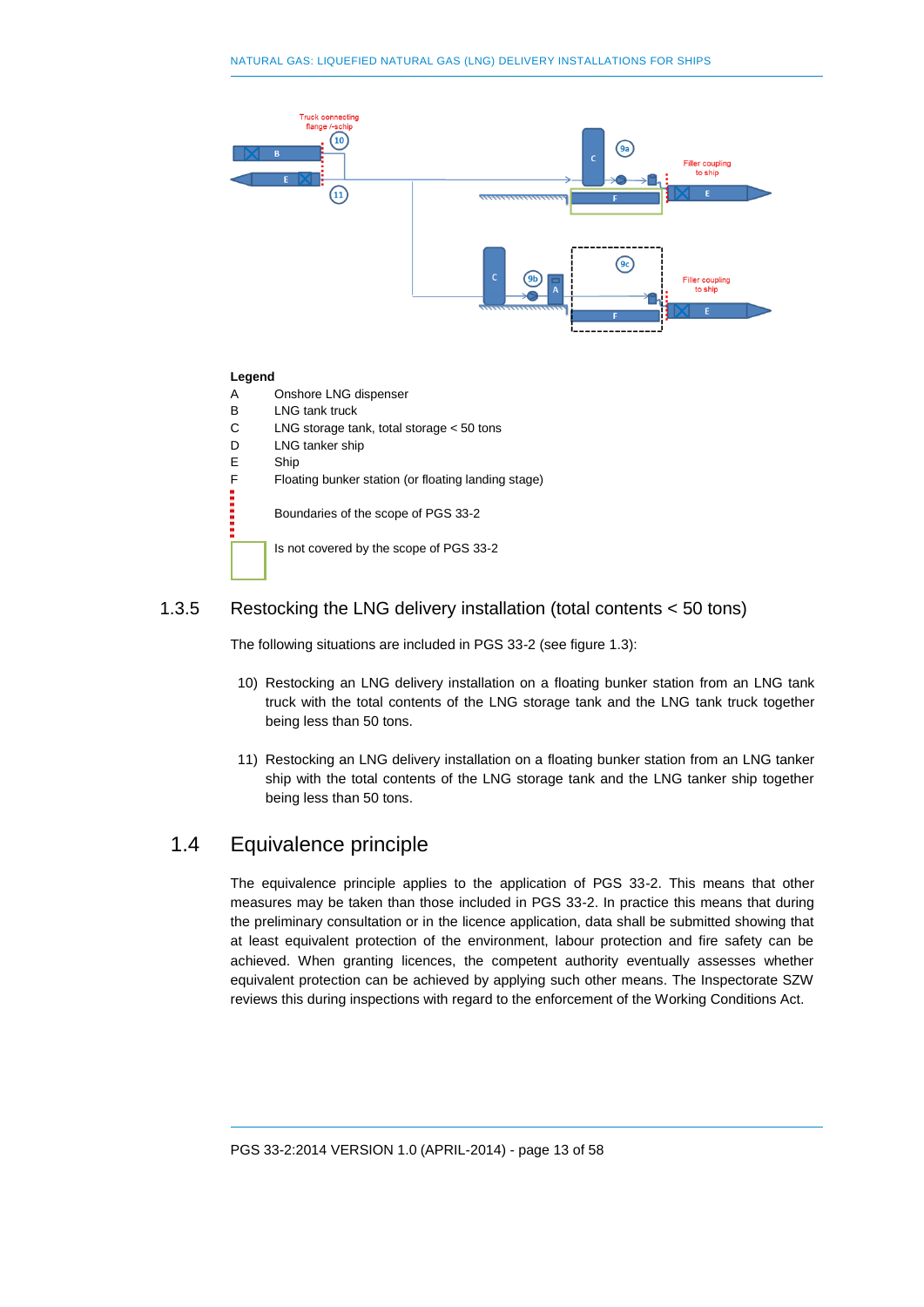### 1.5 Use of standards and documents

<span id="page-13-0"></span>Where reference is made to other standards and guidelines (for example NEN, ISO, BRL), the version that is in force at the time of publication of this PGS applies.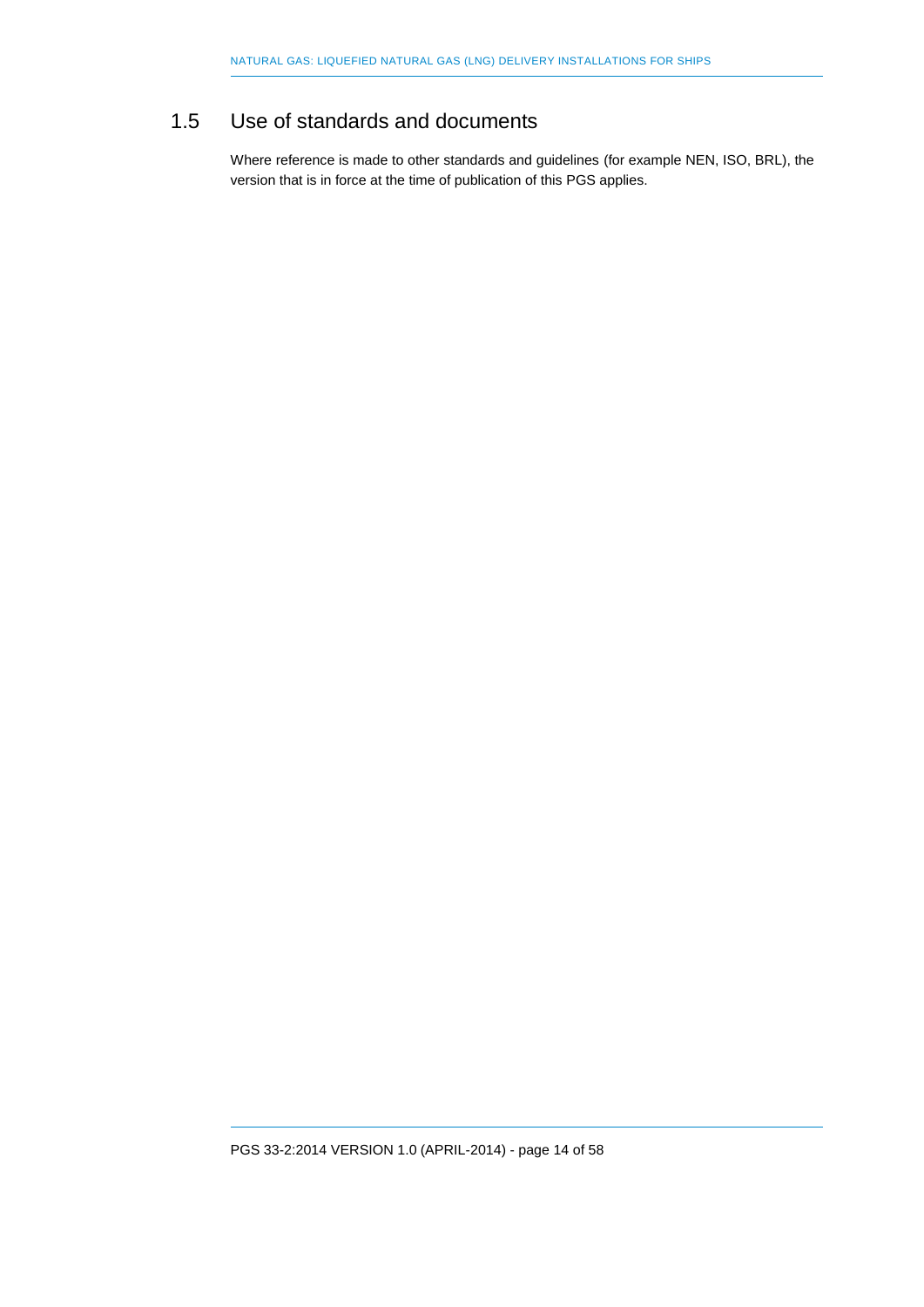# <span id="page-14-0"></span>2 Construction and design of the LNG bunkering installation

### 2.1 General description of the LNG bunkering installation

<span id="page-14-1"></span>This clause describes the requirements laid down for the construction and design of an LNG bunkering installation. This includes storage tanks, piping, fittings, and the completed (installed) LNG bunkering installation. This information is relevant for all parties involved in LNG bunkering installations. The majority of the requirements are laid down in legislation, whether or not based on European Directives. This legislation is reviewed in Annex C. In this legislation, the majority of requirements concern the construction of LNG storage tanks and fittings. The Inspectorate SZW is responsible for monitoring compliance with this legislation. Paragraph 2.2 describes the requirements laid down for the construction of an LNG bunkering installation and where these are laid down by law. Where not provided for by the current legislation and regulations, additional regulations are described in this PGS.



### **Legend**

- 1. LNG storage tank 10. Delivery hoses
- 
- 
- 4. Level measurement 13. Filler coupling
- 5. Shut-off valve 14 Bunker manifold
- 6. Pump (optional) E. Shut-off valve
- 7. Piping system FT Flowmeter
- 
- 9. Break-away coupling The LT. Level meter
- 
- 2. Safety valves 2. Safety valves
- 3. Pressure build-up evaporator 12 Dry-break/break-away coupling
	-
	-
	-
	-
- 8. Dispenser M. Motor (of the pump)
	-



PGS 33-2:2014 VERSION 1.0 (APRIL-2014) - page 15 of 58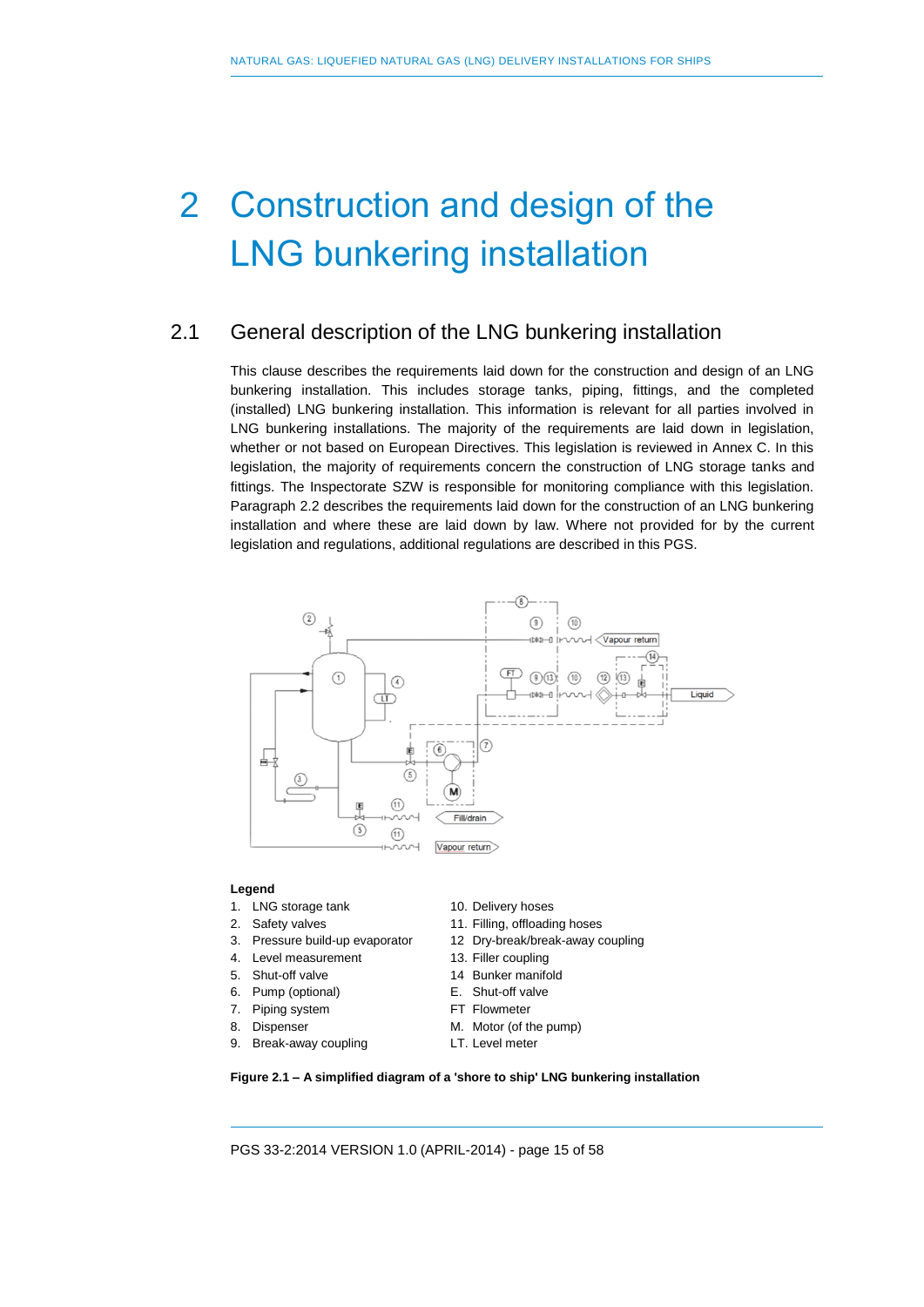If the storage capacity of the facility (including connected systems such as bunker ships, tanker lorries and ships' fuel tanks) is 50 tons or more, the facility shall have to comply with the Brzo requirements. The statutory Brzo requirements include having a safety report with the corresponding quantitative risk analysis (QRA), fire scenarios and a safety management system.

An LNG bunkering installation consists of the following components:

#### **The storage tank**

This is where a stock of LNG is stored. These storage tanks are pressure vessels with an atmospheric pressure that may vary up to a maximum level of 2000 kPa. Since the temperature of the LNG delivered is very low and any heat input from the surroundings shall as far as possible be prevented, good insulation is needed. Although conventional insulation using foam is possible, in the majority of cases vacuum insulated tanks are used. These tanks are twin-walled, where a vacuum is created in the space between the walls. In addition, the space between the walls can also be filled with an insulation material, which limits the insulation loss if the vacuum is lost. The inner vessel is made of low-temperature resistant stainless steel and the outer vessel is usually made of carbon steel as that will not become cold. However, at the locations of the piping conduits the outer vessel is made of stainless steel, as resistance to low temperatures shall be better here.

The level in the tank is normally measured using a differential pressure measurement over the liquid height. Depending on the Safety Integrity Level (SIL) classification, this system has two independent measuring systems. Level measurement is particularly difficult in horizontal tanks because of the limited differential pressure and particular attention should be paid to the calibration of the instrumentation. The maximum filling level of the tank is 95%. For horizontal tanks, it should be taken into account that the filling capacity of the tank is not the same as the filling height. The density of the LNG shall also be taken into account, so that, when the LNG is relatively warm, not too low a level is measured as a result of which the tank would be overfilled.

#### **Piping system**

The LNG is transported via piping. The materials used shall be suitable for the prevailing circumstances according to NEN-EN-ISO 16903.

Although flanged joints are possible, it is advisable to use welded joints as far as possible, because they are more reliable in case of fluctuating temperatures.

#### **Filling pump**

A boat or vehicle is usually filled using a pump. This pump delivers the required booster pressure for the tank to be filled. Before starting the pump it shall first be cooled to the temperature of use. This is done by filling the pump circuit with liquid from the tank. When the pump has cooled to the temperature of use, it can be started.

#### **Bunker overfilling protection device**

This protection device serves to prevent the fuel tank from being overfilled. To achieve this, it shall be properly connected so that bunkering stops when this happens.

#### **The dispenser**

The installation for filling ships. This installation consists of: the loading installation, the start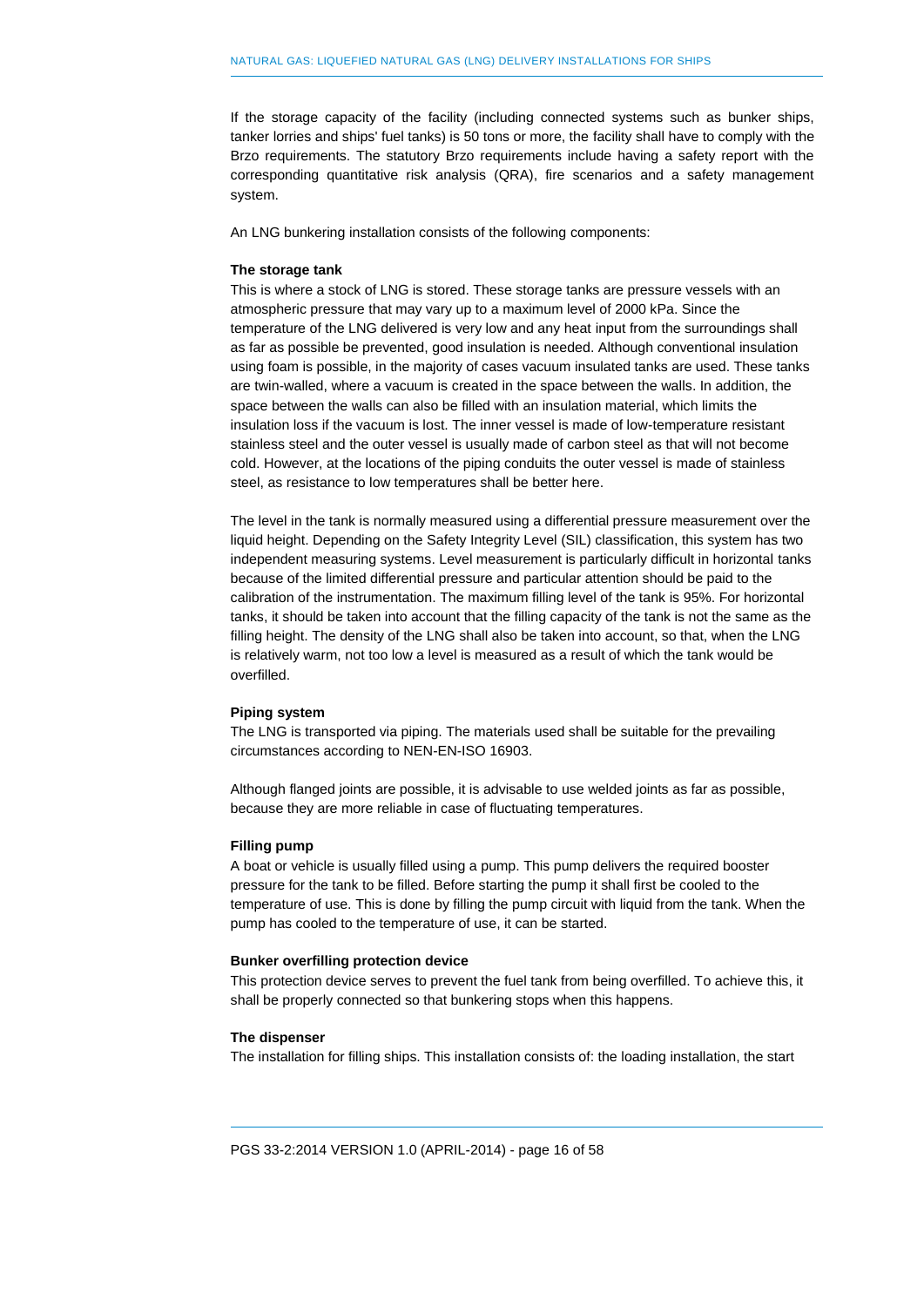and stop buttons and any flow meters and other instruments. This installation can be placed on land, on a floating bunker station or a landing stage.

### **The loading installation**

This installation can consist of a filling hose or a filling arm or a combination thereof to connect the ship to be filled by means of a combined dry-break/break-away coupling. The purpose of this coupling is to prevent LNG from escaping, also in emergency situations.

reg 2.2.1 The tensile force necessary to activate the dry-break/break-away coupling may be a maximum of 500 N (50 kg), measured at the most unfavourable angle at which this force acts on the filling hose. The filling hose with the hose connections shall have a minimum tensile force in longitudinal direction of at least three times the break force of the dry-break/break-away coupling.

### *Note:*

*The tensile force necessary to activate the dry-break/break-away coupling is taken to be the extra tensile force that occurs due to a tension being exerted on the filling hose. The tensile force as a consequence of the weight of the filling hose is not taken into account in this.* 

### **Filling hose**

The filling hose used may not consist of several hoses. It shall be a hose that consists of only one hose length, without couplings and suitable for cryogenic applications.

### **Insulation flange**

The delivery installation may contain an insulation flange/insulation gasket of a non-electrically conductive material to prevent stray currents between shore and ship, according to ISGINTT (International Safety Guide for Inland Navigation Tank-barges and Terminals, chapter 17, section 5). Such a facility is not suitable for simplifying (computerising) or reducing supervision while bunkering.

### <span id="page-16-0"></span>2.2 Construction requirements laid down for an LNG bunkering installation

### 2.2.1 General

The regulations concerning the construction requirements laid down for an LNG delivery installation in PGS 33-1 apply. Additional regulations are described in the following paragraphs.

### 2.2.2 Construction of the LNG storage tank

LNG storage tanks shall comply with the European Pressure Equipment Directive (97/23/EC). The following regulations apply to their foundations, support and (emergency) shut-off valves.

reg 2.2.2 The LNG bunkering installation placed on a floating bunker station shall be constructed such that the floating bunker station is protected against cryogenic effects and heat radiation.

*Regulations concerning the construction requirements for a floating bunker station on which* 

PGS 33-2:2014 VERSION 1.0 (APRIL-2014) - page 17 of 58

*Note 1:*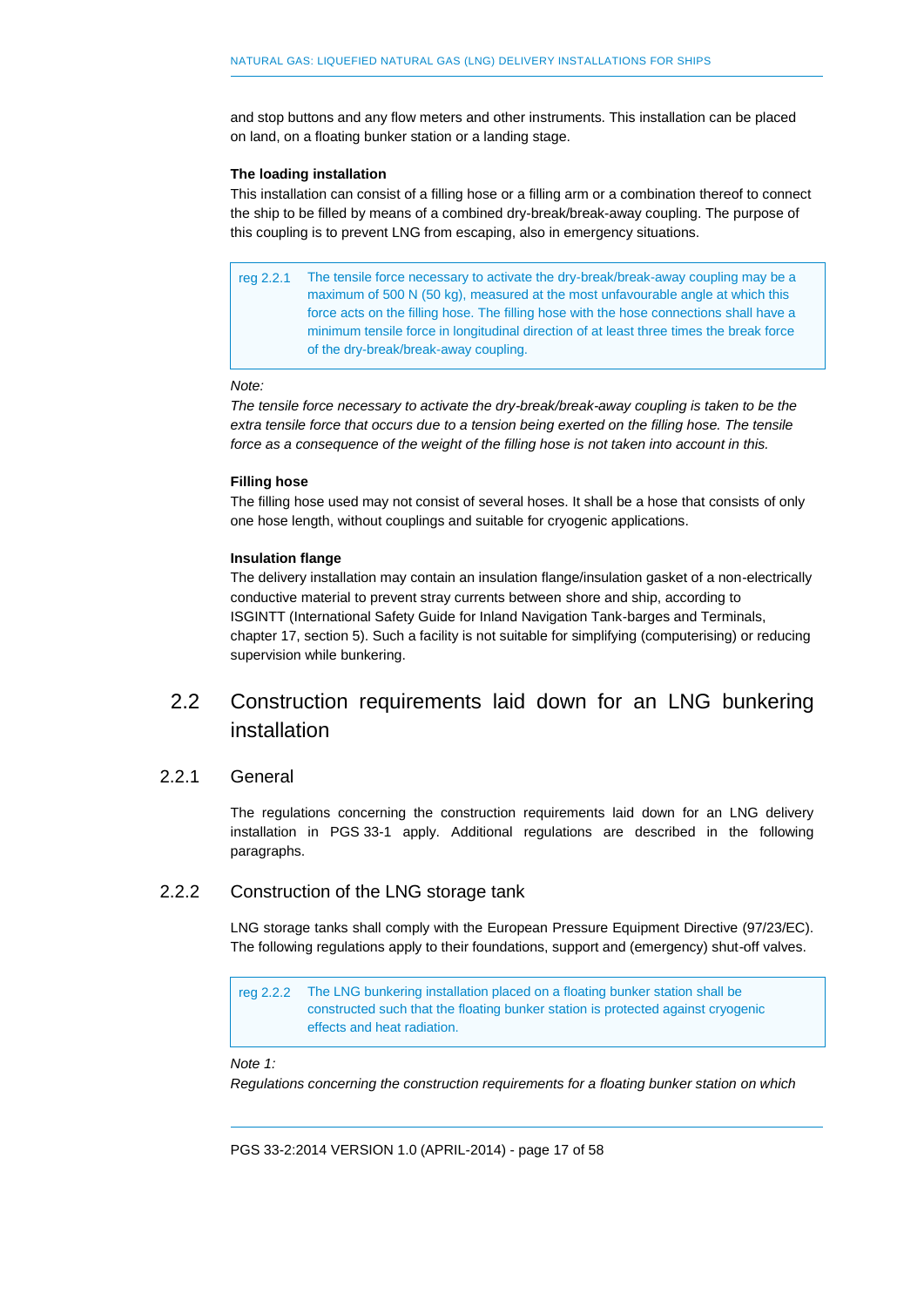*an LNG storage tank has been placed are described in the Inland waterways regulation, annex 3.8.* 

*Note 2:* 

*Any cryogenic effects that can occur shall not be allowed to have any negative effect on the construction.* 

reg 2.2.3 There shall be an indication of the filling level (in volume per cent or in cm of liquid height) and the pressure build-up in the LNG storage tank, enabling the operating staff to monitor the filling process. This indication shall be positioned such that the operating staff have sufficient time to leave the place where the filling process is being monitored and go to the place where an intervention in the filling process is required before the maximum permissible filling level/pressure level is exceeded.

### 2.2.3 Safety devices

The safety regulations of PGS 33-1 apply. If an installation is located on a floating bunker station, the following additional safety regulations apply:

| reg 2.2.4 | The height of the central vent stack is determined by means of a calculation<br>demonstrating that: |                                                                                                                                                                                                                                   |  |  |  |
|-----------|-----------------------------------------------------------------------------------------------------|-----------------------------------------------------------------------------------------------------------------------------------------------------------------------------------------------------------------------------------|--|--|--|
|           | 1 <sup>1</sup>                                                                                      | the heat radiation from this source, at 1 m above deck level, is less than<br>3 kW/m <sup>2</sup> within the facility limit and lower than 1 kW/m <sup>2</sup><br>outside it (though this is outside the limits of the facility); |  |  |  |
|           | 2.                                                                                                  | the heat radiation intensity from a flare from the central vent stack on the LNG<br>storage tank is less than<br>35 kW/ $m^2$ :                                                                                                   |  |  |  |
|           | 3.                                                                                                  | no pool of LNG is produced as a result of LNG liquid spray from the central<br>vent stack ('rainout').                                                                                                                            |  |  |  |

#### *Note:*

*NEN-EN 13645 stipulates a maximum value of 3 kW/m<sup>2</sup> for the heat radiation of a possible flare of the vent stack.*

reg 2.2.5 Requirements to reduce the risks of collision are imposed by the waterway manager.

### 2.2.4 Sewer system and street gulleys

The regulations of PGS 33-1 only apply to the onshore LNG storage tank.

### 2.2.5 LNG piping and fittings

The regulations of PGS 33-1 apply. Additional regulations are:

reg 2.2.6 When bunkering from an LNG tank truck, potential equalisation (electrical connection to earth) shall be achieved through an earthing point. The LNG tank truck shall therefore be provided with one or several metal connection points as electrical

PGS 33-2:2014 VERSION 1.0 (APRIL-2014) - page 18 of 58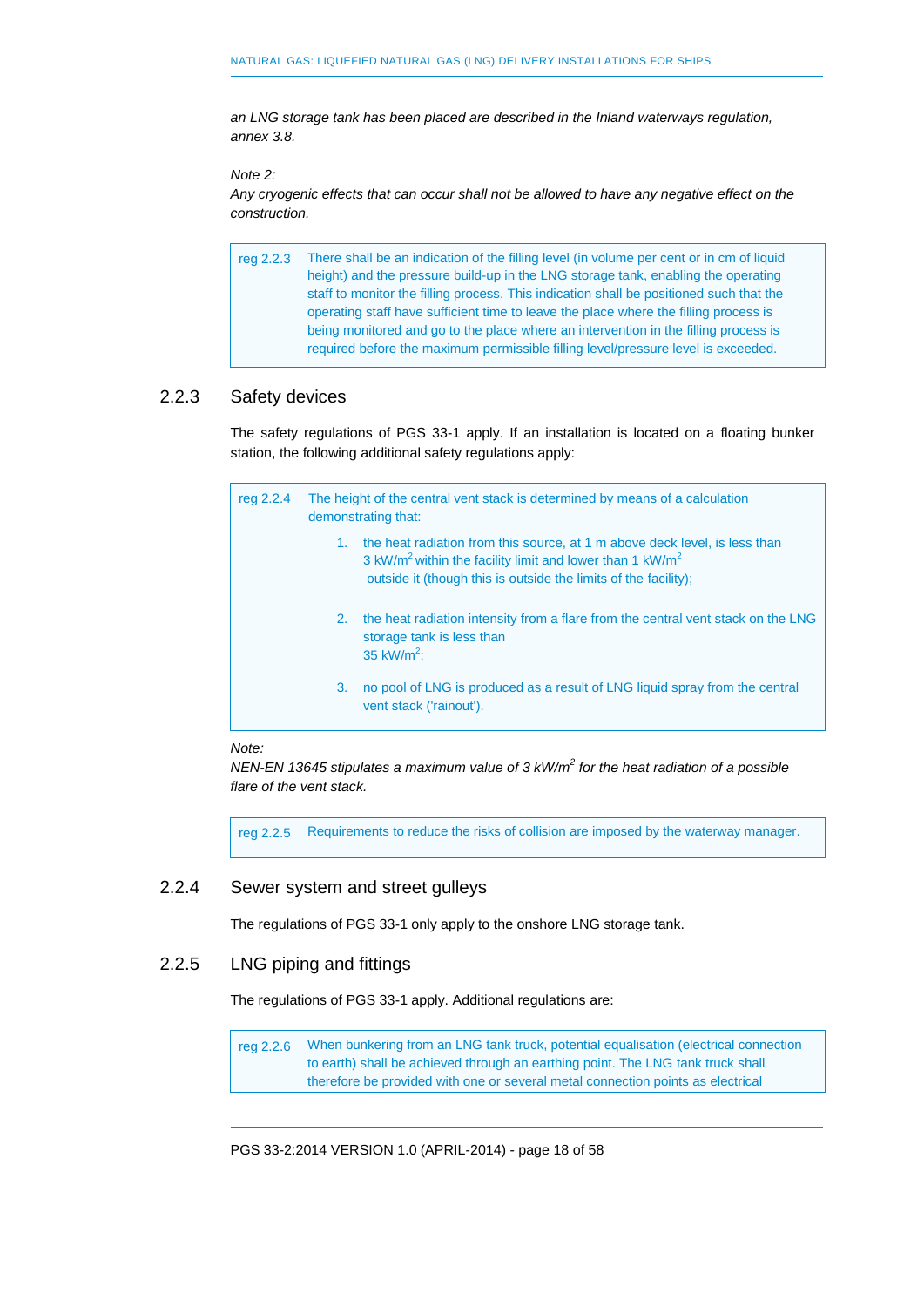earthing points. The electrical earthing of the LNG tank truck shall be connected first and disconnected last. The ship shall be earthed before the bunkering actions start. It is allowed for a ship and a tank truck to use one and the same earthing point.

reg 2.2.7 The hose connections between the LNG tank truck or LNG tanker ship and the LNG storage tank and the hose connections between the LNG storage tank and the bunkering ships shall have a combined dry-break/break-away coupling.

reg 2.2.8 The loading installation may contain an insulation flange or insulation gasket of a non-electrically conductive material to prevent stray currents between shore and ship.

reg 2.2.9 The LNG bunkering installation shall have a facility to prevent the delivery pressure from exceeding the safety pressure of the LNG tank of the connected ship.

### 2.2.6 LNG filling point

The regulations of PGS 33-1 apply. Additional regulations are:

reg 2.2.10 When filling an LNG storage tank on a floating bunker station from an LNG tank truck, the potential equalisation (electrical connection to earth) shall be achieved through an earthing point. The LNG filling point shall therefore be provided with one or several metal connection points as electrical earthing points. The electrical earthing shall be connected as soon as the LNG tank truck has been parked.

reg 2.2.11 The liquid pipeline intended for filling the LNG storage tank shall be fitted with a shutoff valve at the LNG filling point. This shut-off valve shall be properly supported and may not be able to be operated by unauthorised persons.

<span id="page-18-0"></span>reg 2.2.12 The connecting hose between the filling point and the delivery installation on the floating bunker station shall have a combined dry-break/break-away coupling.

### 2.3 Construction of (underground) piping

The regulations of PGS 33-1 apply. Additional regulations are:

### Bunker connection point ventilation

reg 2.3.1 If bunker connection points are encased, effective ventilation shall be in place.

PGS 33-2:2014 VERSION 1.0 (APRIL-2014) - page 19 of 58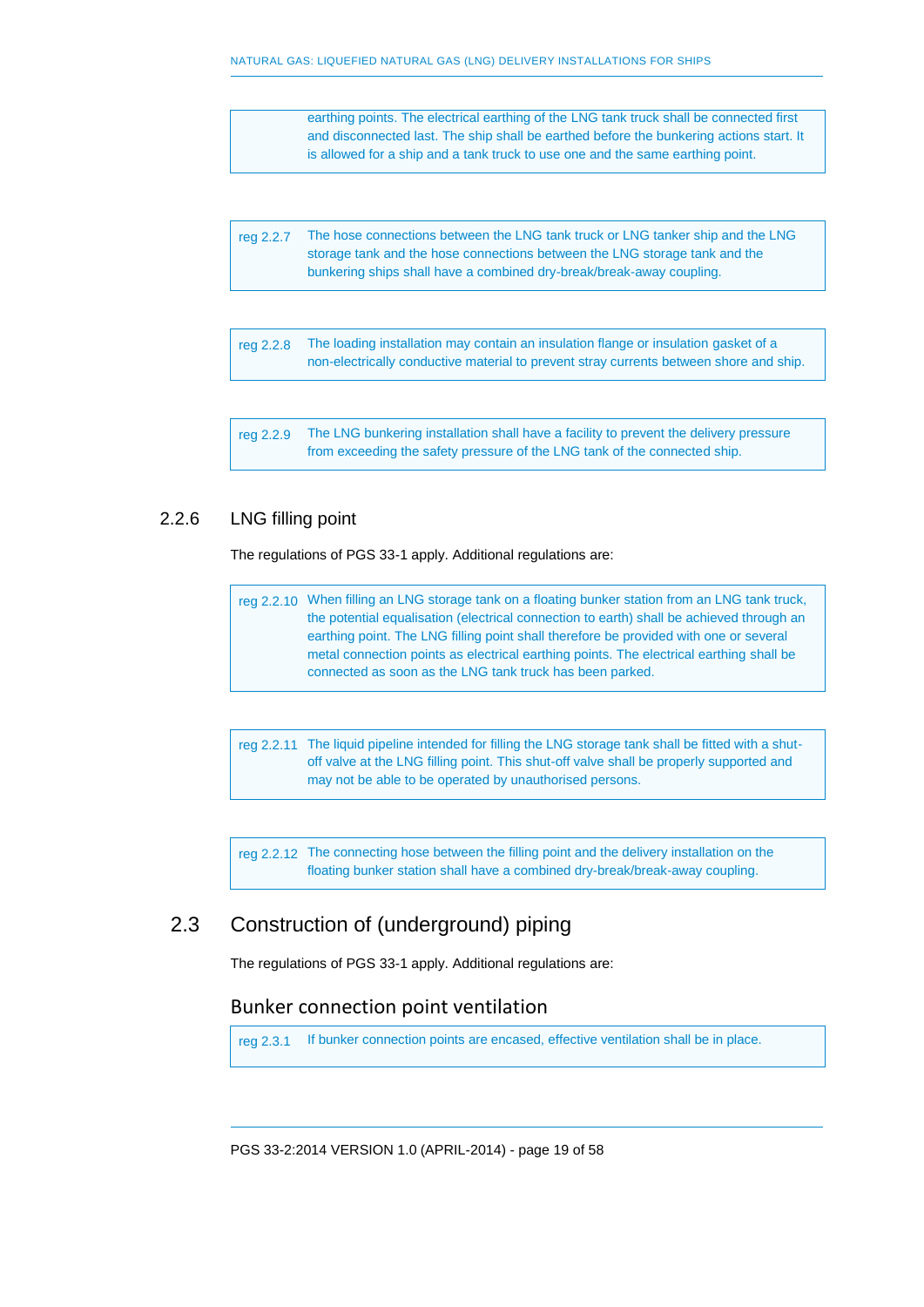# <span id="page-19-0"></span>3 The LNG bunkering installation in operation

### 3.1 Introduction

<span id="page-19-1"></span>For an LNG bunkering installation to operate safely, the operational management is very important. It is essential here that responsibilities are clearly laid down. As a rule, the following people are stakeholders in an LNG bunkering installation: the owner, the user, the manager, the installer, the LNG supplier and the LNG customer. Each of the stakeholders has their own responsibilities with respect to the operation of the LNG bunkering installation. Annex E provides a checklist for bunkering from an LNG tank truck to an LNG fuelled ship. Annex D provides a checklist for bunkering from an LNG bunker station to an LNG fuelled ship. Apart from the determination of responsibilities a number of other aspects are relevant for safe operational management.

These include, among other things, the following matters:

- 1. management of the LNG bunkering installation;
- 2. execution of periodic inspections;
- 3. monitoring the LNG bunkering installation;
- 4. filling the LNG storage tank (that belongs to the bunkering installation);
- 5. filling the bunker tanks on LNG fuelled ships;
- 6. filling LNG tanker lorries;
- 7. other hazard sources with hazardous substances.

In 3.2 to 3.4 a number of specific subjects relating to operational management are explained further. In addition for matters that are not laid down in legislation, but which are essential for safe operational management, additional regulations are included.

### 3.2 General regulations

<span id="page-19-2"></span>This paragraph includes regulations that apply to the entire LNG bunkering installation. Filling gas cylinders does not fall under the scope of PGS 33-2.

reg 3.2.1 In case of regular operation, the emission of methane to the environment is not permitted. The LNG bunkering installation shall have a device for collecting the boil-

PGS 33-2:2014 VERSION 1.0 (APRIL-2014) - page 20 of 58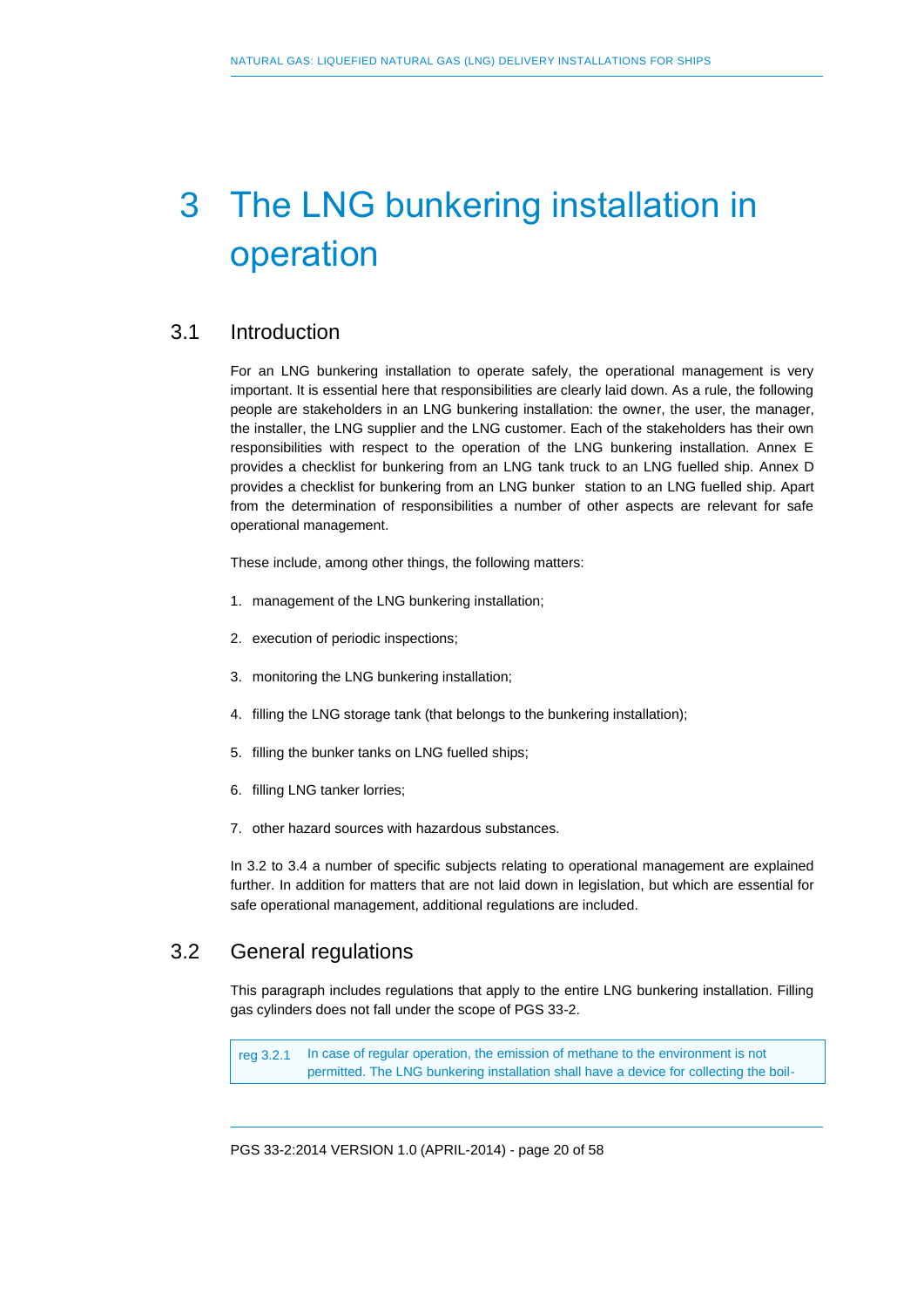#### off gas or to prevent the formation of boil-off gas.

#### *Note:*

*This can be effected by collection in a CNG buffer, use in a consuming equipment or the like, or recondensing the boil-off gas.*

reg 3.2.2 The user of the facility or a person appointed and instructed by the user of the facility is responsible for the management of an LNG bunkering installation.

reg 3.2.3 If the component of the facility where LNG is delivered is not operational for the delivery of LNG, all shut-off valves shall be in their safe positions.

### *Note 1:*

*This involves the shut-off valves located between the LNG storage tank and the LNG bunkering installation. Shut-off valves in the LNG piping between LNG storage tanks and the*  filling point do not fall under this provision. If LNG is not being delivered, this installation shall *be in a safe state. This means that liquid shut-off valves are closed and gas return piping is fitted with non-return valves. The exception to this is circuits and controls that are necessary to keep the installation cold. The opening time of these shut-off valves during the process in order to achieve the correct operating temperature should be restricted to a very limited time, 2 to 3 min. It shall be prevented that liquid is locked up between shut-off valves in a piping section without a safety device.*

### *Note 2:*

*The current transport regulations (ADR/ADN) continue to be effective in addition to the provisions of this guideline, such as, in particular, the safety obligations of the stakeholders (chapter 1.4 of the ADR/ADN).*

| reg 3.2.4 | The following label has been affixed on or near the bunker connection point:                                                    |
|-----------|---------------------------------------------------------------------------------------------------------------------------------|
|           | - ATEX zone designation (if necessary):                                                                                         |
|           | 'SMOKING AND NAKED FLAMES PROHIBITED'.                                                                                          |
|           | If pictograms are used, these shall comply with an international standard drawn up for<br>this purpose, or also bear the label. |
|           |                                                                                                                                 |

### <span id="page-20-0"></span>3.3 Filling the LNG storage tank of the bunkering installation

### 3.3.1 Introduction to filling the LNG storage tank

Pumping the LNG is the activity with the greatest risk in connection with LNG bunkering installations. In this respect, spatial aspects such as the location of the parking space for the LNG tank truck or the mooring place of the tanker ship are important. Besides these aspects, the nautical circumstances and safety distances while restocking from a ship are very important. In addition there is also the reachability of the LNG storage tank and the filling point and the accessibility of the parking space for the LNG tank truck or the mooring place of the restocking tanker ship in the event of a disaster. The LNG tank truck or ship shall be able to reach and leave the offloading point without hindrance. These spatial aspects and the manner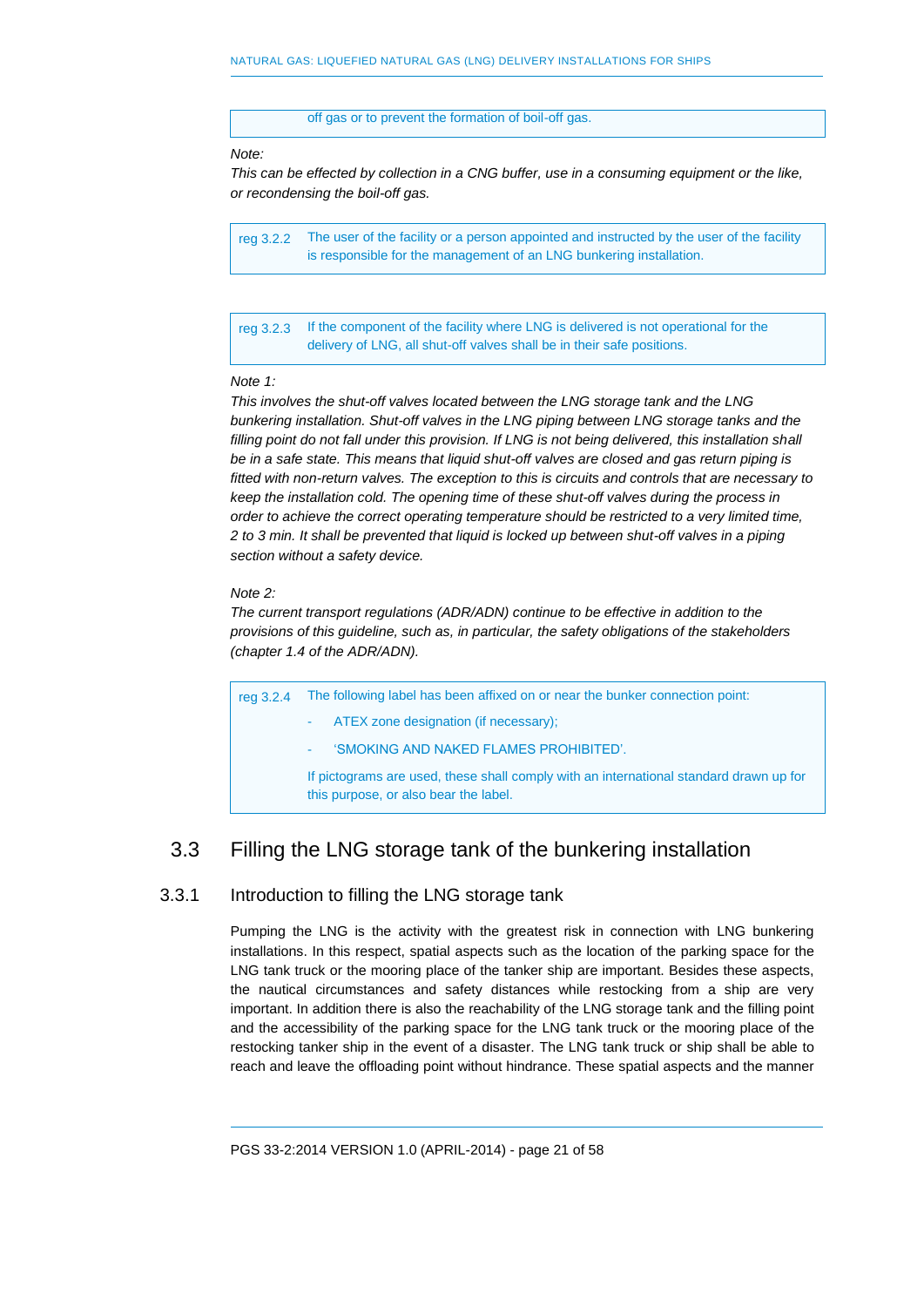in which the minimum distances to be observed from the LNG tank truck or the restocking tanker ship to objects within the facility are calculated are described in clause 5.

In addition to these spatial and nautical aspects the offloading procedure and safety devices on the LNG tank truck or ship, in combination with devices fitted to the LNG bunkering installation, shall guarantee an adequate safety level while filling the tank.

### 3.3.2 Requirements laid down for restocking

The ADN and ADR contain safety requirements that are necessary in the Dutch situation for the safe filling of the LNG storage tank of an LNG bunkering installation. Because during loading or offloading of LNG an LNG tank truck or LNG tanker ship forms part of the facility, some of these safety devices are required on the basis of the licence or general rules applicable to these facilitys. Annex F to this publication describes the standards that shall be complied with, e.g. as regards the offloading hose. Annex E of PGS 33-1 includes a procedure for offloading the LNG tank truck.

reg 3.3.1 The LNG tank truck to be offloaded shall be parked such that in case of need it can drive away to a safe location without manoeuvring.

reg 3.3.2 The LNG tanker ship to be offloaded shall be moored such that in case of need it can sail away to a safe location without manoeuvring.

### 3.3.3 The actual filling

#### **Filling the LNG storage tank of the bunkering installation**

It is essential that the LNG storage tank is filled by and/or under the responsibility of the operating staff, that is the driver of the LNG tank truck, or respectively the captain of the LNG tanker ship after obtaining the permission of the responsible manager of the LNG bunkering installation. This does not mean that the responsible manager shall be present at all times during offloading. In some cases night-time offloading, for example in case of applicable window times, is in fact desirable. There will not always be staff of the LNG bunkering installation present at these times.

reg 3.3.3 Before the filling of the LNG storage tank is started, the operating staff shall assure themselves that the situation in the vicinity is sufficiently safe. During filling of the LNG storage tank, the operating staff shall be able to operate the controls of the LNG tank truck or the LNG tanker ship and check, from their location, that the maximum permissible filling level of the LNG storage tank is not exceeded.

### **The following regulation applies when filling from an LNG tank truck**

reg 3.3.4 The driver of the LNG tank truck shall be present during the entire storage tank filling process. To guarantee this, the LNG bunkering installation shall be constructed with a dead man's switch that shall be activated every 3 min. If the dead man's button is not activated in time, the pump and the restocking stop automatically.

PGS 33-2:2014 VERSION 1.0 (APRIL-2014) - page 22 of 58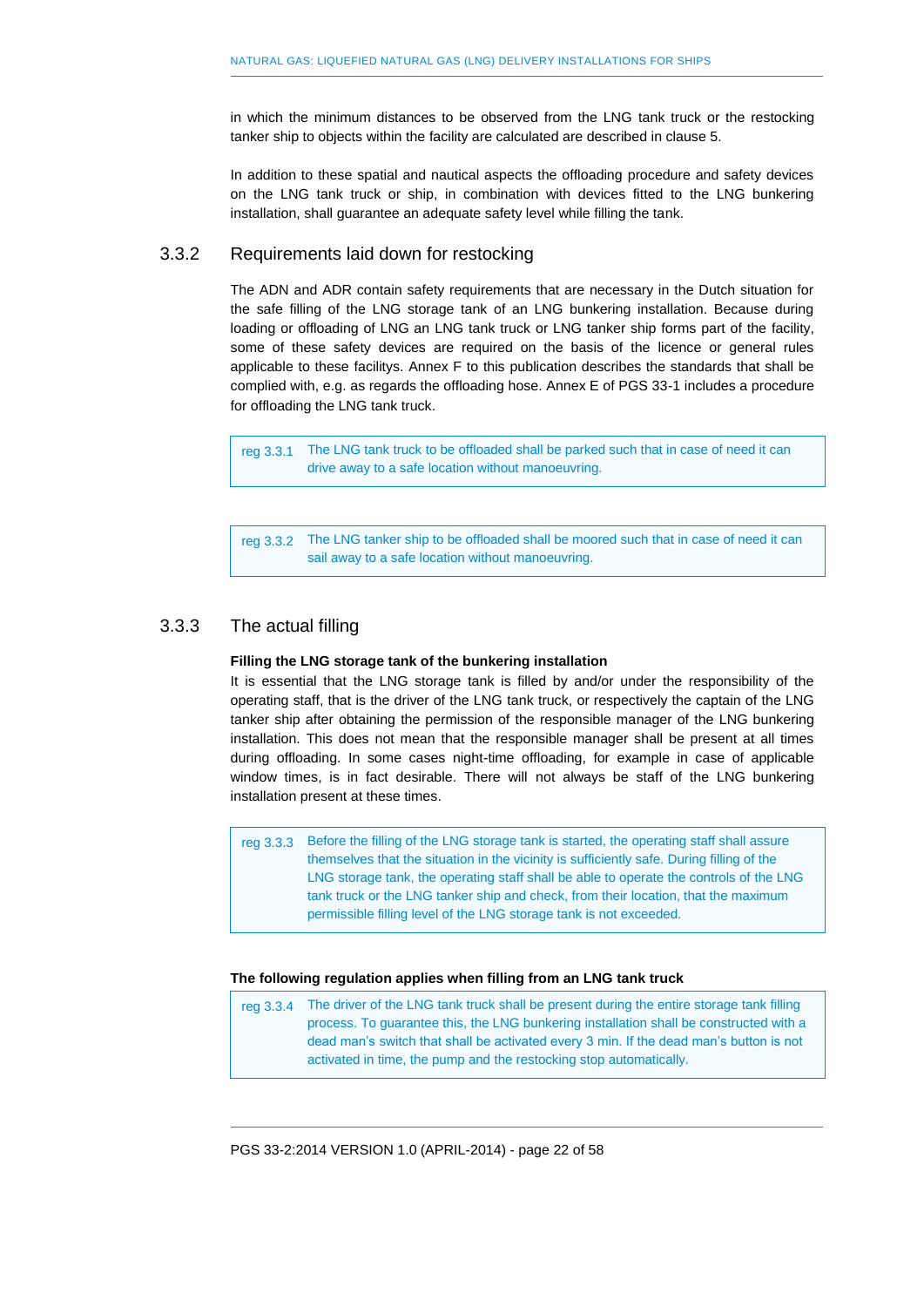When offloading, a fixed procedure shall be followed. In addition to technical indications, this procedure also includes instructions for the LNG tank truck driver.

#### **The following regulation applies when filling from an LNG tanker ship**

reg 3.3.5 According to the ADN, there shall be a connection that enables the pump to be stopped in the event of an emergency situation. The safety measures of the ADN shall be observed.

When offloading, a fixed procedure shall be followed. This procedure contains technical, company-internal and operational regulations. In addition, statutory frameworks also exist, such as the use of the ADN checklist.

An example of the procedure for filling an LNG storage tank at an LNG bunkering installation is included in annex E of PGS 33-1.

#### **Additional regulations for filling the LNG storage tank**

| reg 3.3.6 | If an offloading hose is used, it shall be subjected to hydrostatic testing once a year,    |
|-----------|---------------------------------------------------------------------------------------------|
|           | as referred to in NPR 5527. If any defects occur during this inspection, the offloading     |
|           | hose shall be replaced. The test can be carried out by or on behalf of the manager of       |
|           | the LNG delivery installation. A written, dated certificate of this test shall be prepared. |
|           | This certificate shall be available to be shown upon request. In addition the fabricator    |
|           | of these hoses may lay down requirements relating to service life, inspection and           |
|           | maintenance. The fabricator's instructions shall be followed.                               |

reg 3.3.7 Before filling can take place, the hose shall be inspected visually as stated in NPR 5527. If any defects are found during this inspection, the offloading hose shall be replaced.

### *Note:*

*Paragraphs 4.2 and 4.3 of NPR 5527 describe how the user shall inspect a hose or a hose assembly. Annex D of NPR 5527 contains a checklist that can be used in this context.* 

reg 3.3.8 The offloading of an LNG tanker ship may not take place at the same time as the offloading of a tank truck with other motor fuels within the same facility, unless the LNG tanker ship is located more than 25 m away from the tank truck.

reg 3.3.9 While offloading from an LNG tanker ship, no other ships from outside the facility may come alongside the tanker ship.

reg 3.3.10 Filling the LNG storage tank may not be possible before the connection between the controls of the shut-off valves of the LNG tanker ship to be offloaded and the emergency shutdown device of the shut-off valves of the LNG storage tank has been effected. The remotely operable shut-off valve present in the filling line may only be opened during the filling process.

PGS 33-2:2014 VERSION 1.0 (APRIL-2014) - page 23 of 58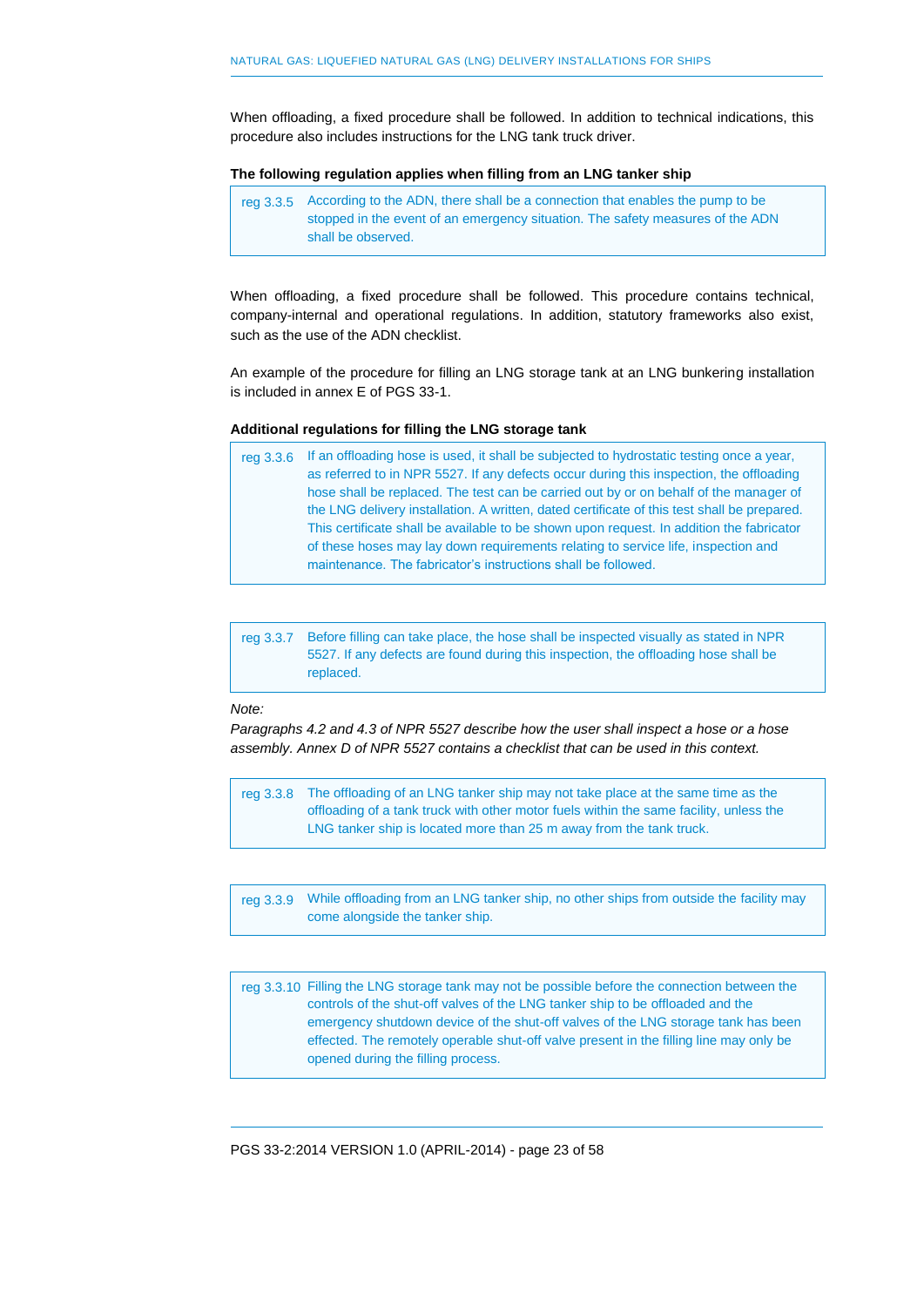### <span id="page-23-0"></span>3.4 Bunkering LNG

### 3.4.1 General

The tank on board a ship is filled from a lorry or from the bunkering installation using a hose or a filling arm. The filling process is started using a pump or a pressure difference generated by an evaporator.

### **Regulations for bunkering, the actual delivery of LNG to the user**

reg 3.4.1 Adequate personal protection equipment (PPE) shall be used for the delivery of LNG, i.e. at least safety goggles and gloves, both suitable for handling cryogenic substances, while connecting and disconnecting. Attention shall also be paid to protective clothing. The PPE shall bear a CE mark.

reg 3.4.2 The surroundings of the bunker connection point shall be sufficiently illuminated.

reg 3.4.3 The bunkering checklist(s) from the annexes shall be used.

#### *Note:*

*This concerns the following bunkering checklists:*

*- checklist for bunkering from an LNG bunker station (annex D);*

*- checklist for bunkering from an LNG tank truck (annex E).*

### 3.4.2 Regulations for the delivery to LNG fuelled ships

### **General**

It is essential that the delivery of LNG to ships takes place by and under the responsibility of the operating staff of the bunkering installation or the driver of the LNG tank truck. During the filling process, the captain is responsible for the activities that shall take place on the ship.

reg 3.4.4 Before delivering the LNG is started, the operating staff shall assure themselves that the situation in the vicinity is sufficiently safe. While delivering the LNG, the operating staff shall be able to operate the controls of the delivery installation and the LNG fuelled ship and check, from their location, that the maximum permissible filling level of the LNG tank of the ship is not exceeded.

reg 3.4.5 Delivering LNG is only allowed if supervised simultaneously by both the operating staff of the bunkering installation and the acting captain of the LNG fuelled ship.

reg 3.4.6 The propeller screws of the LNG fuelled ship to which delivery is made may not be running.

PGS 33-2:2014 VERSION 1.0 (APRIL-2014) - page 24 of 58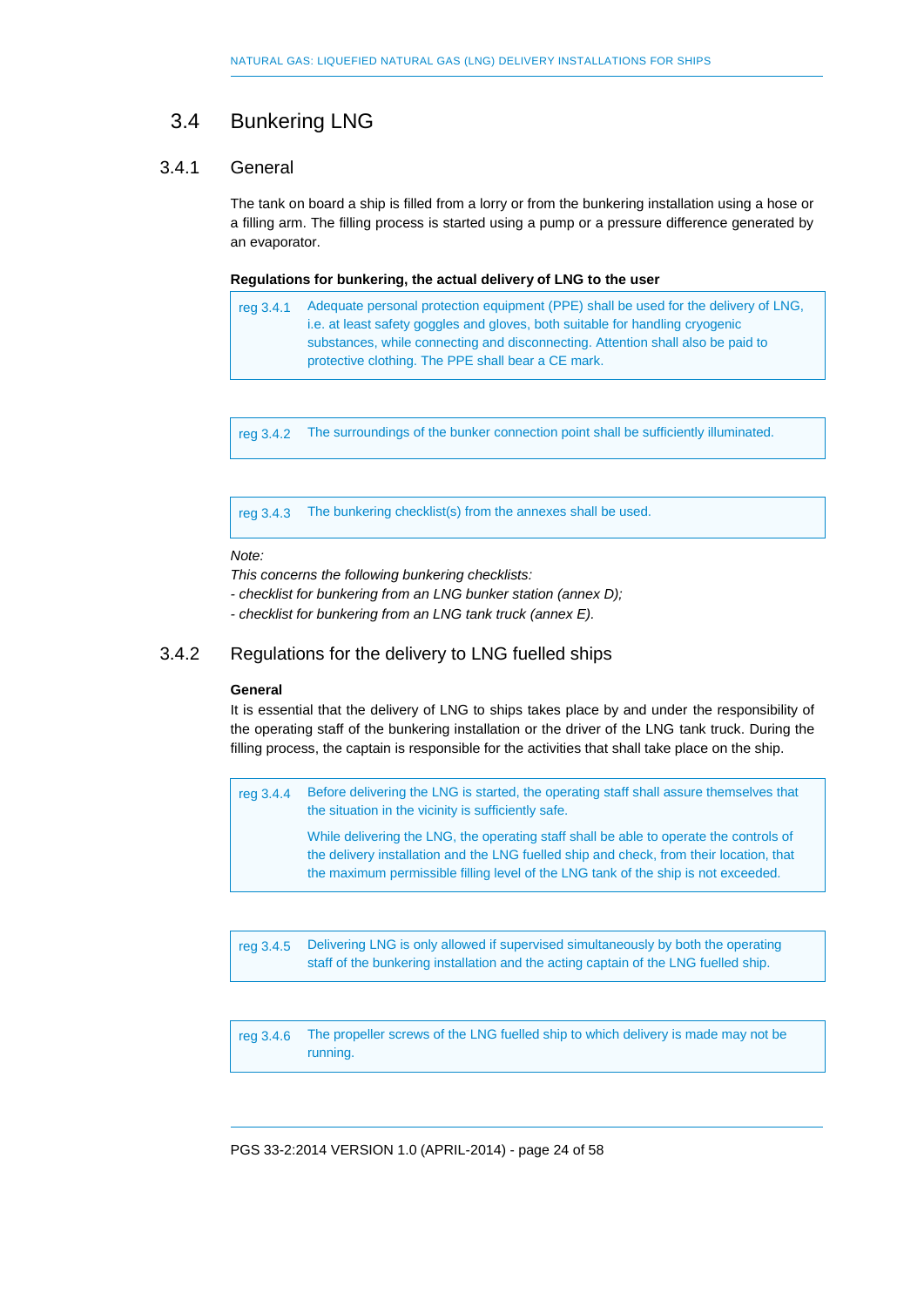If delivery is made from an LNG tank truck, the engine of the tank truck shall be switched off while connecting and disconnecting, in accordance with the ADR.

reg 3.4.7 When LNG is not being dispensed, the installation shall be in a safe state.

#### *Note:*

*A safe state means: that the system stays at an acceptable pressure and temperature. All shut-off valves in the system that do not contribute to this should be closed.* 

reg 3.4.8 While bunkering, an LNG fuelled ship shall be moored safely, taking into consideration local circumstances.

| reg 3.4.9 | When the LNG bunkering installation is switched off, the electronic control and           |
|-----------|-------------------------------------------------------------------------------------------|
|           | protection system forming part of the installation shall be set such that the delivery of |
|           | LNG is not possible. However, the protection and alarm equipment shall be fully           |
|           | ready for immediate use.                                                                  |

| reg 3.4.10 If various fuels and environmentally hazardous substances are bunkered at the same |
|-----------------------------------------------------------------------------------------------|
| time, the facility and the receiving ship shall be fitted out for this. The bunkering         |
| actions shall take place under separate and careful supervision. Both bunkering               |
| actions shall be considered as separate actions with suitable procedures.                     |

#### **Supervision of bunkering operations**

reg 3.4.11 The continuous and effective supervision of bunkering operations shall be assured.

### *Note:*

*This can be assured through procedures or through physical facilities. In all events, 'continuous' shall be taken to mean that the operating staff is not going to do any other work as a result of which the supervision is insufficiently assured.*

#### **Filling hose or filling arm**

reg 3.4.12 The filling hose used shall be a one hose length, without any couplings and flanges.

reg 3.4.13 The filling hose, vapour return hose and filling arm shall comply with the standards listed in table F.1 of the ISO Guidelines for systems and installations for supply of LNG as fuel for ships.

### **Operating instructions**

reg 3.4.14 Only authorised staff may operate the bunkering facilities. This shall be clearly indicated on the control panel.

PGS 33-2:2014 VERSION 1.0 (APRIL-2014) - page 25 of 58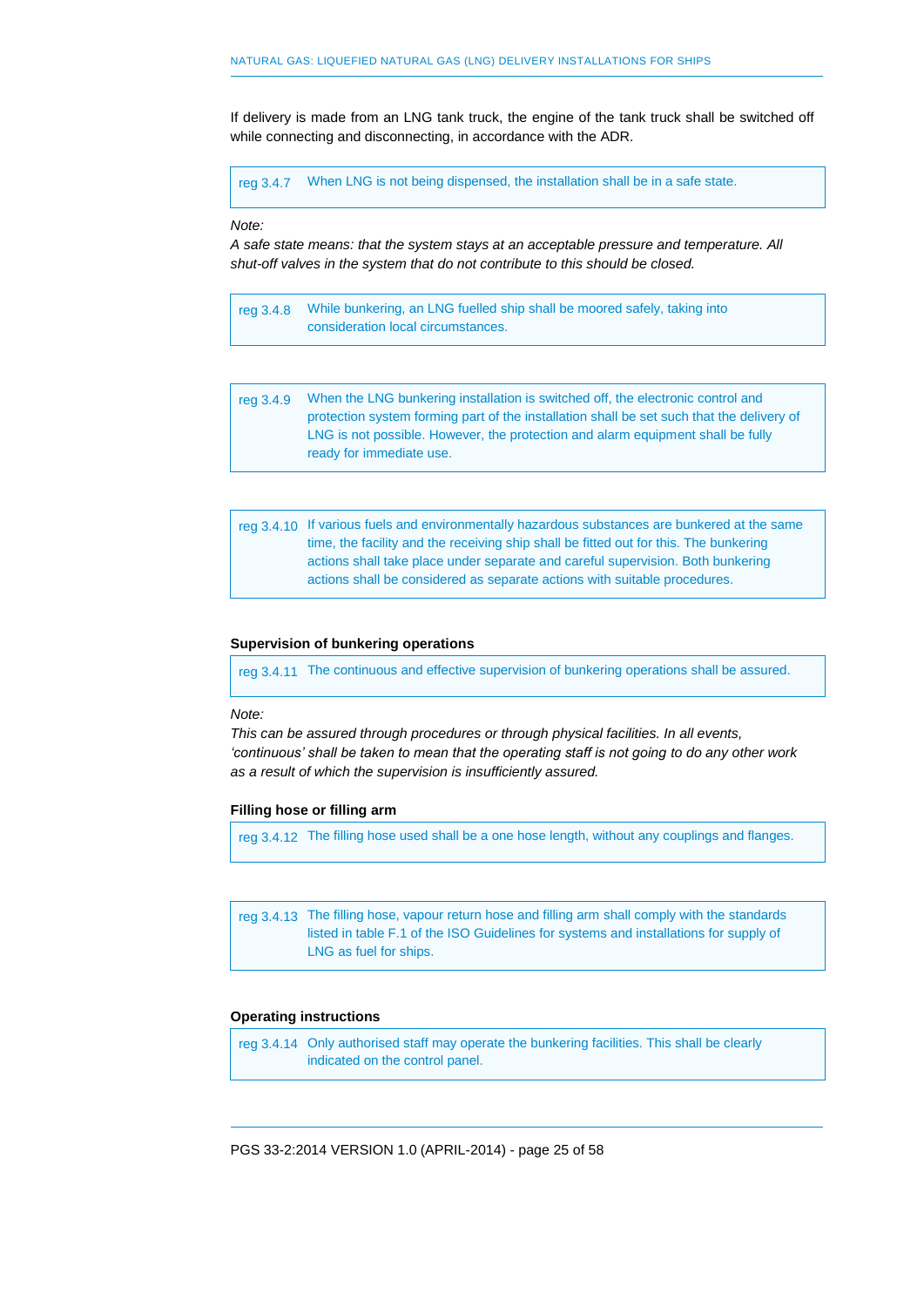If operating instructions have been applied locally, they shall have been applied such that they are clearly visible and legible, with pictograms and/or text at least in Dutch.

### 3.4.3 Regulations for supervision of LNG bunkering installations and bunkering

PGS 33-1, paragraph 3.7, monitoring the LNG delivery installation applies, supplemented by the following regulation.

reg 3.4.15 The LNG bunkering installation shall have a procedure (checklist) to ensure that the filling pressure does not become higher than the desired pressure of the connected ship.

### 3.4.4 Bunkering LNG

The bunkering of ships with LNG as a fuel from a fixed or floating LNG bunkering installation, or from an LNG tank truck, is described in 3.4.2. Additional regulations for specific situations are described in this paragraph.

The following regulations apply to the delivery of LNG from a tank truck to a ship via a delivery installation placed on a floating bunker station:

reg 3.4.16 If a pump is applied between the tank truck and the ship, the pump shall be fitted out such that the creation of a vacuum in the tank truck is prevented.

reg 3.4.17 The filling hose between the onshore LNG storage tank and the delivery installation on the floating bunker station shall have a combined dry-break/break-away coupling.

### 3.4.5 Regulations for customers of LNG

The regulations for an LNG fuelled ship are listed in such instruments as the Decree on inland shipping vessels (Binnenschepenbesluit), Police regulations for inland shipping (Binnenvaartpolitieregelement - BPR), Inspection regulations for vessels on the Rhine (Reglement Onderzoek schepen op de Rijn - RSOR), ADN, and in any preliminary regulations in preparation thereof and/or any exemptions. These regulations shall be complied with.

reg 3.4.18 The checklist from annex D or E shall be filled in.

reg 3.4.19 The regulations listed in the checklist (annex D or E) shall be complied with.

PGS 33-2:2014 VERSION 1.0 (APRIL-2014) - page 26 of 58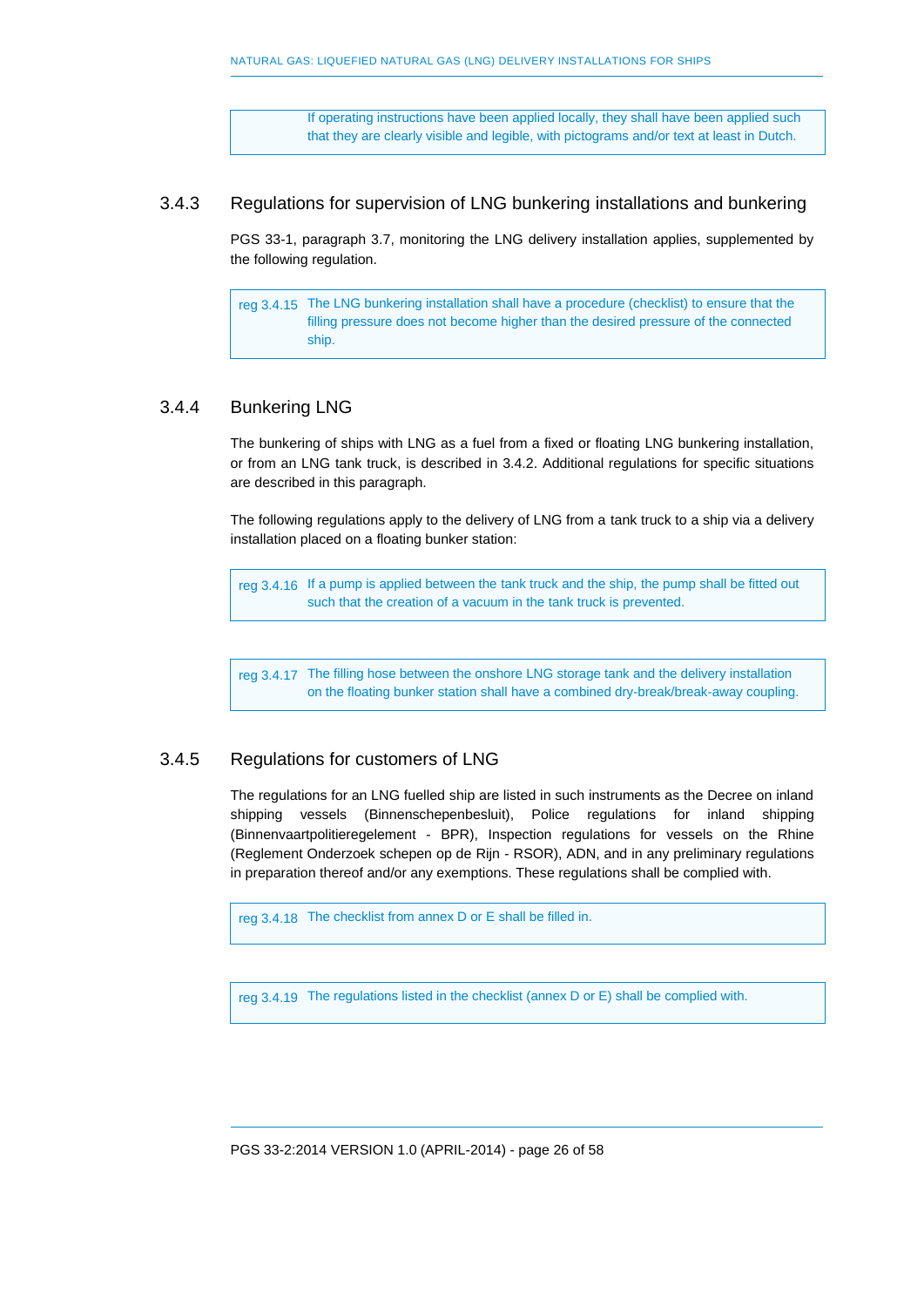reg 3.4.20 The acting captain is responsible for the agreements made between the staff of the ship and the staff of the bunkering installation (in the checklist (annex D or E)).

reg 3.4.21 The checklist (annex D or E) shall be kept available for at least 24 hours after bunkering by the manager of the bunkering installation and the LNG fuelled ship that has received the bunkers.

reg 3.4.22 The facility manager shall register the following details for all deliveries:

- the details of the customer;
- date and time of the delivery;
- the quantity of LNG delivered.

reg 3.4.23 Equipment that is not explosion safe can create sparks and may not be used inside the facility. A clearly visible prohibition sign shall be affixed, see reg. 3.2.4.

### <span id="page-26-0"></span>3.5 LNG tank truck

### 3.5.1 General

The calculation of the internal and external safety distances in clause 5 determines where the LNG tank truck may be parked.

*Note:*

*In derogation of PGS 33-1, placing the LNG tank truck within a radius of 10 m of the LNG storage tank and the LNG dispenser is possible since additional safety measures are applied, such as a second operator who can stop the offloading on their own (paragraph 3.4.2).*

### 3.5.2 Regulations for loading an LNG tank truck

The regulations for loading an LNG tank truck are comparable to delivering to an LNG fuelled inland vessel. LNG bunkering installations can possibly also play a role in the distribution chain for onshore delivery (to delivery installations according to PGS 33-1). I.e. this does not concern delivering to the fuel tank of the lorry, but to filling the transport tank which in turn will be used to restock, for example, a delivery installation according to PGS 33-1.

The points listed in 3.4 serve as starting points. It is expected that a delivery to an LNG tank truck will be done by the same tank truck driver(s) involved in filing the LNG storage tank. As a result, a significant degree of equality in procedures/regulations is a good way to increase safety and reduce the chance of incidents.

reg 3.5.1 Loading an LNG tank truck is only allowed if supervised simultaneously by both the operating staff of the bunkering installation and the tank truck driver.

PGS 33-2:2014 VERSION 1.0 (APRIL-2014) - page 27 of 58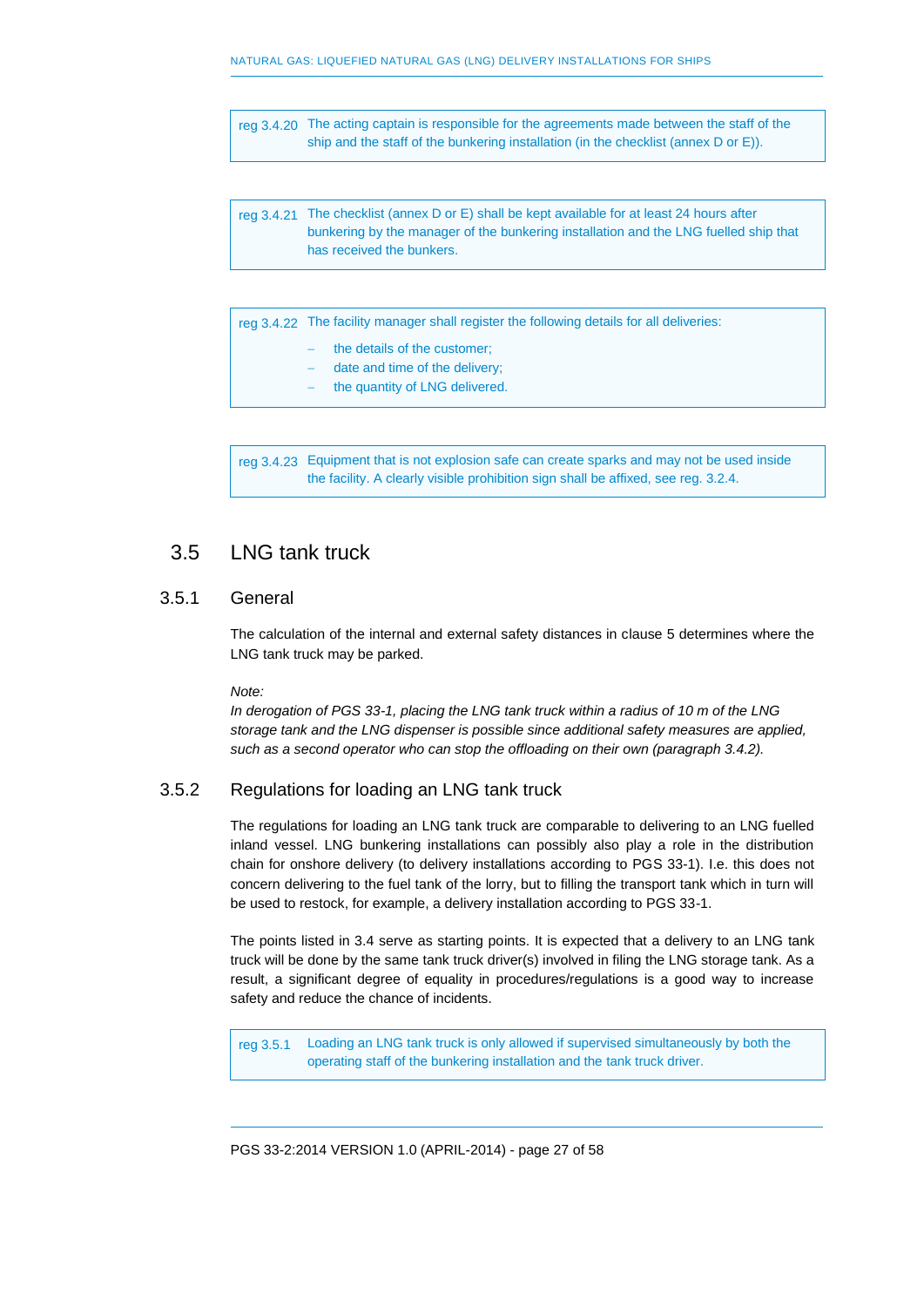reg 3.5.2 The emergency shutdown devices of the installation shall also be able to be used when loading an LNG tank truck.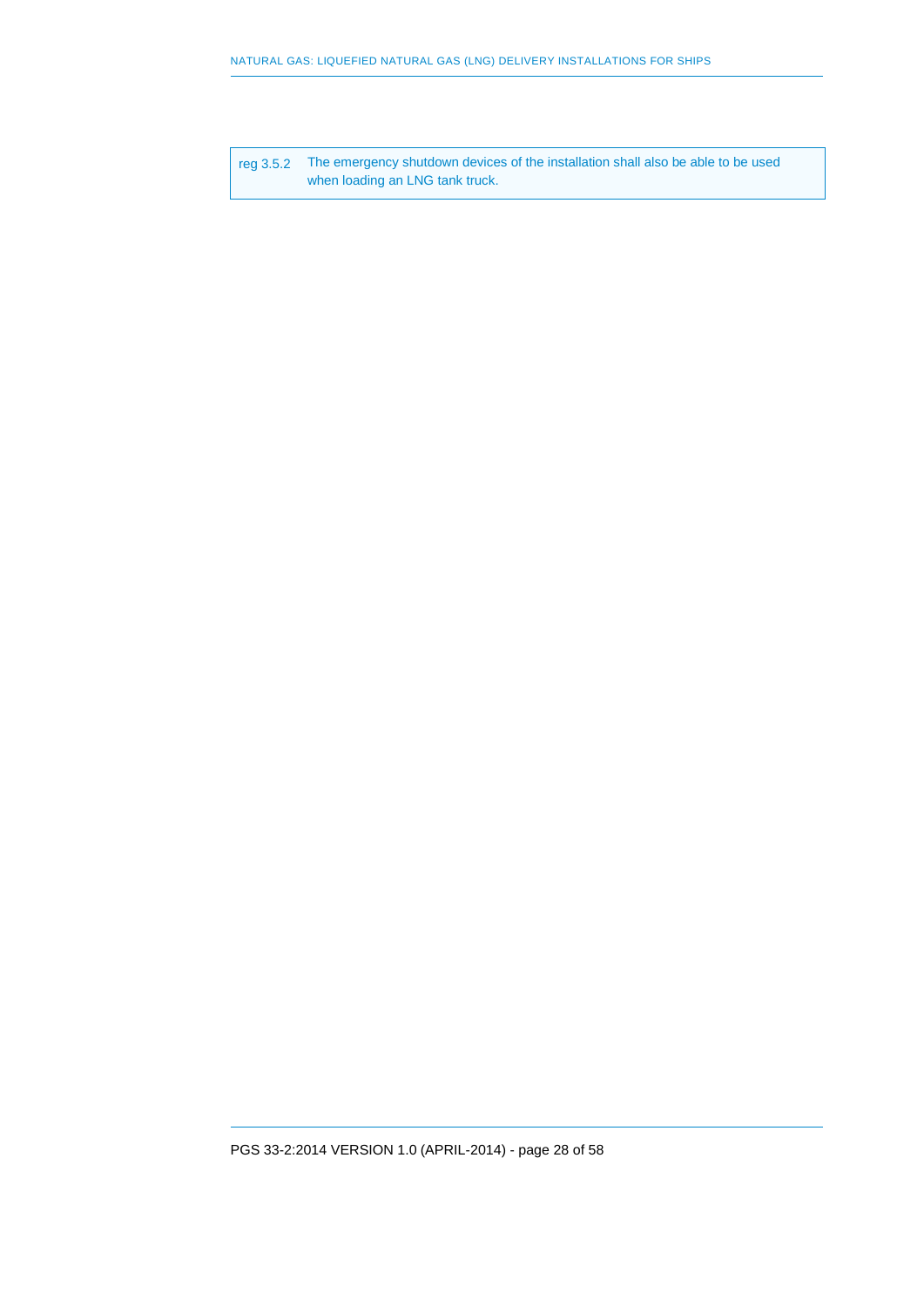# <span id="page-28-0"></span>4 Testing, maintenance, registration, inspection and enforcement

### 4.1 Introduction

<span id="page-28-2"></span><span id="page-28-1"></span>The regulations of PGS 33-1 apply to testing, maintenance, registration and inspection.

### 4.2 Enforcement and training

### 4.2.1 Enforcement

The enforcement points of PGS 33-1 shall apply unchanged to the onshore part of the LNG installation. The following enforcement bodies are relevant to the floating part of the LNG installation:

- Human Environment and Transport Inspectorate (for certifying bunkering installation and all installations);
- both classification societies and recognised private inspection agencies can carry out the inspections for the Human Environment and Transport Inspectorate;
- the authority granting the operating permit.

At least the following documents shall be able to be shown here:

- the installation book;
- documents/reports on periodic inspections of the LNG installation (components), and (safety) equipment;
- reports on incidents with registered improvements that have been carried out in order to prevent the incidents recurring;
- bunkering installation hull report;
- proof that the staff have received proper training for bunkering LNG.

### 4.2.2 Training courses

Any staff that have an operational involvement in the bunkering process shall have passed the training course provided by a training institution that has developed a training course aimed specifically at LNG. It shall be obligatory to take a repeater course with a final test every five years.

Staff working at the bunkering installation on the ship shall be able to furnish proof of such training course on the occasion of an inspection.

PGS 33-2:2014 VERSION 1.0 (APRIL-2014) - page 29 of 58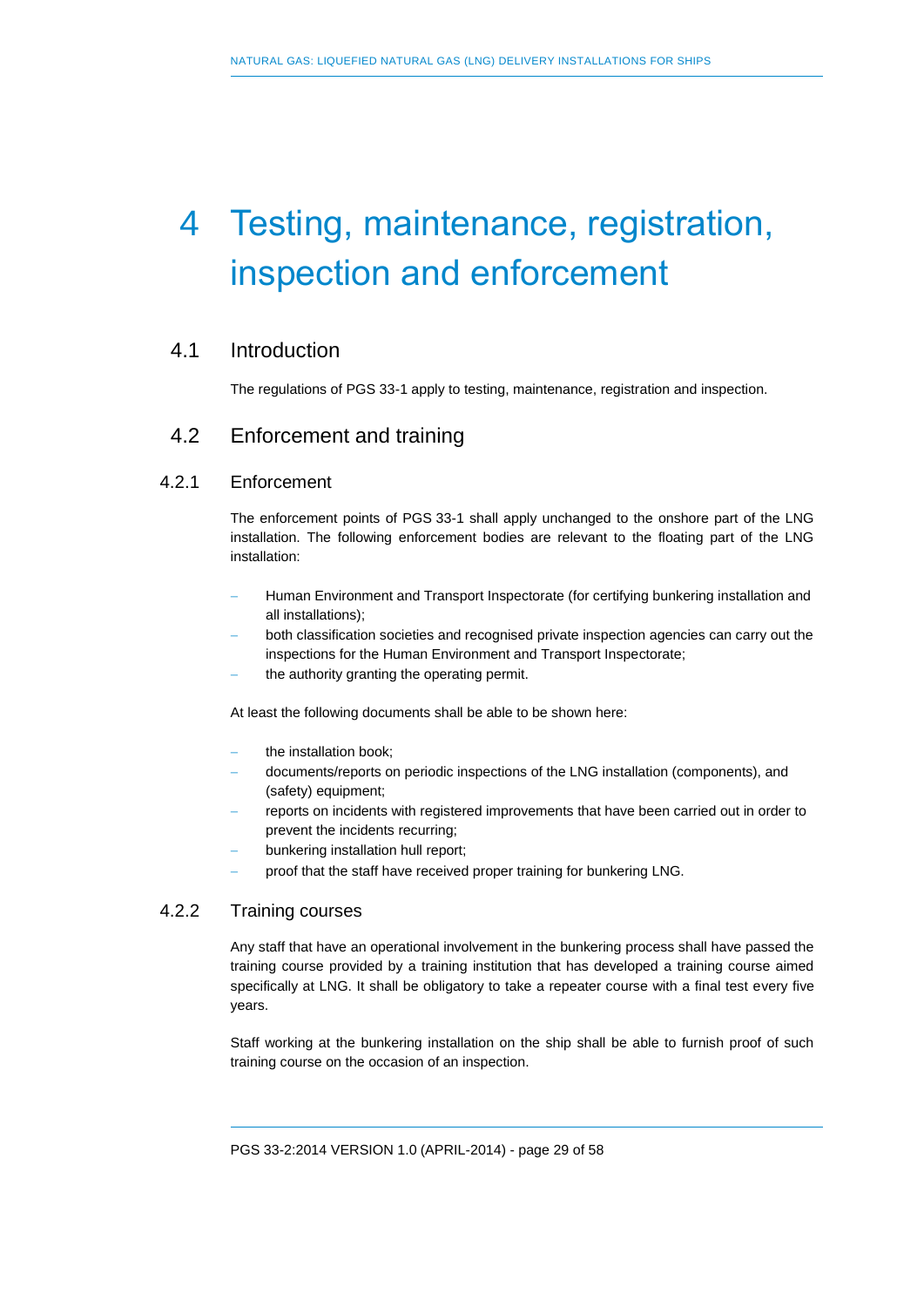# <span id="page-29-0"></span>5 Safety measures

### 5.1 Introduction

<span id="page-29-1"></span>This clause includes the regulations concerning the various safety measures of LNG bunkering installations.

This includes regulations for determining internal and external safety distances, requirements for the electrical system and measures to prevent and contain fire and explosion hazard.

### 5.2 General

<span id="page-29-2"></span>When designing, constructing and operating an LNG bunkering installation, various statutory frameworks for road, water and land come together. A brief sketch of the situation is provided to enable a good understanding of the relevant requirements:

- regardless of whether it is placed onshore or on a floating bunker station at the quay, the entire LNG bunkering installation is covered by the requirements and regulations of the Environmental Licensing (General Provisions) Act (Wabo) and this PGS;
- the diversity in configurations and design parameters of LNG bunkering installations has been found to be so great that the PGS team has not been able to establish an unambiguous and exhaustive list of safety measures for every specific situation. Therefore, this clause contains general regulations and references to relevant standards. Granting permits and licences requires that bespoke solutions shall be provided for the specific situations;
- as soon as the quantities of hazardous substances are such that the facility falls under the Brzo '99, it shall, in accordance with that legislation, have a major accidents prevention policy and a safety management system. The facility holder shall then be under the statutory obligation to provide bespoke solutions when identifying the hazards and when establishing, achieving and maintaining the necessary safety measures, including the preparation for emergency situations and drawing up an emergency plan;
- the requirements laid down for a floating bunker station are then imposed directly from the Inland waterways regulation, annex 3.8. This concerns such matters as the structural safety, the layout and compartmentalisation, electrical safety, signalling, detection, fire alarm system and fire extinguishing system;
- the ships that come to bunker and the ships that come to restock the LNG tank(s) of the bunkering installation are covered by the shipping regulations. The designs of these ships are assessed by classification societies (as a statutory obligation) and this is not covered by the scope of this PGS. Internationally, efforts are undertaken to standardise the loading coupling between the ship and the shore and the coupling of emergency shutdown systems between the ship and the shore;
- an LNG tank truck shall comply with the ADR during transport. The safety devices fitted on the tank truck for this purpose also function during the loading and offloading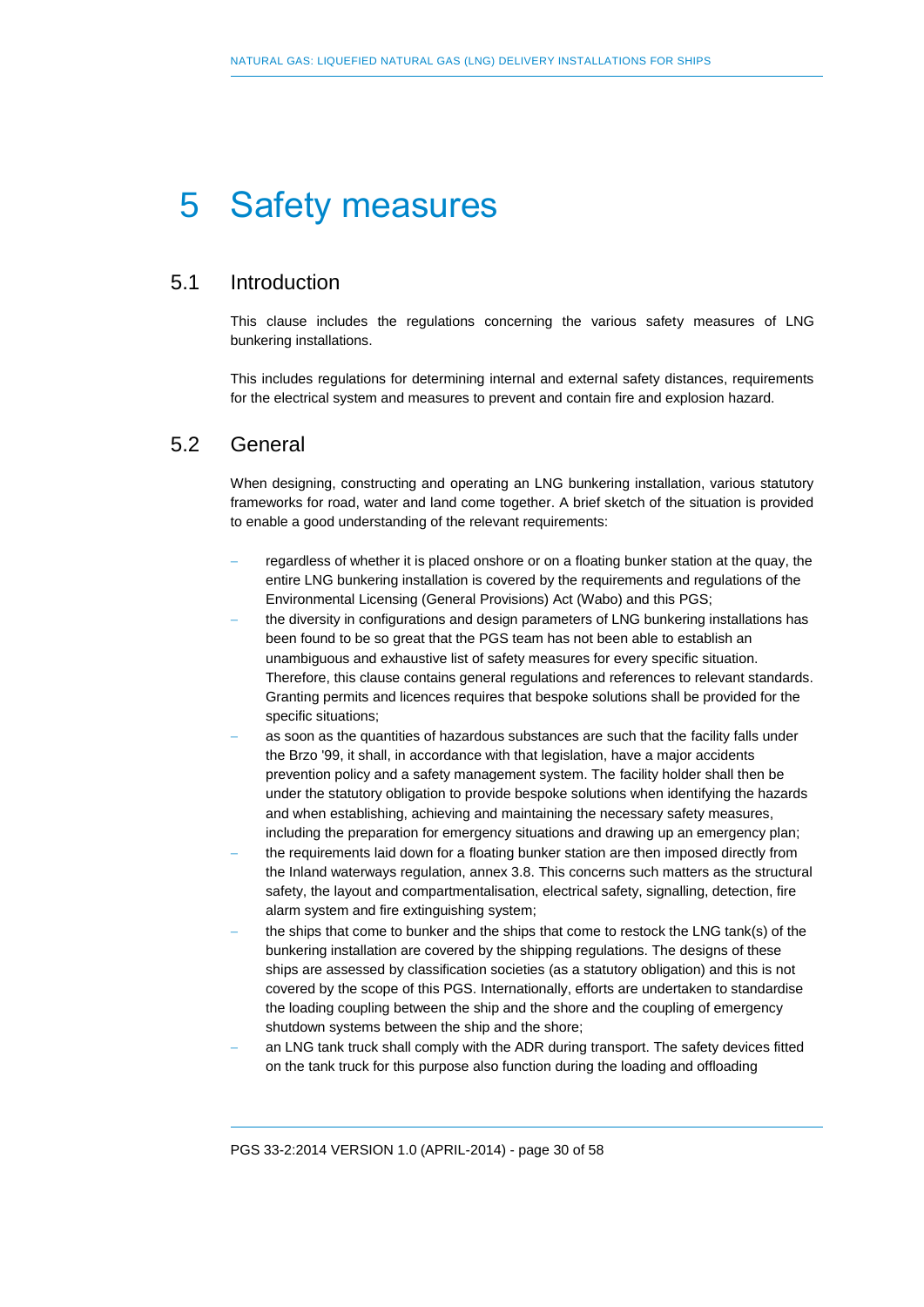processes in an facility. This concerns such matters as overpressure protection and an emergency shutdown linked to the shut-off valves;

- a tank truck that comes to offload into the tank of an LNG bunkering installation is identical to a tank truck that comes to offload into the tank at an LNG filling station. Where possible, the requirements of PGS 33-1 are therefore also followed for this activity;
- the requirements laid down for an LNG tank truck that delivers LNG directly to an LNG fuelled ship are described in this PGS;
- the requirements laid down for an LNG tank truck that comes to load at an LNG bunkering installation are described in this PGS;
- if a bunkering installation also has an LNG dispenser for delivery to lorries that use this fuel, the requirements described in PGS 33-1 apply to that component of the installation;
- personnel that carry out work on the installation shall wear operational gas detectors on their bodies.

| reg 5.2.1 | The following points concerning the facility of the LNG bunkering installation shall be<br>filled out in detail in the licence application:                                                                                                                                                                                                                                                                                                                        |  |  |  |
|-----------|--------------------------------------------------------------------------------------------------------------------------------------------------------------------------------------------------------------------------------------------------------------------------------------------------------------------------------------------------------------------------------------------------------------------------------------------------------------------|--|--|--|
|           | the overview of the installation for the operating staff, both from the operating<br>٠<br>location and from the LNG delivery installation;<br>measures and provisions to promote safety and environmental protection;<br>٠<br>the provision of a stand for the LNG delivery tank truck inside the facility so that it<br>٠<br>does not adversely affect the proper operation and the overview of the whole<br>installation during the delivery (filling of tanks); |  |  |  |
|           | the provision of a mooring place for the LNG restocking ship inside the facility so<br>٠<br>that it does not adversely affect the proper operation and the overview of the whole<br>installation during the delivery (filling of tanks);                                                                                                                                                                                                                           |  |  |  |
|           | the provision of a mooring place for the ship to be bunkered inside the facility so<br>$\sim$<br>that it does not adversely affect the operation and the overview of the whole<br>installation during the delivery (filling of tanks);                                                                                                                                                                                                                             |  |  |  |
|           | accessibility to installation components for operation and maintenance;<br>٠                                                                                                                                                                                                                                                                                                                                                                                       |  |  |  |
|           | accessibility to the installation for fighting possible fires;                                                                                                                                                                                                                                                                                                                                                                                                     |  |  |  |
|           | a a a a Haiffid a a chuid a ann an 10 fuidh an an an an an an a-                                                                                                                                                                                                                                                                                                                                                                                                   |  |  |  |

|  |  |  |  |  | possibilities to escape if incidents occur. |  |
|--|--|--|--|--|---------------------------------------------|--|
|--|--|--|--|--|---------------------------------------------|--|

| reg 5.2.2 | In conjunction with the statutory filing requirements, when filing the building<br>application for a bunkering installation, the design of the bunkering installation shall<br>be enclosed, stating as a minimum:                                                                                                                                                                                                                                                                                                                                                                                    |
|-----------|------------------------------------------------------------------------------------------------------------------------------------------------------------------------------------------------------------------------------------------------------------------------------------------------------------------------------------------------------------------------------------------------------------------------------------------------------------------------------------------------------------------------------------------------------------------------------------------------------|
|           | the dimensions and specifications of the installations and of the expected tanker<br>$\sim$<br>lorries and ships:<br>the design standards to be followed, with a substantiation of choices in the event a<br>$\sim$<br>standard allows for several options;<br>the safety studies that have been and are still to be carried out;<br>$\sim$<br>the hazards and hazard scenarios identified, with a detailed elaboration of such<br>$\sim$<br>scenarios:                                                                                                                                              |
|           | a calculation of the internal and external safety distances that are to be achieved;<br>$\sim$<br>the detection systems and safety measures and facilities to be achieved, both in<br>$\sim$<br>order to prevent incidents and to reduce the consequences of incidents;<br>the concurrence with other installations and activities and the measures and<br>$\sim$<br>facilities to be provided in that regard;<br>the standards and frequencies to be adopted for inspecting, maintaining and testing<br>$\sim$<br>the safety measures and facilities. The gas, fire and cold detection and the fire |

PGS 33-2:2014 VERSION 1.0 (APRIL-2014) - page 31 of 58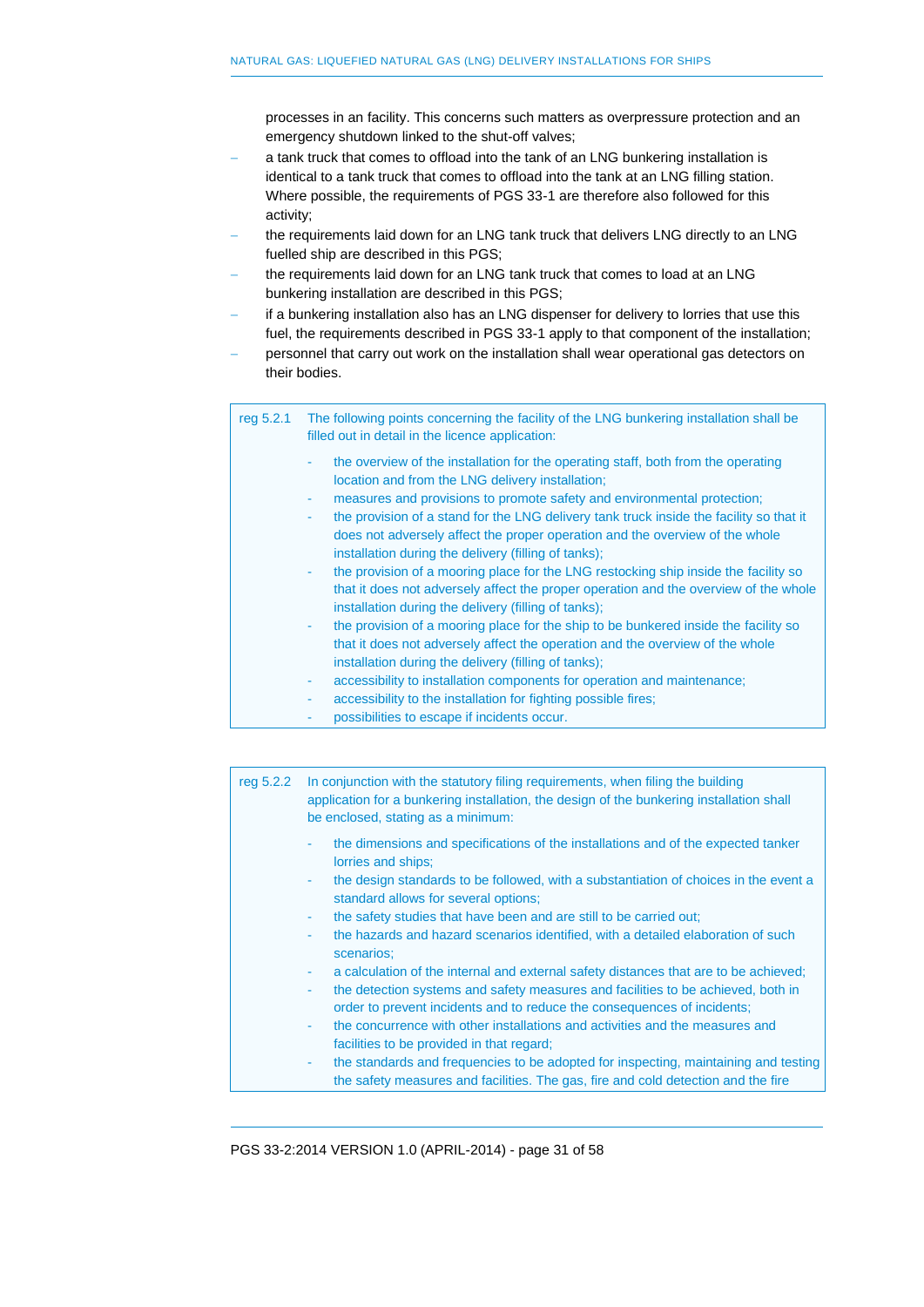#### safety facilities are also included in this.

| reg $5.2.3$ | In the context of the above regulation, the following standards shall at least be<br>applied to an LNG bunkering installation: |                                                                                                                                                                                                                                                                                             |  |
|-------------|--------------------------------------------------------------------------------------------------------------------------------|---------------------------------------------------------------------------------------------------------------------------------------------------------------------------------------------------------------------------------------------------------------------------------------------|--|
|             | ٠<br>$\blacksquare$<br>٠<br>۰.<br>٠                                                                                            | <b>PGS 33-2:</b><br>NEN-EN 1160 as regards the hazard characteristics of LNG;<br>NEN-EN 13645 for installations of a capacity up to 200 tons;<br>NEN-EN 1473 for installations of a capacity of 200 tons or more;<br><b>NEN-EN-ISO 28460:</b><br>the other relevant standards from annex F. |  |

| reg 5.2.4 | The elaboration of the hazards and scenarios referred to in reg 5.2.2 shall at least<br>describe the following effects:                                                                                                                                                                              |
|-----------|------------------------------------------------------------------------------------------------------------------------------------------------------------------------------------------------------------------------------------------------------------------------------------------------------|
|           | cryogenic effects on people and materials;<br>oxygen displacement by the release of LNG;<br>heat radiation contours of 1 kW/m <sup>2 and</sup> 3 kW/m <sup>2</sup> and 10 kW/m <sup>2</sup> and 35 kW/m <sup>2</sup> ;<br>the distance at which 50% and 100% of LEL value is reached for gas clouds. |
|           |                                                                                                                                                                                                                                                                                                      |

### <span id="page-31-0"></span>5.3 Internal safety distances

### 5.3.1 Introduction

No specific internal safety distances have been derived for LNG bunkering installations. In order to determine the internal distances, it is important to know whether the total content of the LNG bunkering installation is more or less than 50 tons. If the total content is less than 50 tons, the bunkering installation is not governed by Brzo '99 and the internal safety distances established for LNG filling stations (PGS 33-1) are observed. If the total content is equal to or more than 50 tons, the LNG bunkering installation is governed by Brzo '99 and the internal safety distances shall be determined (see annex III of Brzo '99, paragraphs 1e and 1g). The manner in which this can be done has not been prescribed for Brzo '99 facilitys, but examples of risk identification tools are HAZID, HAZOP and FMEA. Internal safety distances can be determined for LNG bunkering installations with a total content of 50 tons or more, using the method described in the background document 'Bepaling interne veiligheidsafstanden voor LNG-tankstations ten behoeve van de in ontwikkeling zijnde PGS 33' (Determination of internal safety distances for LNG filling stations for PGS 33 that is in development) that accompanies PGS 33-1. Here a foreseeable accident scenario is selected that is considered as a decisive accident scenario and that has an occurrence frequency of roughly 10<sup>-3</sup> to 10<sup>-5</sup> a year. This scenario is deemed to be the most suitable for determining the internal safety distances.

### 5.3.2 Basic assumptions for internal safety distances

Internal safety distances are determined between a component of the LNG bunkering installation as a hazard source on the one hand and the objects to be protected in the facility on the other. The distances shall be such that LNG incidents cannot escalate.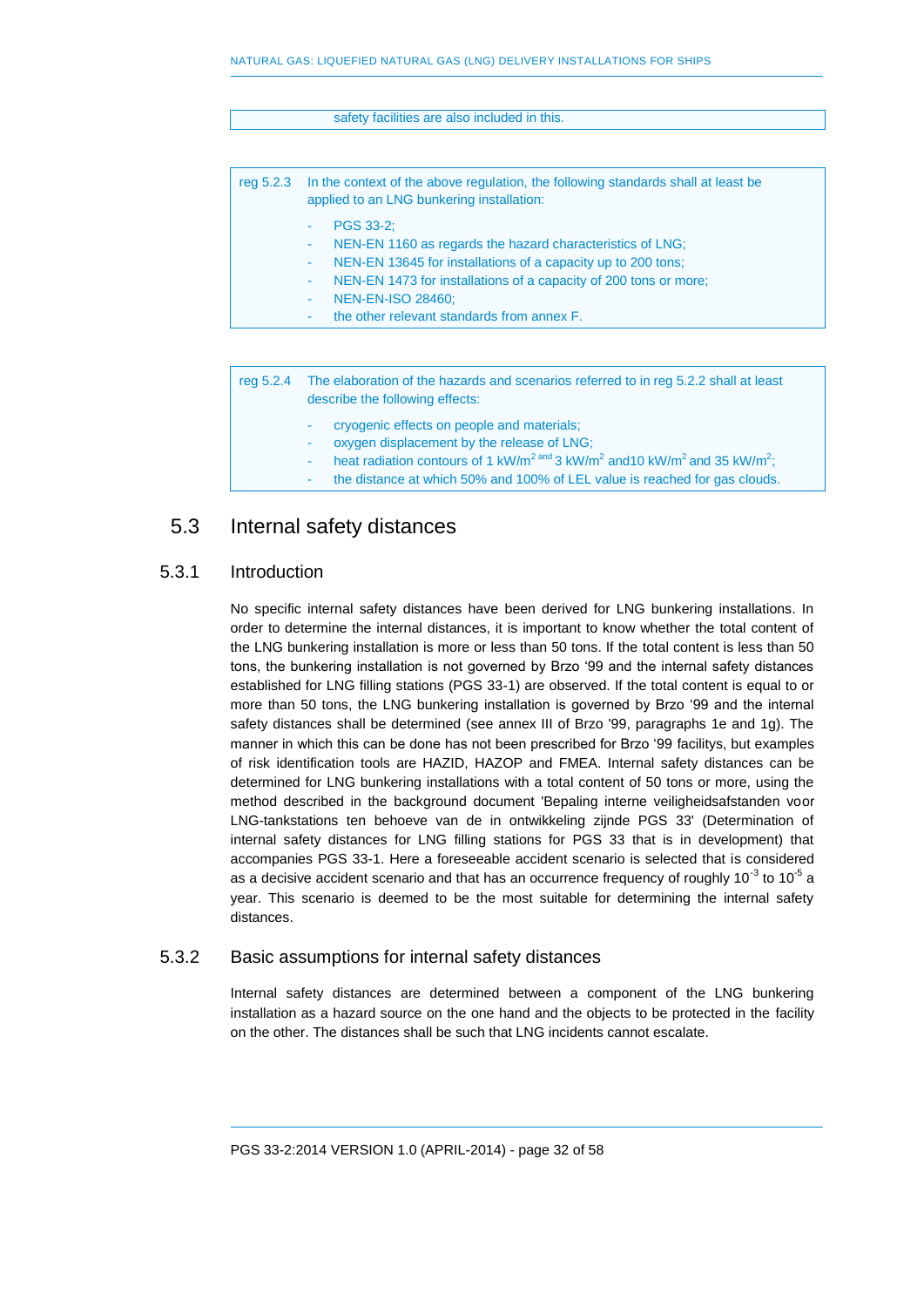A tank truck or cargo ship that delivers, receives or bunkers LNG is not covered by the scope of PGS 33-2. However, as soon as these components are connected to the bunkering installation, they form part of, i.e. are components of, the facility. Cargo tanks or other tanks that are not connected are not components of the facility. For this reason, tanker lorries and cargo ships shall be taken into consideration when establishing internal safety distances. These components are marked by an \* in the summary below.

The potential hazard sources of an LNG bunkering installation are:

- a tank truck delivering or receiving LNG\*;
- an LNG storage tank (buffer storage);
- a fixed or floating LNG an delivery installation;
- an LNG delivering ship (cargo ship)\*;
- an LNG bunkering ship\*.

The objects that potentially need to be protected are:

- a tank truck delivering or receiving LNG\*;
- an LNG storage tank (buffer storage);
- a fixed or floating LNG delivery installation;
- an LNG delivering ship (cargo ship)\*;
- an LNG bunkering ship\*;
- buildings in which there are hazardous substances;
- other installation components with hazardous substances.

Figure 5.1 and the note explain how the internal safety distances shall be determined.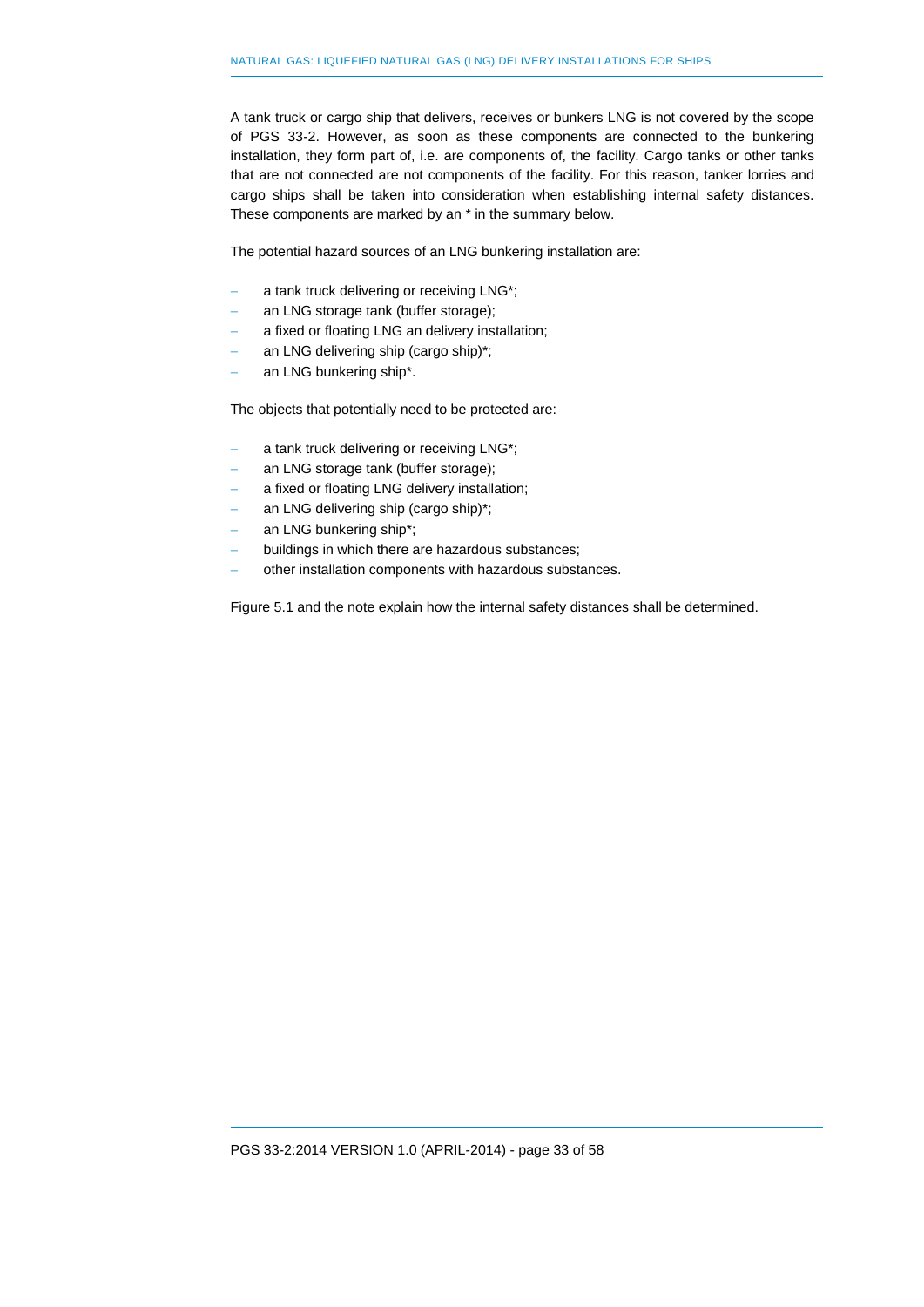

#### **Figure 5.1 – Schematic view of how to determine internal safety distances.**

*Note:*

*1 and 2 are installation components of an LNG bunkering installation that are within the scope of PGS 33-2. The components are both hazard sources (installation components with a hazardous substance) and the potential hazard receivers (a person, a vulnerable installation component or building within the facility) and the internal distance from every component to the other component is determined. The internal distance between 1 and 2 is calculated twice. In the first situation, component 1 is the hazard source and component 2 is the potential hazard receiver, whereas this will be the other way around in the second situation. This is indicated by the double arrow. The largest internal distance between 1 and 2 should be observed.*

 *A is an installation part that is not covered by the scope of PGS 33-2 and which can be subject to its own guidelines. In the context of PGS 33-2, this component is deemed to be the potential hazard receiver for which an internal distance to the hazard sources 1 and 2 shall be determined (continuous single arrow) or to be a hazard source. The internal distances shall then be determined between part A (dotted single arrow) and installation parts 1 and 2. The internal distance to be actually observed is the larger one of the two.* 

Internal safety distances are determined based on the heat radiation that an installation component can resist. The objects to be protected within the facility are protected for the selected, decisive accident scenario against a maximum heat radiation of 10 kW/ $m^2$  An exception can be made for LNG-carrying objects if it can be demonstrated that the radiated object can resist a heat load of 35 kW/ $m<sup>2</sup>$  without this leading to any escalation.

There can be hazard sources in the facility that do not contain any LNG. Examples of such hazard sources are buildings with flammable materials, installations for the delivery of fuels (petrol, diesel, propane, LPG, fuel oil and CNG) and other hazard sources such as hazardous substances storage. As regards the required internal safety distances between these hazard sources and any objects and people on LNG bunkering installations to be protected, the PGS publications drawn up for the hazard sources in question are initially referred to.

#### *Note:*

*An internal safety distance also applies from the boundary limit of the facility because any third-party objects to be protected may be placed directly against them, without the facility holder having any influence over this.*

PGS 33-2:2014 VERSION 1.0 (APRIL-2014) - page 34 of 58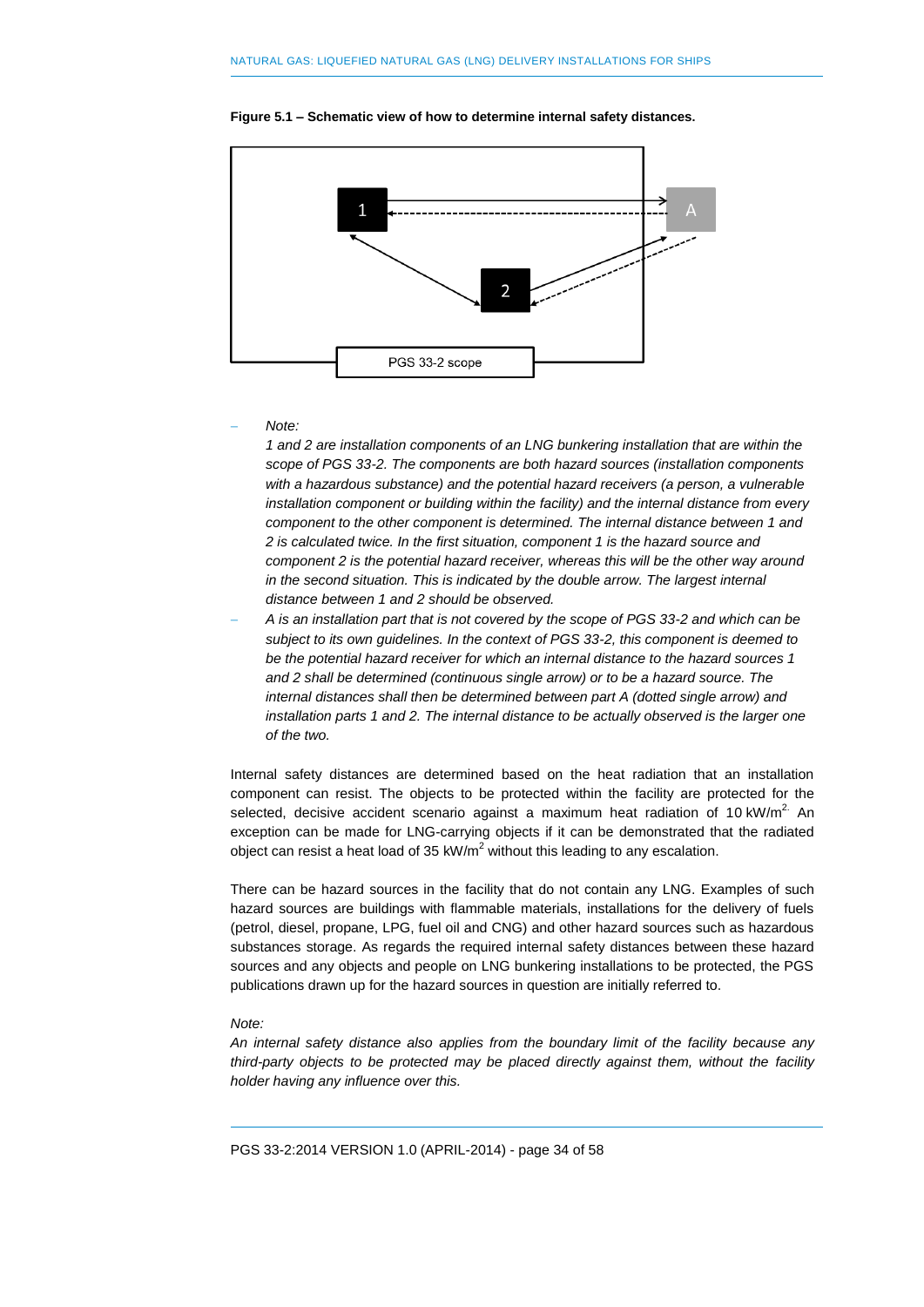### 5.4 External safety distances

<span id="page-34-0"></span>The presence of an LNG bunkering installation involves a potential hazard for people who live and/or work in the direct vicinity of the bunkering installation. The danger is caused by the presence of large amounts of LNG. The regulations on external safety dictate that safety distances shall be observed between (components of) risk-causing installations and objects located outside the facility that are vulnerable (to a limited degree). What will apply to LNG bunkering installations is that, when filing for a licence, an insight into the risks shall need to be provided using a quantitative risk analysis (QRA).

### *Note:*

*LNG bunkering installations with a total content equal to or greater than 50 tons are facilitys that are governed by Brzo '99. According to article 7 of the External Safety (Facilitys) Regulations (Regeling externe veiligheid facilitys (Revi)), the place-related risk shall be determined using the Bevi Risk Calculations Manual. Chapter 1 of this manual describes the calculation method for Brzo facilitys and in principle applies to LNG bunkering installations with a total content equal to or greater than 50 tons. A calculation method is being developed for LNG bunkering installations that shall be considered as a further elaboration of chapter 1 of the Bevi Risk Calculations Manual. This method is expected to be ready in 2014 after which it will be included in the Bevi Risk Calculations Manual as a new chapter at some future time yet to be determined.*

### 5.5 Electrical installation and explosion safety

<span id="page-34-1"></span>The requirements laid down for the electrical installation and explosion safety are described in PGS 33-1.

### 5.6 Fire hazard and fire fighting

<span id="page-34-2"></span>Paragraph 5.6 of PGS 33-1 goes into the possibilities and impossibilities of putting out NG/LNG fires. Since a flammable gas is concerned, the source shall be addressed by activating the emergency shutdown device so that the discharge will stop in most cases.

In addition, it shall be ensured that, in case of a leak, the LNG can discharge to a safe location. If a collection facility is provided, this can be made safe by means of a light foam installation or by a layer of foamed glass blocks. Both solutions reduce the heat radiation of a possible pool fire in the collection facility.

Depending on the duration of the scenario and the effects of the fire, implementing fire safety facilities can be found to be necessary. This can concern both passive (over-dimensioning to preserve the load-bearing capacity or fire-resistant clothing) and active (cooling using water) fire safety facilities.

What is of primary importance is that the LNG installation can be protected against fires in its surroundings. Examples of such fires are a vehicle that is on fire or a fire on board a ship, or a fire in a shop or another hazardous substance storage area.

To fight the start of fires, handheld extinguishing equipment shall be present, in accordance with the specifications of PGS 33-1.

PGS 33-2:2014 VERSION 1.0 (APRIL-2014) - page 35 of 58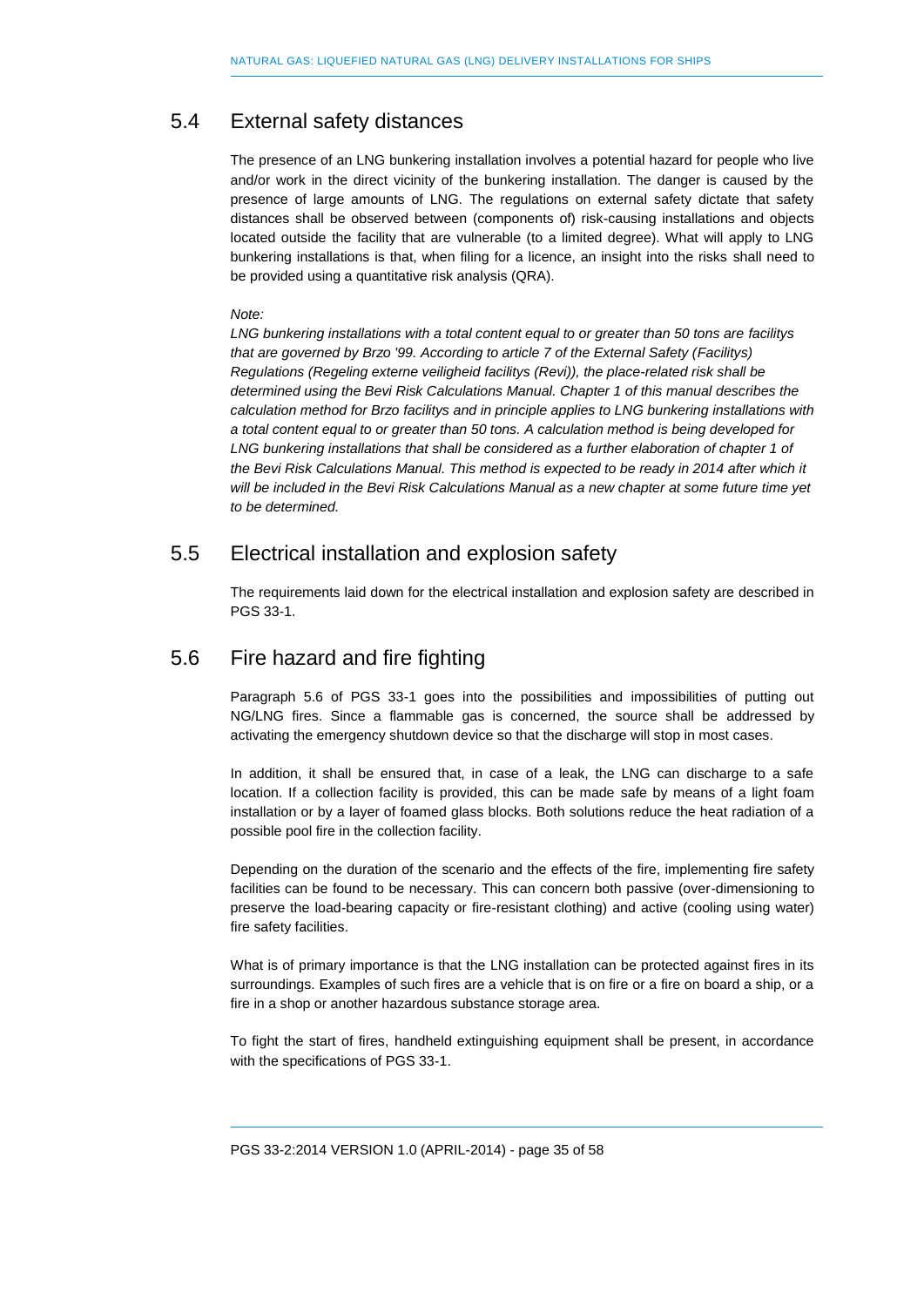In case of delivery from a tank truck or a tank container on a ship, the standard quantity of extinguishing agent according to the ADR is present. In accordance with the shipping legislation, the ship has suitable firefighting facilities. This amount is sufficient for that situation.

reg 5.6.1 In accordance with the provisions of reg 5.2.2, it shall have been elaborated in detail in the application what hazards and scenarios are possible within the facility and what fire safety facilities are implemented and maintained.

reg 5.6.2 Sufficient firefighting means shall be present at the LNG bunkering installation to be able to fight the start of a fire on any component of the installation effectively.

#### *Note:*

*Since several fuels can be present at an LNG bunkering installation and other activities can also take place, the purpose of these regulations is to ensure that firefighting equipment, tailored to the situation in question, is present in order to be able to fight the start of a fire. The measures and facilities in accordance with reg 5.2.1 to 5.2.4 shall be elaborated in detail for all scenarios in the application.*

reg 5.6.3 It shall be possible to reach fire extinguishers without any hindrance and they shall always be available for immediate use.

### *Note:*

*Reg 5.6.1 of PGS 33-1 refers to NEN-EN 3-7 concerning fire extinguishers. The performance requirements and the test method to be allowed to market fire extinguishers in Europe have been laid down in NEN-EN 3-7. The values 43A and 233B in that standard indicate that a powder extinguisher can put out a test fire of a certain size for a class A (solid) and class B (liquid) fire. These values are accompanied by the requirement that the powder extinguisher shall be able to operate for at least 15 seconds. The standard gives the manufacturer of the extinguisher the freedom to achieve the performance requirements using a filling volume of 1, 2, 3, 4, 6, 9 or 12 kg of powder. The application of 6-kg powder extinguishers is customary in the ADR, ADN and PGS 28. The performance requirement 43A/233B applies to the permanently installed powder extinguishers present within the facility. The suitability of powder extinguishers of types A and/or B for putting out (gas) fires of type C has not been laid down in NEN-EN 3-7, but is left to the discretion of the manufacturer.*

### <span id="page-35-0"></span>5.7 Emergency shutdown devices

### 5.7.1 General

Paragraph 5.7 of the PGS 33-1 applies.

### 5.7.2 Detection systems

The detection systems on an LNG bunkering installation play a crucial role in the swift detection of possible leaks and fires so that the installation and connected tanker lorries and ships can then quickly be put in a safe state by the automatic activation of Emergency Shutdown Systems (ESD systems). In addition, these systems ensure the rapid warning of the people present at the installation and alerting of the in-house emergency organisation.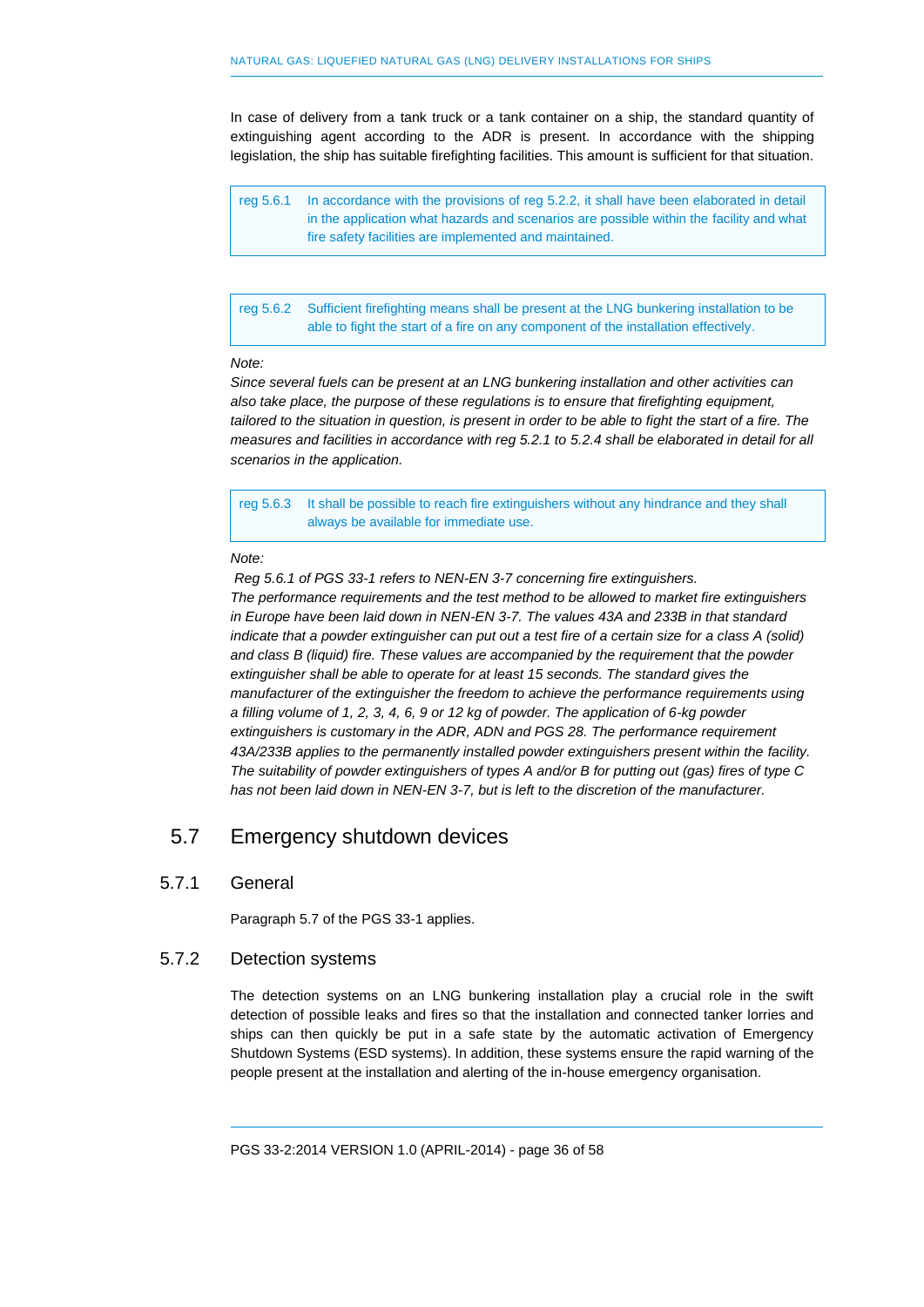#### In addition to PGS 33-1, the following regulation applies.

reg 5.7.1 In accordance with the provisions of reg 5.2.2, the application shall provide detailed information about the detection facilities to be achieved in the facility and the actions to be coupled thereto.

#### *Note:*

*This can be achieved e.g. by temperature detection, flame detection and/or gas detection.*

reg 5.7.2 Sufficient detection means shall be present that automatically activate the emergency shutdown circuit in the event of a gas leak or fire in the LNG delivery installation.

### 5.7.3 Detection systems and emergency shutdown facility

reg 5.7.3 Several emergency shutdown devices that can be operated quickly by the staff present shall be available. The emergency shutdown shall be able to be activated both on the ship and on the shore and shall intervene in the bunkering installation and on the LNG ship to be bunkered. The emergency shutdown shall be able to be both activated manually and in an automated manner at all times.

The bunkering operation will be able to be stopped effectively and safely without any liquid or vapour being released, both manually and automatically, by means of an emergency shutdown signal. The emergency shutdown signal shall be sent to both the ship to be bunkered and to the bunkering installation in order to ensure that the right actions are triggered in both individual installations at the same time.

The emergency shutdown facility shall be suitable for the capacity of the installations and can be activated by one or more of the following sources:

- gas detection;
- fire detection;
- manual activation of both the ship to be bunkered and the bunkering installation;
- break-away detection;
- electrical power failure;
- detection of an excessively high level in the fuel tank(s);
- high-pressure detection;
- detection of an excessively large liquid flow;
- detection of the filling arm/filling hose leaving its safe working zone.

#### *Note:*

*A cable connection shall be created between the ship to be bunkered and the bunkering installation as prescribed in the ADN (chapter 9) for anti-overfilling protection and pump emergency shutdown.* 

### 5.8 Safety studies

<span id="page-36-0"></span>reg 5.8.1 According to the standards listed in annex B, and in accordance with the provisions of

PGS 33-2:2014 VERSION 1.0 (APRIL-2014) - page 37 of 58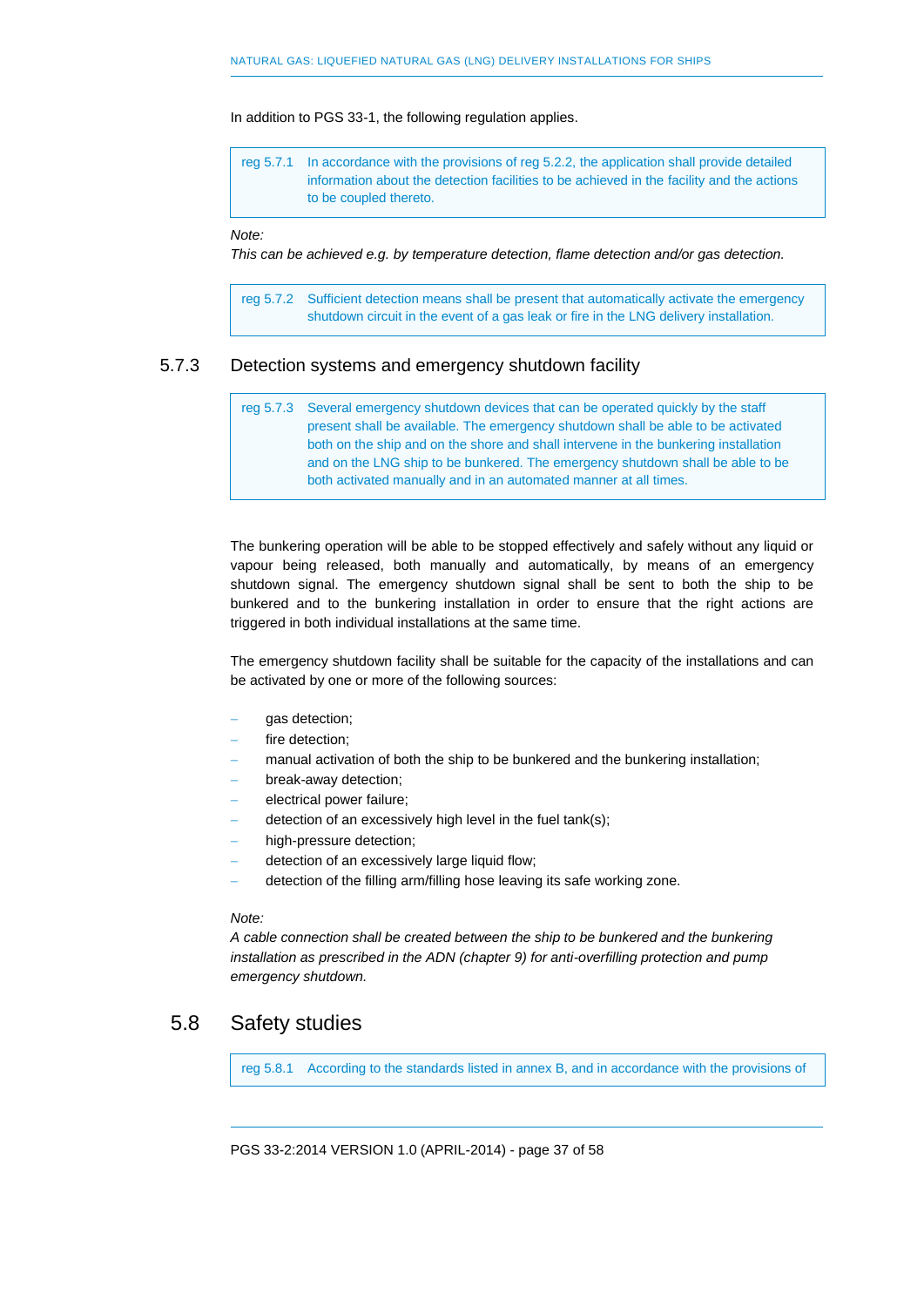reg 5.2.2, safety studies shall be carried out for the facility.

### 5.9 Simultaneous activities while bunkering

<span id="page-37-0"></span>See reg 5.2.1. It shall be specified clearly in the application which activities can take place at the same time at the LNG bunkering installation, so that the competent authority can form an opinion thereof. The checklist then provides for the operational coordination of simultaneous activities, see part B of annexes D or E.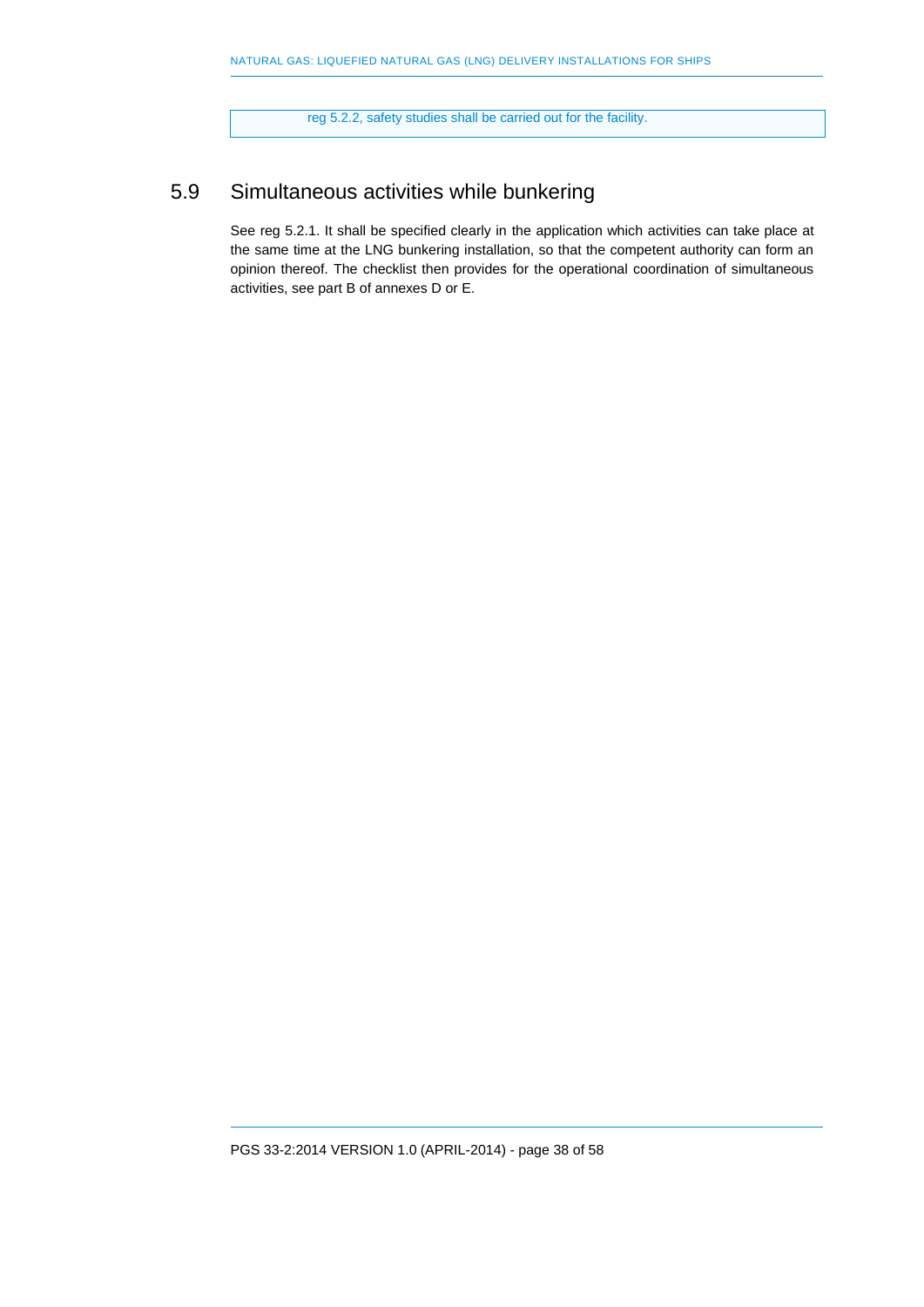# <span id="page-38-0"></span>6 Incidents and disasters

Brzo '99 applies to installations of a content equal to or greater than 50 tons. An element of this is 'planning for emergency situations'.

PGS 33-1 applies to installations of a content of less than 50 tons.

In addition to PGS 33-1, the following regulations apply.

reg 6.1.1 In case of any disaster at the LNG bunkering installation, the waterway manager and/or the port authority shall be alerted.

reg 6.1.2 The emergency plan and the alerting instructions shall be coordinated with the local/regional emergency services.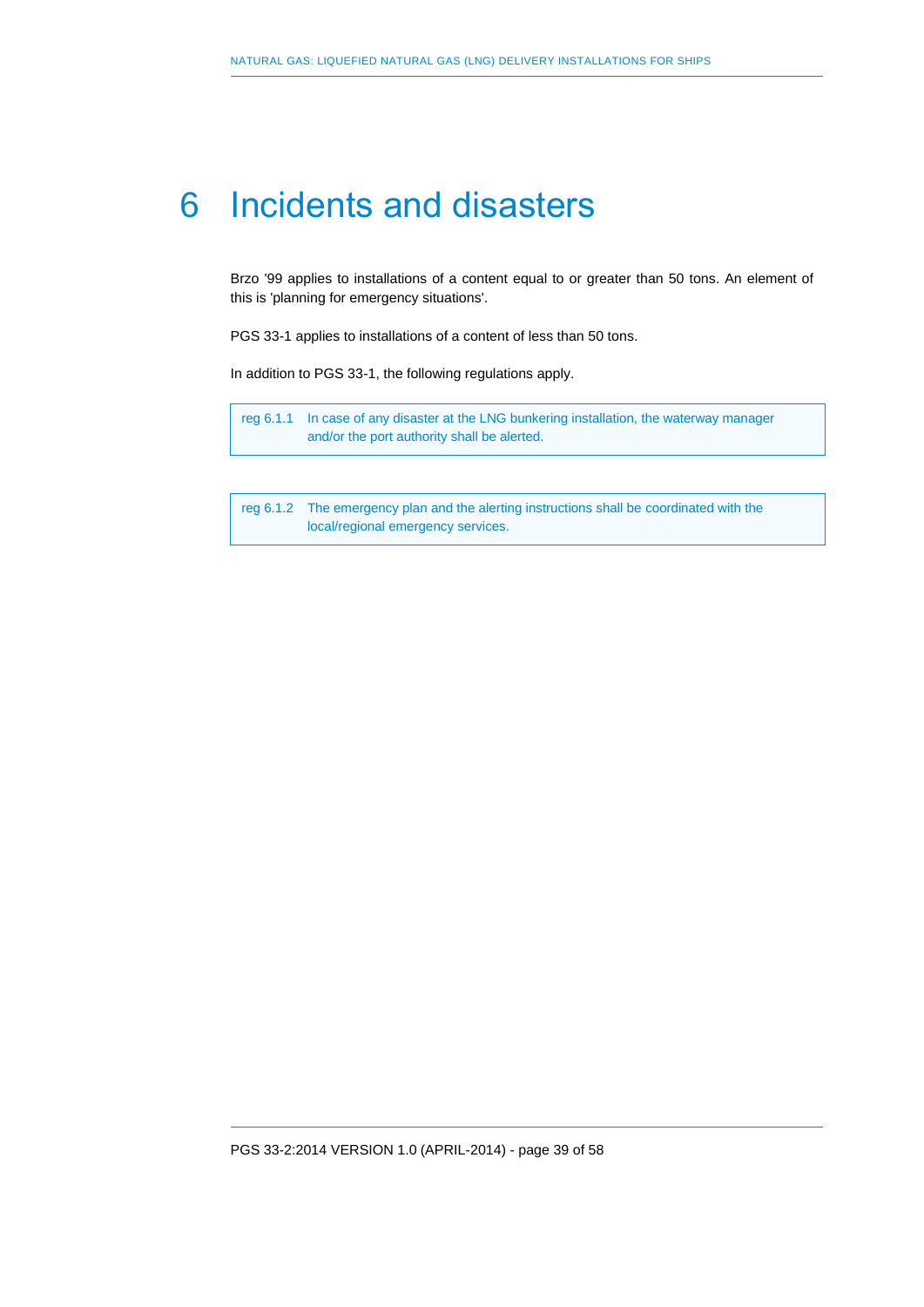### <span id="page-39-0"></span>Annex A Terms and definitions

For the application of this guideline the following terms and definitions apply.

#### **Authorised inspection body (Aangewezen keuringsinstelling – AKI)**

body authorised by the Minister of Social Affairs and Employment (SZW) that may carry out (re)inspection work and/or assessments under the Pressure Equipment Decree

#### **Natural gas**

substance that is in a gaseous state at a temperature of 15 °C and a pressure of 101.325 kPa and consists mainly of methane or another substance that, because of its characteristics, is equivalent to methane (definition of the Gas Act)

#### **Delivery pressure**

pressure in the LNG delivery installation measured on the discharge side of the delivery installation

#### **Delivery hose**

flexible hose, including the couplings and the filler connection that forms part of the delivery installation with which LNG is delivered to the LNG storage tank or the vehicle tank

#### **Shut-off valve**

mechanism to regulate the flow of a medium (gas, solid, slurry or liquid), by (partly) opening or closing one (or more) flow openings by manual operation or remote control

#### **Operating staff**

staff that has been educated and is qualified to carry out all actions necessary to load and/or offload LNG

### **Manager**

the person who is responsible for the operation of the bunker installation and has an agreement with the user/owner

#### *Note:*

*The user can also be the manager or the owner.*

### **Assessment**

checking the design against PED, WBDA, ATEX, PGS 33-1

### **Competent authority**

managing body of a corporate body governed by public law, for example a municipal executive of a municipality that has been given a competence described in a law to take a written, binding decision on a particular subject that has legal consequences for citizens and/or companies

#### **Boil-off gas**

evaporated LNG which is produced as a result of the leaking in of heat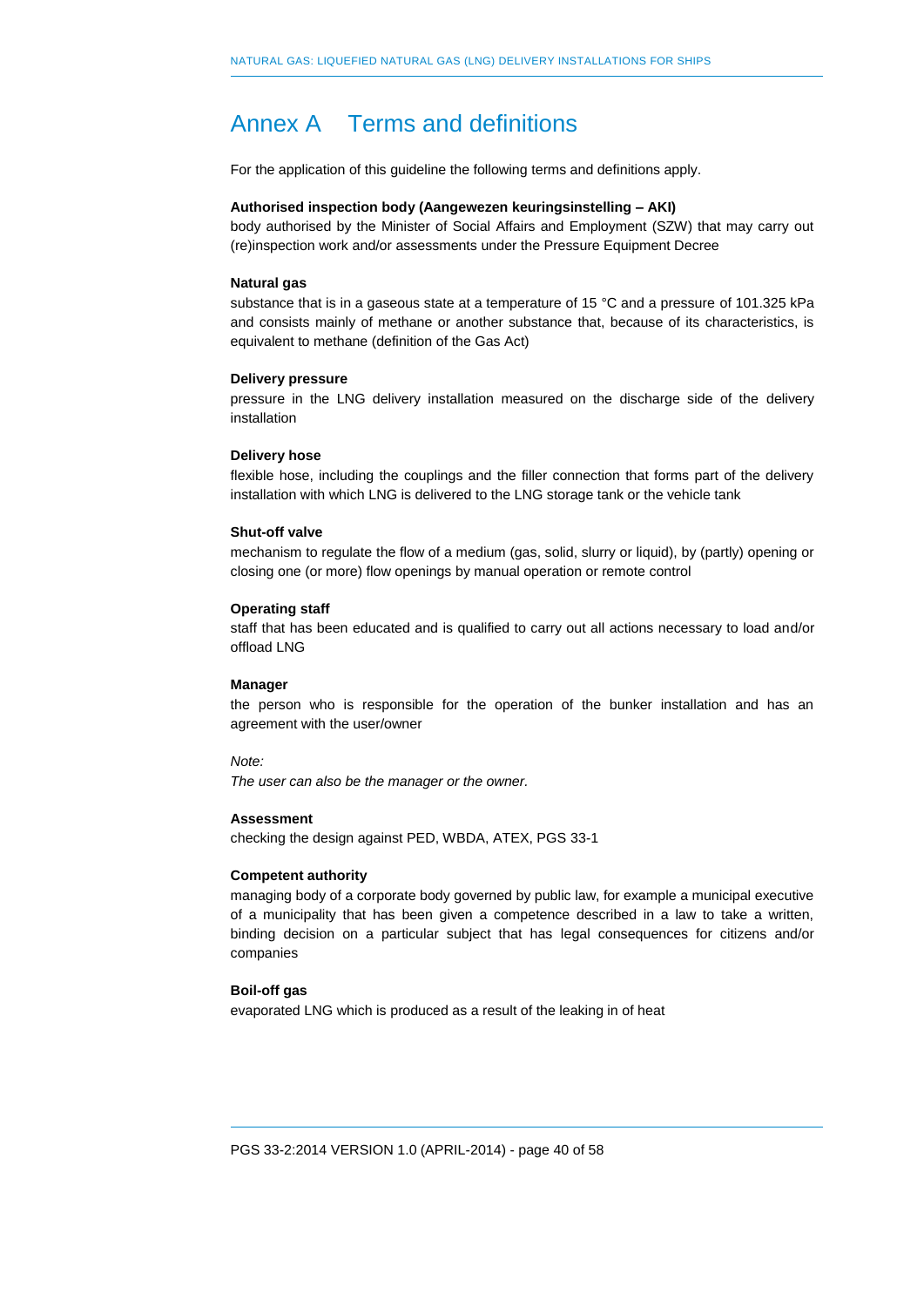#### **Outside air**

place in the open air where, without mechanical means, the air speed is usually higher than 2 m/s and rarely less than 0.5 m/s and where no hindering obstacles are present

### *Note:*

*A situation with one side wall and a roof is regarded in this guideline as an outside air situation.*

### **Bunkering**

delivering LNG as a fuel to ships

#### **Bunker installation**

facility intended or used for the storage or delivery of fuel to ships for propulsion or for some other form of use

#### **Declaration of conformity**

declaration in which the fabricator declares that the equipment/assembly is fabricated according to the code indicated in the design and that monitoring is carried out by an independent third party (Nobo)

#### **Floating bunker installation**

floating equipment with a permanent mooring place intended or used for the storage or delivery of fuel to ships for propulsion or for some other form of use

### **Dry-break/break-away coupling**

facility that automatically interrupts the flow of natural gas so that the quantity of natural gas released is minimised if, as a consequence of an excessive movement of the ship, the loading installation breaks away from the ship while bunkering

#### **Owner**

see user

#### **Fabricator**

the person who manufactures the equipment or the (PED) assembly and issues a declaration of conformity for this

### **FMEA (Failure Mode Effect Analysis)**

carrying out a failure analysis of equipment and components. The different ways in which the components fail are elaborated here in terms of effect and safety importance for the entire device and the surroundings. The vulnerable components can then be identified and any supplementary requirements for the reliability of the vulnerable and critical components can be laid down

#### **HAZID (Hazard Identification)**

identifying potential hazardous events, their consequences and the safety measures and facilities present. The HAZID is done in the form of a brainstorming session. A HAZID is applied in order to document whether the follow-up phases of a design process shall take the reduction of risks as a consequence of potential incidents into account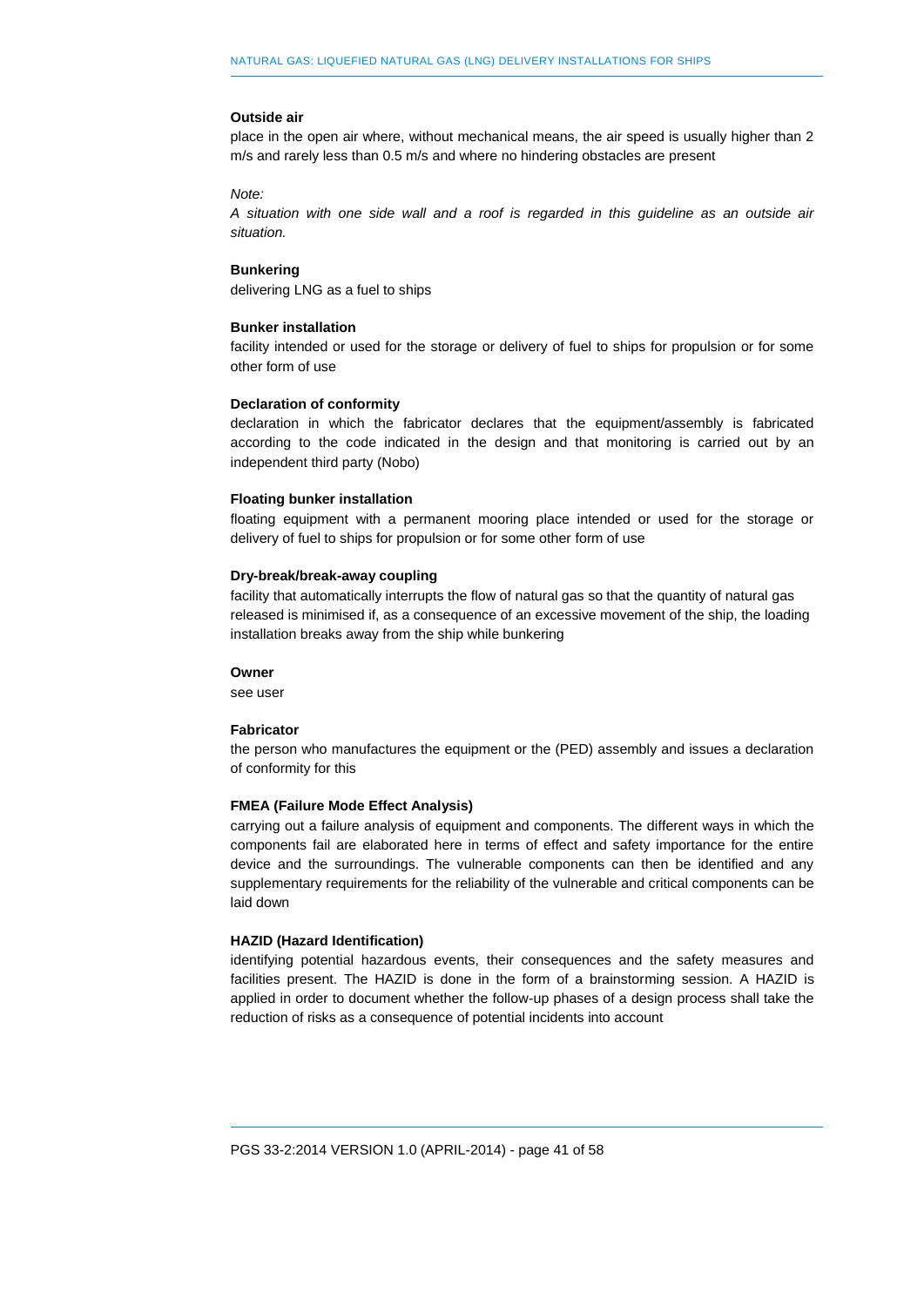### **HAZOP (HAZard and OPerability study)**

systematic study using guide words into all foreseeable deviations from a normal process operation (including commissioning and decommissioning), into the causes and effects of such deviations in a qualitative meaning, and into the actions necessary. A study is made as to whether the installation can function differently than intended by the normal design intention. The purpose of a HAZOP is to prevent faults, accidents and (environmental) incidents by establishing and implementing improvements to the design of an installation

#### **Loading system**

assembly consisting of a fixed filling arm with swivel points or a filling arm with a flexible filling hose to facilitate coupling and/or uncoupling

*Note:*

*Loading system sometimes also refers to a single hose.*

#### **LNG tanker ship**

ship used to transport LNG to the LNG delivery installation

#### **Gas degasification**

lowering the methane content to a volume percentage of less than 0.5 % (5 000 ppm)

#### **User (in line with PED)**

the person who will use the installation and shall comply with the licence and Dutch legislation

### **Facility (in line with the Environmental Management Act (Wm))**

any business activity undertaken by people as a business or to an extent as if it was as a business that is done within certain limits

### *Note:*

*This then means the complete business of which the LNG delivery installation is a part.*

#### **Inspection**

statutory obligation to be carried out by an independent body (for example AKI)

#### **Liquefied biomethane (LBM)**

liquefied biomethane

### **Liquefied natural gas (LNG)**

natural gas that is liquefied for transport and storage purposes after treatment

#### **LNG delivery installation**

installation including the LNG storage for delivering LNG to ships that use LNG as a motor fuel

#### **LNG dispenser**

assembly of parts used to deliver LNG to a ship. The LNG dispenser consists of: the loading installation, the start and stop buttons and any flow meters and other instruments. The LNG dispenser can be placed on land, on a floating bunker station or a landing stage

### **LNG installation**

collection of assembled installation components that (can) contain LNG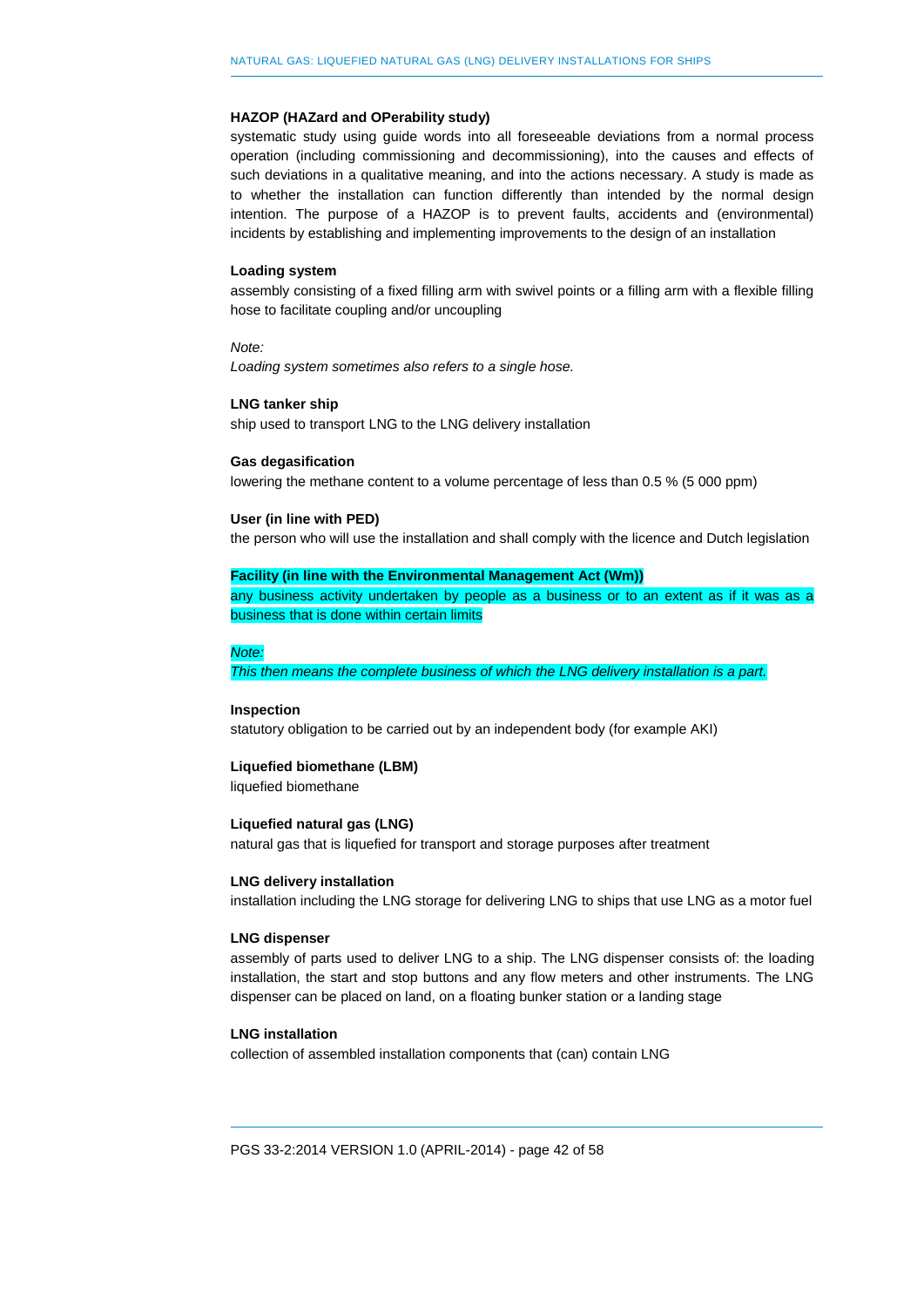#### **LNG tank truck**

lorry with a tank intended for transporting LNG in accordance with the requirements of the ADR

### *Note:*

*In the context of this PGS, LNG tank truck refers to both a tank truck and a semi-trailer with a tank container.*

### **LNG storage tank**

buffer/reservoir (pressure vessel) in which a stock of LNG is stored

### **LNG filling point**

filling point of the LNG storage tank via which restocking is carried out

### **Emergency shutdown**

switching off and/or shutting down an item of equipment, vehicle or installation as quickly as possible in case of an emergency

### **QRA**

### **Quantitative risk assessment**

### **Quantitative risk analysis**

numerical evaluation of the chances, effects and consequences of accidents and the combination of these in risk measurements

#### **Non-return valve**

component in the installation that prevents the return of gas and/or liquid

#### **Supervising person**

person who has received instructions about the safe operation of the delivery installation and the execution of the emergency plan in case of disasters, e.g. the facility manager or a customer, for example a driver

*Note 1:*

*This must be laid down administratively and be demonstrable.* 

*Note 2:*

*If the customer of the LNG (the acting captain of the ship to be bunkered) or the driver of the LNG tank truck have received instruction, specifically for a location, they can be seen as a supervising person. If this person leaves the site, delivery shall now no longer be possible without identifying a new supervising person.*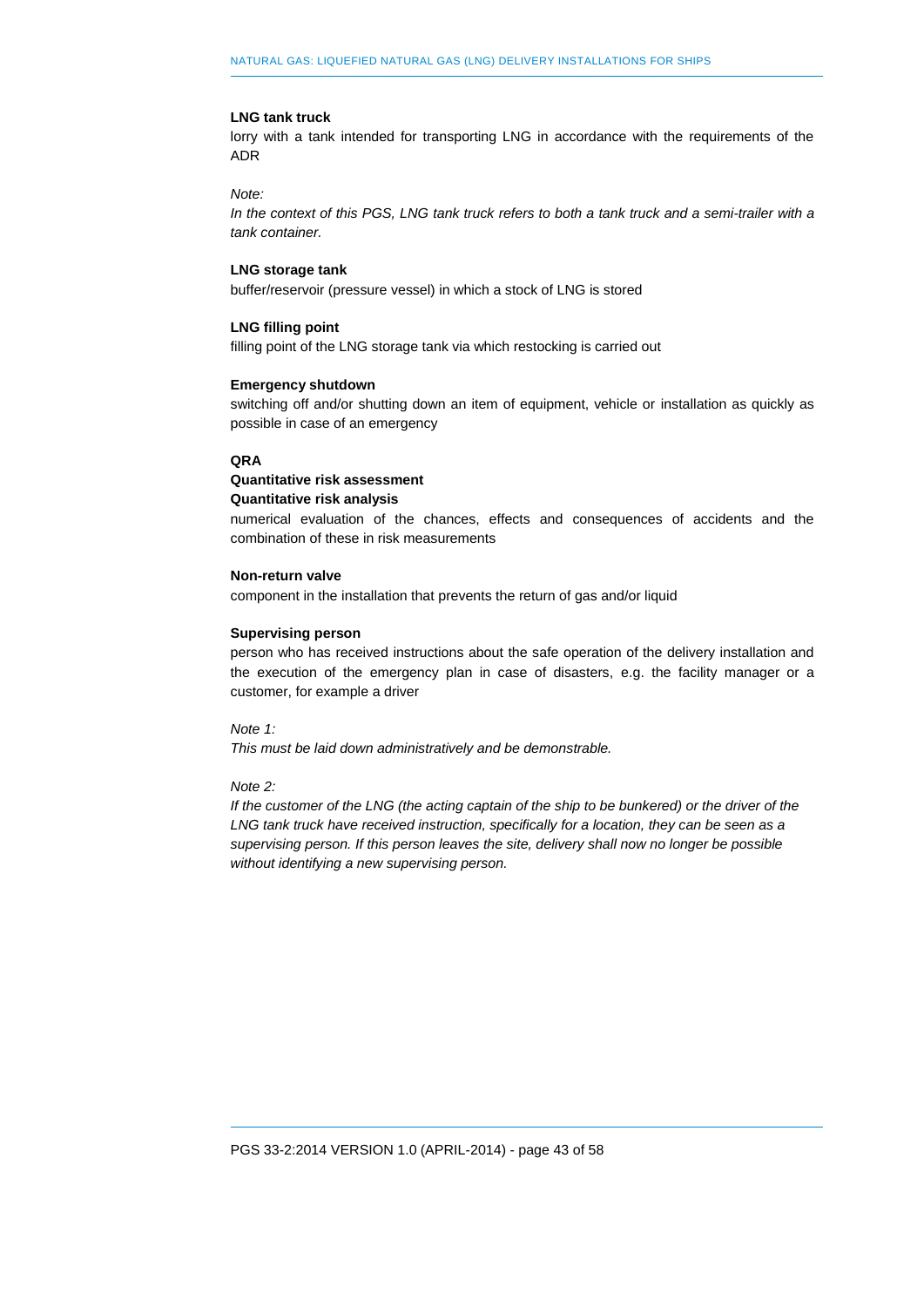## <span id="page-43-0"></span>Annex B Standards

| [A]             | <b>NEN 1010</b>      | Safety requirements for low-voltage installations                                                                                                          |
|-----------------|----------------------|------------------------------------------------------------------------------------------------------------------------------------------------------------|
| [B]             | <b>NPR 2578</b>      | Management and maintenance of LPG, propane and<br>butane installations                                                                                     |
| [C]             | <b>NEN 3011</b>      | Safety colours and safety signs in workplaces and public<br>areas                                                                                          |
| [D]             | <b>NEN 3140</b>      | Operation of electrical installations - Low voltage                                                                                                        |
| [E]             | <b>NPR 5527</b>      | Guidelines for checking, inspection and assessment of<br>industrial hose assemblies in use                                                                 |
| [F]             | <b>NEN 6064</b>      | Determination of the non-combustibility of a building<br>product                                                                                           |
| [G]             | NPR 7910-1           | Classification of hazardous areas with respect to<br>explosion hazard - Part 1: Gas explosion hazard, based<br>on NEN-EN-IEC 60079-10-1:2009               |
| [H]             | <b>NEN-EN 3-7</b>    | Portable fire extinguishers - Part 7: Characteristics,<br>performance requirements and test methods                                                        |
| $[1]$           | <b>NEN-EN 287-1</b>  | Qualification test of welders - Fusion welding - Part 1:<br><b>Steel</b>                                                                                   |
| [J]             | <b>NEN-EN 473</b>    | Non-destructive testing - Qualification and certification of<br>NDT personnel - General principles                                                         |
| [K]             | <b>NEN-EN 1160</b>   | Installations and equipment for liquefied natural gas -<br>General characteristics of liquefied natural gas                                                |
| $[{\mathsf L}]$ | <b>NEN-EN 1473</b>   | Installations and equipment for liquefied natural gas -<br>Design of onshore installations                                                                 |
| [M]             | <b>NEN-EN 1474-1</b> | Installations and equipment for liquefied natural gas -<br>Design and testing of marine transfer systems - Part 1:<br>Design and testing of transfer arms  |
| [N]             | NEN-EN 1474-2        | Installations and equipment for liquefied natural gas -<br>Design and testing of marine transfer systems - Part 2:<br>Design and testing of transfer hoses |
| [O]             | NEN-EN 1474-3        | Installations and equipment for liquefied natural gas -<br>Design and testing of marine transfer systems - Part 3:<br>Offshore transfer systems            |
| [P]             | <b>NEN-EN 12434</b>  | Cryogenic vessels - Cryogenic flexible hoses                                                                                                               |
| [Q]             | NEN-EN 13458-2       | Cryogenic vessels - Static vacuum insulated vessels -<br>Part 2: Design, fabrication, inspection and testing                                               |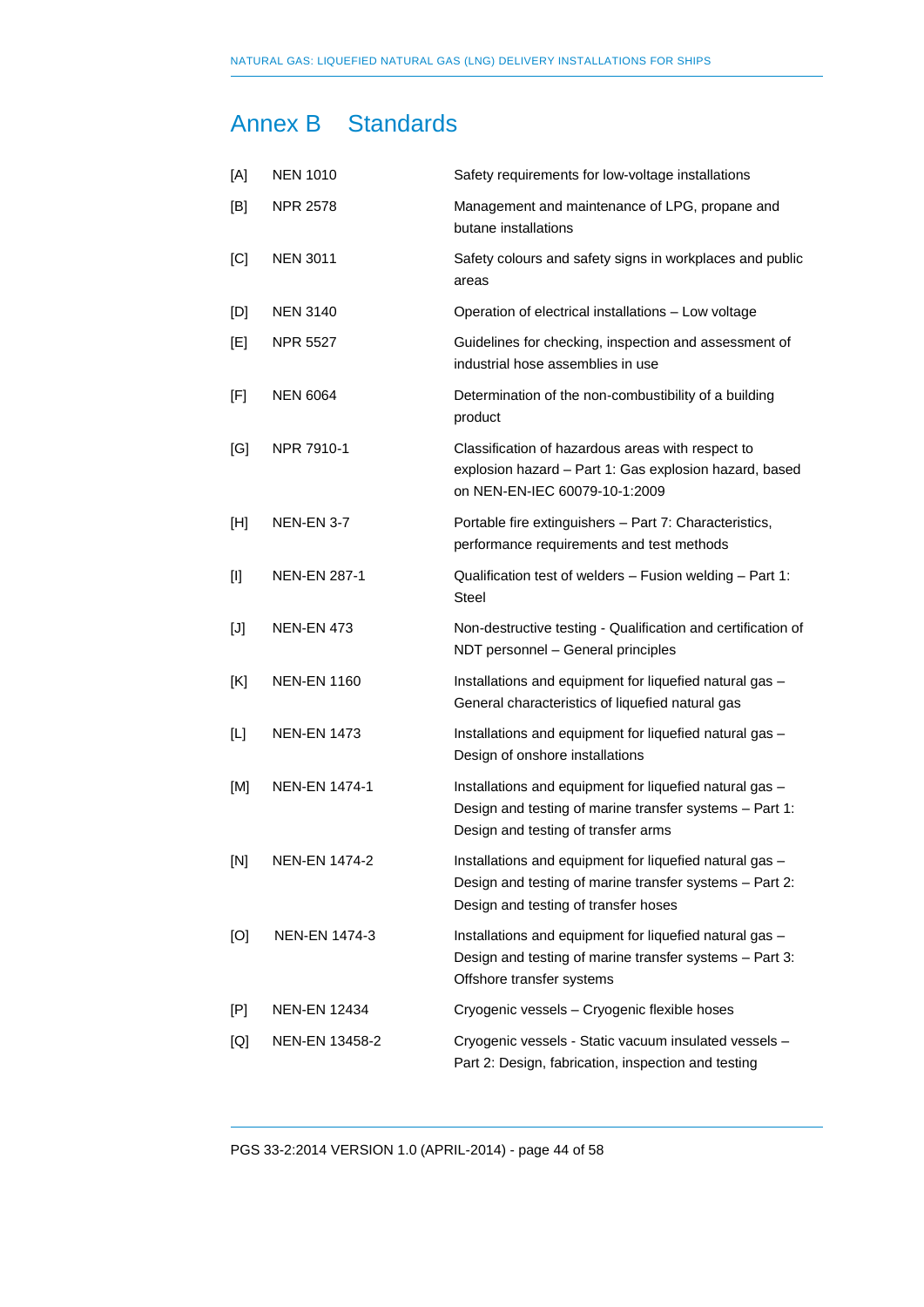| [R]  | NEN-EN 13458-3            | Cryogenic vessels - Static vacuum insulated vessels -<br>Part 3: Operational requirements                                                                      |
|------|---------------------------|----------------------------------------------------------------------------------------------------------------------------------------------------------------|
| [S]  | <b>NEN-EN 13645</b>       | Installations and equipment for liquefied natural gas -<br>Design of onshore installations with a storage capacity<br>between 5 t and 200 t                    |
| [T]  | <b>NEN-EN 13766</b>       | Thermoplastic multi-layer (non-vulcanised) hoses and<br>hose assemblies for the transport of liquid petroleum gas<br>and liquefied natural gas - Specification |
| [U]  | <b>NEN-EN-IEC 60079-0</b> | Explosive atmospheres - Part 0: Electrical equipment -<br>General requirements                                                                                 |
| [V]  | NEN-EN-IEC 60079-14       | Explosive atmospheres - Part 14: Electrical installations<br>design, selection and erection                                                                    |
| [W]  | <b>NEN-EN-IEC 60204</b>   | Safety of machinery - Electrical equipment of machines                                                                                                         |
| [X]  | NEN-EN-ISO 16903:reeks    | Characteristics of LNG influencing design and material<br>selection                                                                                            |
| [Y]  | <b>NEN-EN-ISO 28460</b>   | Petroleum and natural gas industries - Installation and<br>equipment for liquefied natural gas - Ship-to-shore<br>interface and port operations                |
| [Z]  | ISO 16923                 | Natural gas fuelling stations - CNG stations for fuelling<br>vehicles                                                                                          |
| [AA] | ISO 16924                 | Natural gas fuelling stations - LNG stations for fuelling<br>vehicles                                                                                          |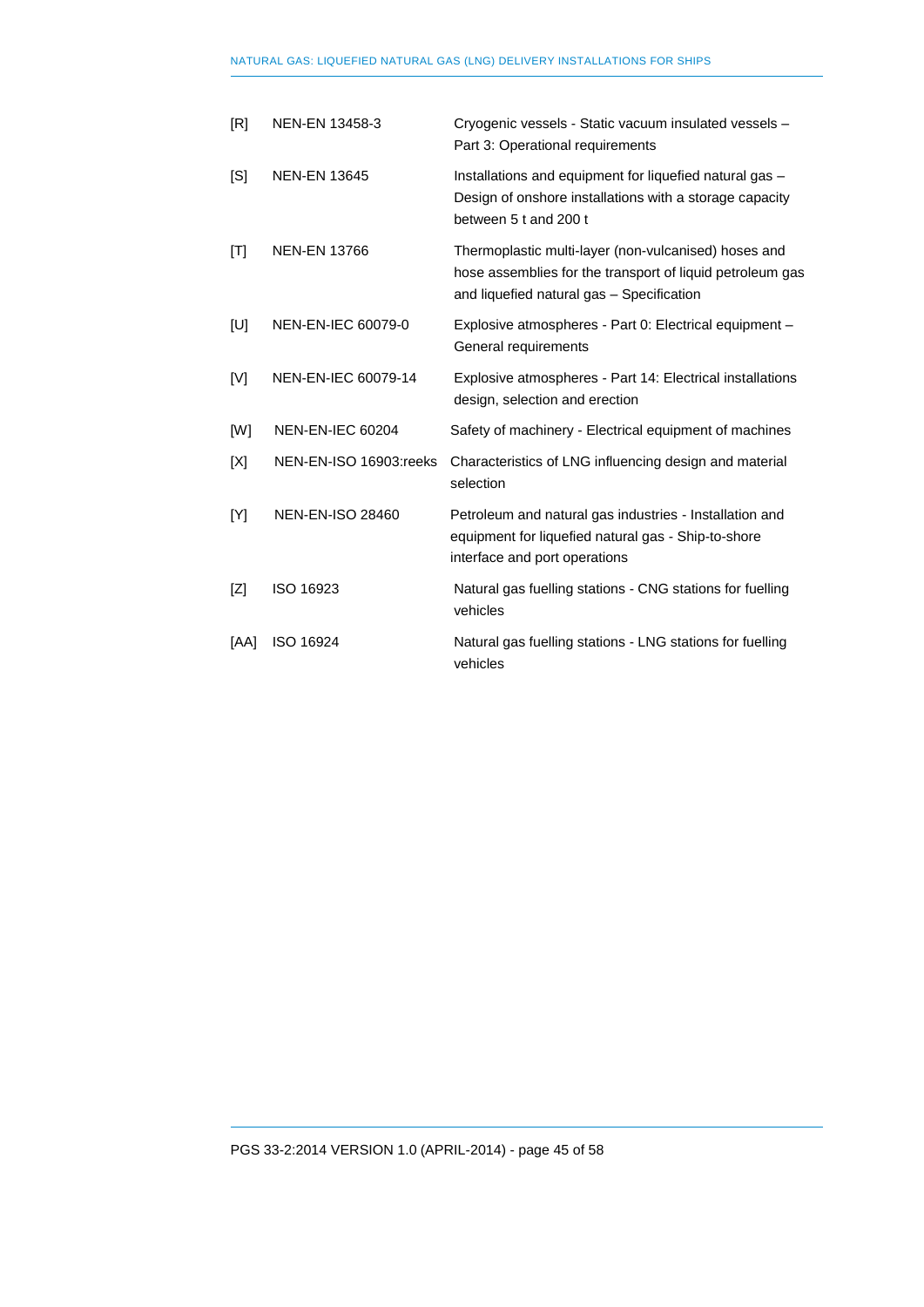## <span id="page-45-0"></span>Annex C Relevant legislation and regulations

### Introduction

The majority of the requirements or regulations laid down for the use of hazardous substances are laid down in legislation, whether or not based on European Directives or follow directly from European regulations. The PGS publications aim to give as complete as possible a description of the way in which companies can comply with the requirements arising from legislation and regulations.

This summary is broken down into the following categories:

- general;
- requirements for technical integrity;
- operation;
- requirements for spatial context;
- transport.

For the most up-to-date version of the legislation and regulations we advise you to consult the websit[e www.wetten.overheid.nl.](http://www.wetten.overheid.nl/)

In 2010 a start was made with the development of standards for LNG and CNG fuelling installations (filling stations) on an international and European level, respectively ISO 16924 and ISO 16923. The development of this national PGS publication serves as input for the facility of the international agreements and vice versa.

### General

### **Environmental Licensing (General Provisions) Act (Wet algemene bepalingen omgevingsrecht – Wabo)**

The Environmental Licensing (General Provisions) Act (Wabo) came into effect as of 1 October 2010 with the corresponding Ambient Law Decree (Besluit omgevingsrecht – Bor) and the corresponding Ministerial Regulation on Ambient Law (Ministeriële regeling omgevingsrecht – Mor). A large number of existing licensing systems have transferred to the Wabo, including those of the Environmental Management Act (Wet milieubeheer) and the Housing Act (Woningwet). This means that for an facility for which the former 'milieuvergunning' type of environmental licence was required, an 'omgevingsvergunning' type of environmental licence is now necessary to build or modify an facility (environmental activity). The actual Bor and, consequently, annex 1 of the Bor indicate the 'International Plant Protection Convention (IPPC) facilitys' and respectively 'other facilitys that require a(n environmental) licence'.

#### **Activities Decree (Activiteitenbesluit)**

The Decree on general rules for environmental management of facilitys (Barim (Besluit algemene regels voor inrichtingen milieubeheer) or Activities Decree) gives general environmental rules for companies for whom a licence is not compulsory. In addition, for certain activities, the decree contains regulations that may also apply to facilitys for which a licence is compulsory. The Activities Decree does not apply to the IPPC facilitys referred to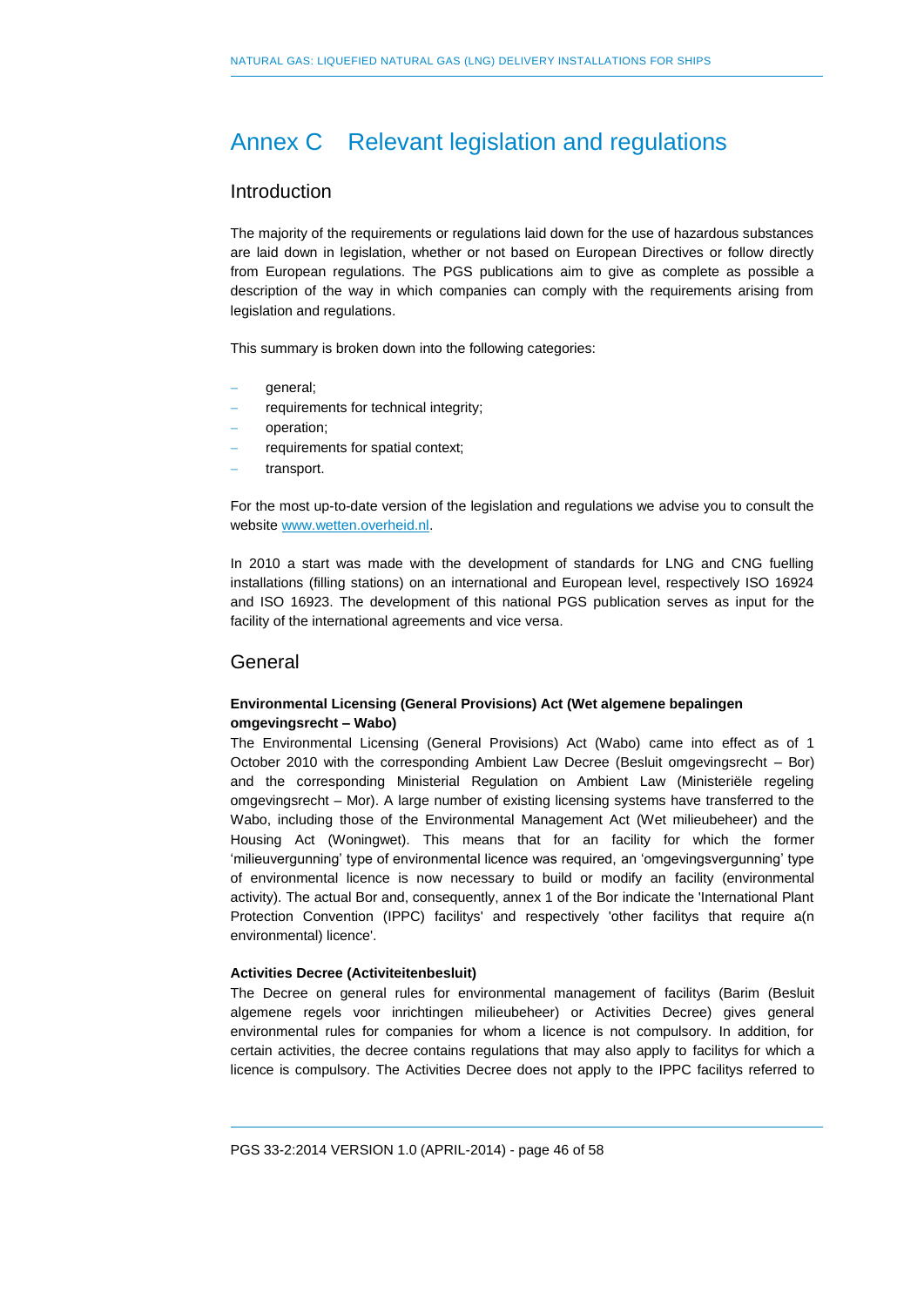above at all, unless flammable liquids are delivered there. By ministerial regulation or in the licence the legislator refers to specific PGS regulations for certain activities.

The Activities Decree makes a distinction between three types of facilitys: A, B and C. Type A and type B facilitys fall fully under the general rules of the Activities Decree, where for type A facilitys, because of their low environmental impact, the 'light regime' and no reporting obligation applies. Type B facilitys are facilitys for which the licence obligation is lifted but that do have a reporting duty. Type C facilitys are facilitys for which a licence is compulsory as indicated in annex 1 of the Bor. The latter group of established shall have a licence. Since the regulations from the Activities Decree directly apply to certain activities, these regulations may not be included in the licence.

### Requirements for technical integrity

### **Pressure Equipment (Commodities Act) Decree (Warenwetbesluit drukapparatuur – WBDA)**

The European Pressure Equipment Directive (PED) has been transposed in the Pressure Equipment (Commodities Act) Decree (WBDA) in the Netherlands. The requirements of the European Directive for design and new build are further interpreted in harmonised European standards.

The WBDA lays down requirements for the technical integrity of installations for the use and storage of pressurised gases or liquids. The requirements focus among other things on the strength of pressure equipment under different conditions, on safe operation, inspection equipment, drain and vent devices, corrosion, wear and tear, assembly of different components, filling devices and overfilling protection devices and safety accessories.

However, certain things are not regulated in the Pressure Equipment (Commodities Act) Decree. For example, it does not apply to components of installations with a pressure of 500 hPa (positive pressure with respect to the atmospheric air pressure) or lower. This means that in the Netherlands, the rules of the Health & Safety legislation as regards a general duty of care of the employer and the safety of work equipment and workplaces are applicable. If equipment is marketed that does not fall under the scope of the Pressure Equipment (Commodities Act) Decree, the product liability which a fabricator has towards his customers still applies.

For monitoring the taking into service and periodic re-inspection of pressure equipment under the Pressure Equipment (Commodities Act) Decree, national inspection bodies ('authorised inspection bodies' or 'AKI') are appointed by the Ministry of Social Affairs and Employment (SZW).

### **Legislation on explosive atmospheres (ATEX 95)**

ATEX (Atmosphère explosible) is the synonym for two European Directives in the field of explosion hazard. ATEX 95 (Directive 94/009/EEC) concerns technical integrity and contains target regulations for equipment and protective systems used in potentially explosive atmospheres. In the Netherlands ATEX 95 is transposed in the Explosion-safe equipment (Commodities Act) Decree.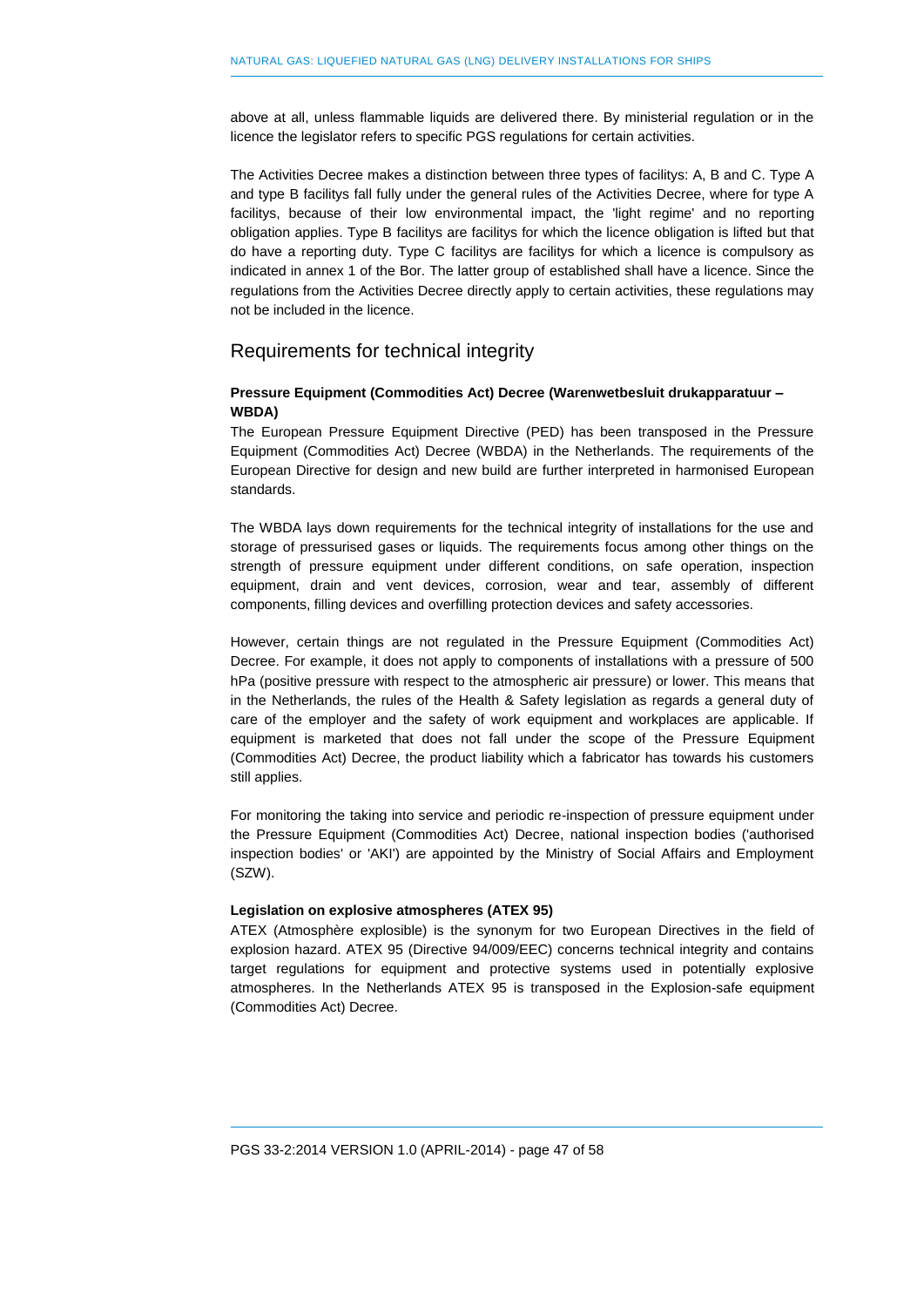### **Operation**

The **Working Conditions Act** (Arbeidsomstandighedenwet) states the rights and obligations of both employer and employee in the area of working conditions. The Working Conditions Act applies wherever work is carried out, not only in companies, but also in associations or foundations.

The **Working Conditions Decree** (Arbeidsomstandighedenbesluit), an elaboration of the Working Conditions Act, sets out further rules which both employer and employee shall comply with to prevent health and safety risks (target regulations). It also contains different and additional rules for a number of sectors and categories of employees.

In the Health and Safety Act revised in 2007 employers and employees were given more scope and responsibility for interpreting themselves the way in which they comply with the law within their own branch. This has the advantage that in enterprises H&S policy can be followed that takes into account the specific features of the sector.

In the Working Conditions Act the government provides a clear legal framework (target regulations) with as few rules and administrative burdens as possible. Employers and employees together make agreements about the way in which they can meet the regulations laid down by the government. These agreements may be laid down in so-called **Health & Safety catalogues**.

These describe the different methods and solutions that employers and employees have agreed together for meeting the target regulations laid down by the government. For example through descriptions of techniques and methods, good practices, standards and practical guidance.

According to the Working Conditions Act and the Working Conditions Decree every organization shall have an expert in-house emergency organization.

### **Additional risk inventory and evaluation (ARIE scheme)**

Companies where a certain quantity of hazardous substances is present or can be formed in installations (regardless of the actions envisaged) shall carry out an Additional risk inventory and evaluation (ARIE) aimed at preventing serious accidents and implement a package of measures based thereon.

### **Risk inventory and evaluation (Risico-inventarisatie en evaluatie – RI&E)**

Every company with staff shall investigate or have investigated whether the work may constitute a hazard or may cause damage to the health of the employees. This investigation is called an RI&E and shall be laid down in writing according to article 5 of the Health and Safety Act, together with an action plan.

### **Pressure Equipment (Commodities Act) Decree (Warenwetbesluit drukapparatuur – WBDA)**

In addition to requirements for technical integrity, the WBDA also contains a few requirements relating to operation. For example general requirements are laid down for the competence of maintenance mechanics relating to pressure equipment. It does not however discuss specific competencies for working on installations with hazardous substances.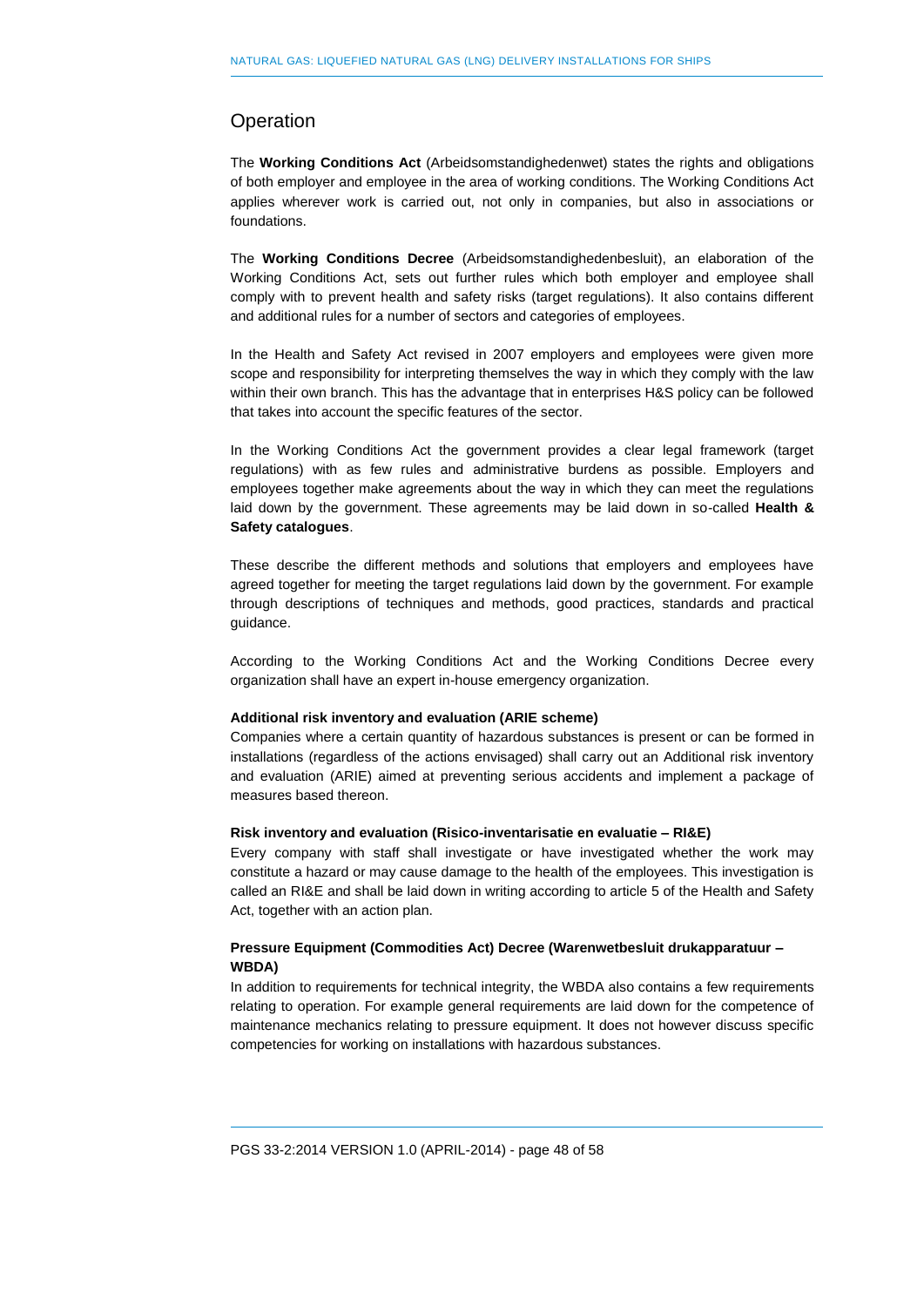### **Legislation on explosive atmospheres (ATEX 137)**

ATEX (Atmosphère explosible) is the designation of two European Directives in the field of explosion hazard. Within businesses where an explosion hazard exists, the ATEX 137 directive (Directive 1999/92/EC) shall be complied with. This obligation is laid down in the Netherlands in the Working Conditions Decree (Arbeidsomstandighedenbesluit).

ATEX 137 describes the minimum safety requirements for creating a safe and healthy work environment for employees potentially at risk from explosive atmospheres. For the Netherlands these guidelines are included in the Health & Safety (ARBO) legislation and regulations. Employers are obliged to take measures that:

- as far as possible prevent the occurrence of explosive atmospheres;
- avoid the ignition of explosive atmospheres;
- limit the harmful consequences of an explosion.

The employer shall describe the risks in an explosion safety document and shall also describe the technical and organisational measures taken to minimise such risk there. The explosion safety document forms part of the RI&E.

#### **Major Accidents (Risks) Decree (Besluit risico's zware ongevallen '99 (Brzo '99))**

Brzo '99 is an important element of the implementation of the Seveso II directive. It contains requirements for companies that work with substantial amounts of hazardous substances. These requirements concern both the technical aspects of safety and operational aspects, such as safety policy, procedures and communication. A Brzo company shall implement a coherent safety management system that assures safe operation. A specification of a safety management system for risks of serious accidents is provided in NTA 8620. Furthermore, Brzo companies with many hazardous substances shall have a safety report containing an identification of hazards and a description of risk control as regards internal safety, external safety, environmental safety and disaster relief. Besides this, large Brzo companies shall also draw up internal disaster plans. Furthermore, the public authorities that grant and enforce licences and permits can demand a quantitative risk analysis from these large companies.

### **Security Regions/In-house Fire Service Act (Wet veiligheidsregio's/Bedrijfsbrandweer)**

The Security Regions Act (Wet veiligheidsregio's) came into effect on 1 October 2010. After this date, designating which facilitys are obliged to have an in-house fire service is a competence of the administration of the security region.

This Act includes the regulations for an in-house fire service organization in Article 31, as well as in chapter 7 of the Security Regions Decree (Besluit veiligheidsregio's). The new regulations incorporate the results of the 'Updating in-house fire services' project.

The Security Regions Decree contains a description of the procedure that the government and companies shall follow to arrive at an opinion on any in-house fire service obligation:

The Security Regions Decree states very specifically what details an in-house fire service report ("rapport inzake de bedrijfsbrandweer" – 'report on the in-house fire service') shall contain. According to the Security Regions Decree the administration of the security region shall only lay down requirements in the designation order on:

- staff;
- provisions;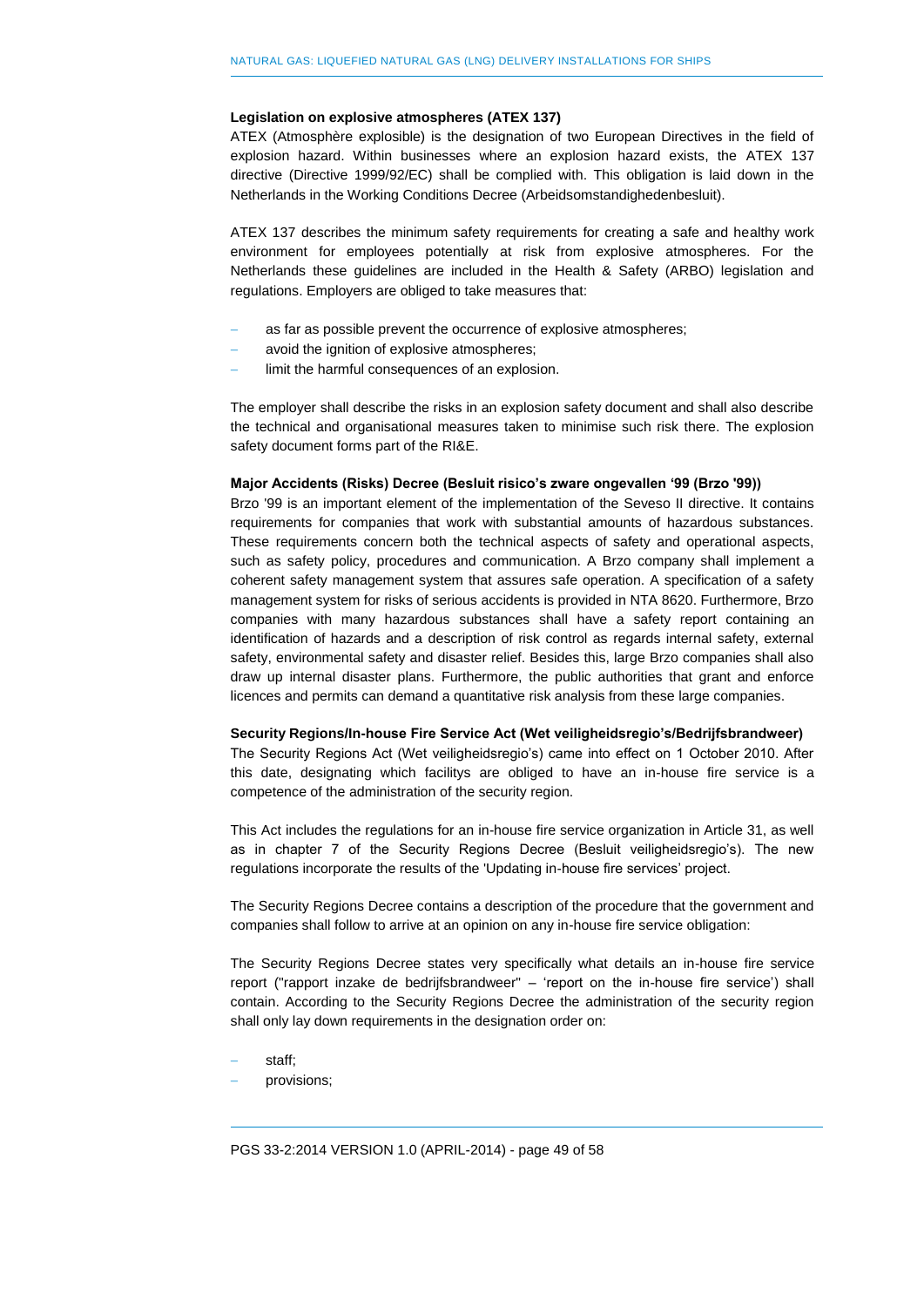- equipment;
- personal protection equipment;
- alarm and cooperation;
- scope of the in-house fire service.

The In-house Fire Service Guide (werkwijzer Bedrijfsbrandweren), published by the Landelijk Expertise Centrum Brandweer Brzo, is an aid in appointing an in-house fire service. This guide covers the following subjects in detail:

- statutory frameworks for in-house fire service provision;
- industrial safety;
- procedure for appointing the in-house fire service;
- hazard scenarios and drawing up the in-house fire service report;
- monitoring and enforcement;
- preparedness for in-house fire services
- training and practices;
- quality requirements of government organization.

#### **(Inter)national standards for operation**

(Inter)national standards have been drawn up that describe a method for a safe operation using a safety management system. Current examples are the Occupational Health and Safety Assessment Series (OHSAS) 18001 for OHS management systems, ISO 14001 for setting up an environmental management system, or the Dutch Technical Agreement NTA 8620 for the safety management systems of Brzo companies.

### Requirements for spatial context

In addition to technical integrity and operation, the spatial context of storage and transfer installations is also important for assessing the hazards relating to such an installation and managing the risks. A distinction is made between three types of distance requirements:

- hazard zones around electrical installations;
- distances between components of an installation, storage and flammable objects on the site;
- distance requirements relating to buildings inside and outside the facility and public functions outside the facility.

#### **Building Decree (Bouwbesluit)**

The Building Decree 2012 includes general rules for fire-safe building and use of buildings.

The purpose of the Building Decree 2012 as regards limiting the spread of fire (fire compartmentalisation) is to be able to control a fire so that people can escape safely and the fire does not spread to other buildings. The Building Decree specifies in principle (for new builds) that buildings shall be divided into fire compartments with an area of use of no more than 1 000 m<sup>2</sup> and in a number of cases – industrial functions – up to 2 500 m<sup>2</sup> (for storage facilities for packaged hazardous substances PGS 15 has the limit of 1 000 m<sup>2</sup>). For a larger area of use, equivalent safety shall be demonstrated. This may among other things be done using the survey report Method for Manageability of Fire (Methode Beheersbaarheid van Brand) (edition 2007). Note: in combination with hazardous substances, this requires special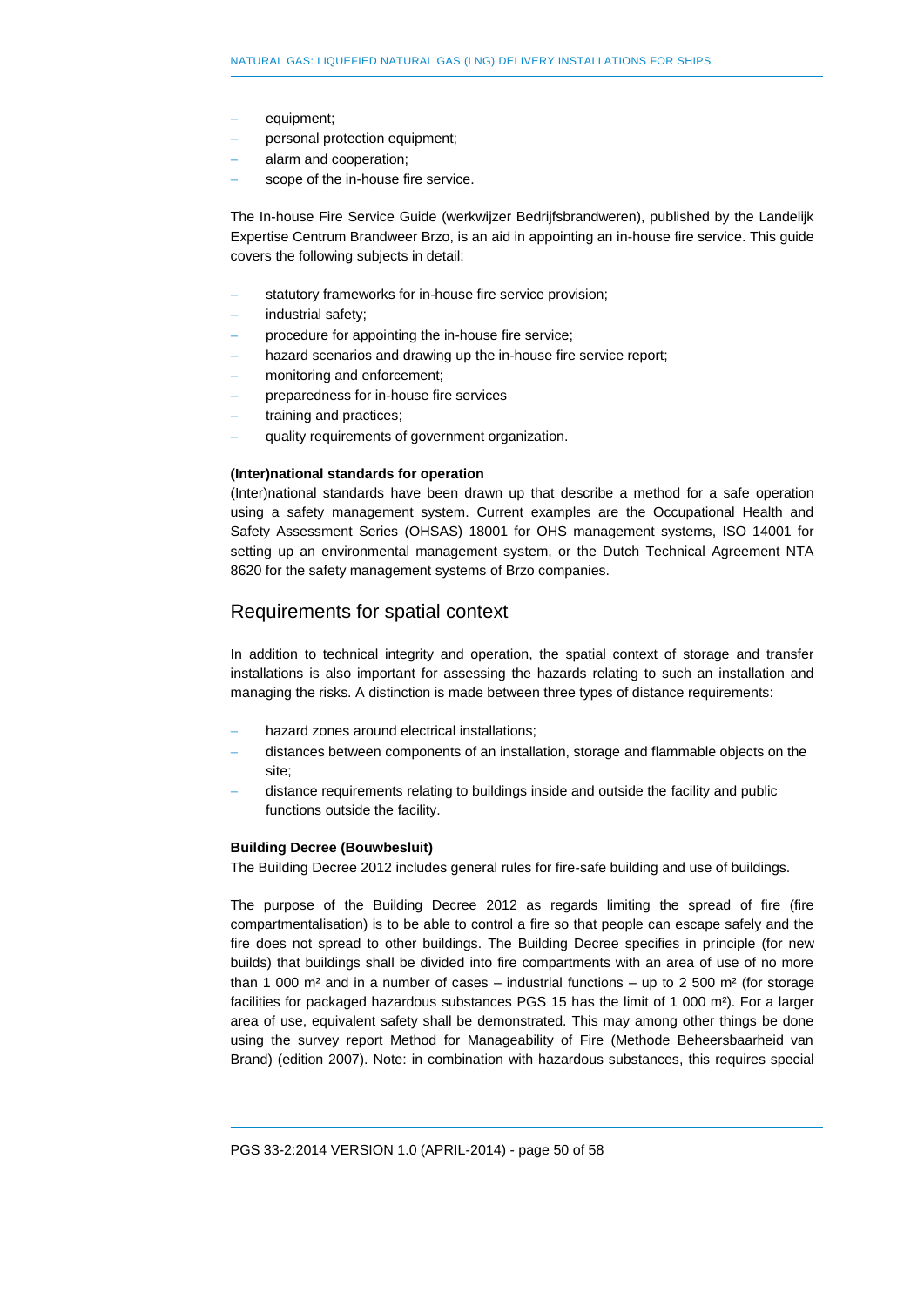attention because there are exclusions in the model, among other things for substances with rapid fire spread.

NEN 6068 states how this resistance to fire breakthrough and fire flashover shall be determined based on the fire resistance and the design of the building.

### **External Safety (Facilitys) Decree (Besluit externe veiligheid inrichtingen – Bevi)**

Further requirements may be laid down by the Bevi – coupled with the Environmental Management Act – for the external safety of facilitys with specific risks for people outside the site of the facility. The purpose of the Bevi is to limit the risks to which citizens are exposed in their living environment due to activities with hazardous substances performed in facilitys up to a set limit. Since October 2004, the Bevi has obliged the competent authority, when granting licences under the Environmental Management Act and for relevant spatial developments (in particular zoning plans), to take into account the external safety (place-related risk and group risk). Based on the Bevi, the distances to be maintained for a number of industrial sectors are specified in a ministerial regulation (External Safety (Facilitys) Regulations (Regeling externe veiligheid inrichtingen)). For other companies, for example Brzo companies, the distance to be maintained shall be determined by a risk calculation using the calculation rules stated in the Bevi. This indirectly imposes safety standards on companies which by using, storing, transporting or producing hazardous substances form a risk for people outside the industrial site.

#### The Bevi in outline:

- the Bevi regulates how a municipality or province shall handle risks for people who are present outside a company with hazardous substances;
- the Bevi determines the place-related risk. With this municipalities and provinces can determine safety distances around risk companies;
- the Bevi imposes an accountability duty on the competent authority if the group risk increases;
- when companies are located too close, for example to housing, extra safety measures are necessary. In the most extreme cases, municipalities and provinces can have a company move or demolish housing.

If an facility falls under the Bevi, it is a Type C facility under the Activities Decree.

### Transport:

Transport falls under international conventions for the transport of hazardous substances. These regulations and their translation are embodied in ministerial regulations in the Transport of hazardous substances act (Wet vervoer gevaarlijke stoffen) and in the Ships Act (Schepenwet). The following international conventions are important here:

#### **Inland waterways regulation (Binnenvaartregeling)**

Regulation implementing the Inland Waterways Act (Binnenvaartwet) and the Inland Waterways Decree (Binnenvaartbesluit) that took effect on 30 December 2008 in order to implement European Directive no. 2006/87/EC.

#### **ADR for road transport**

*Accord européen relatif au transport international des marchandises Dangereuses par Route.* The Regulation on transport of hazardous substance by land (Regeling vervoer over land van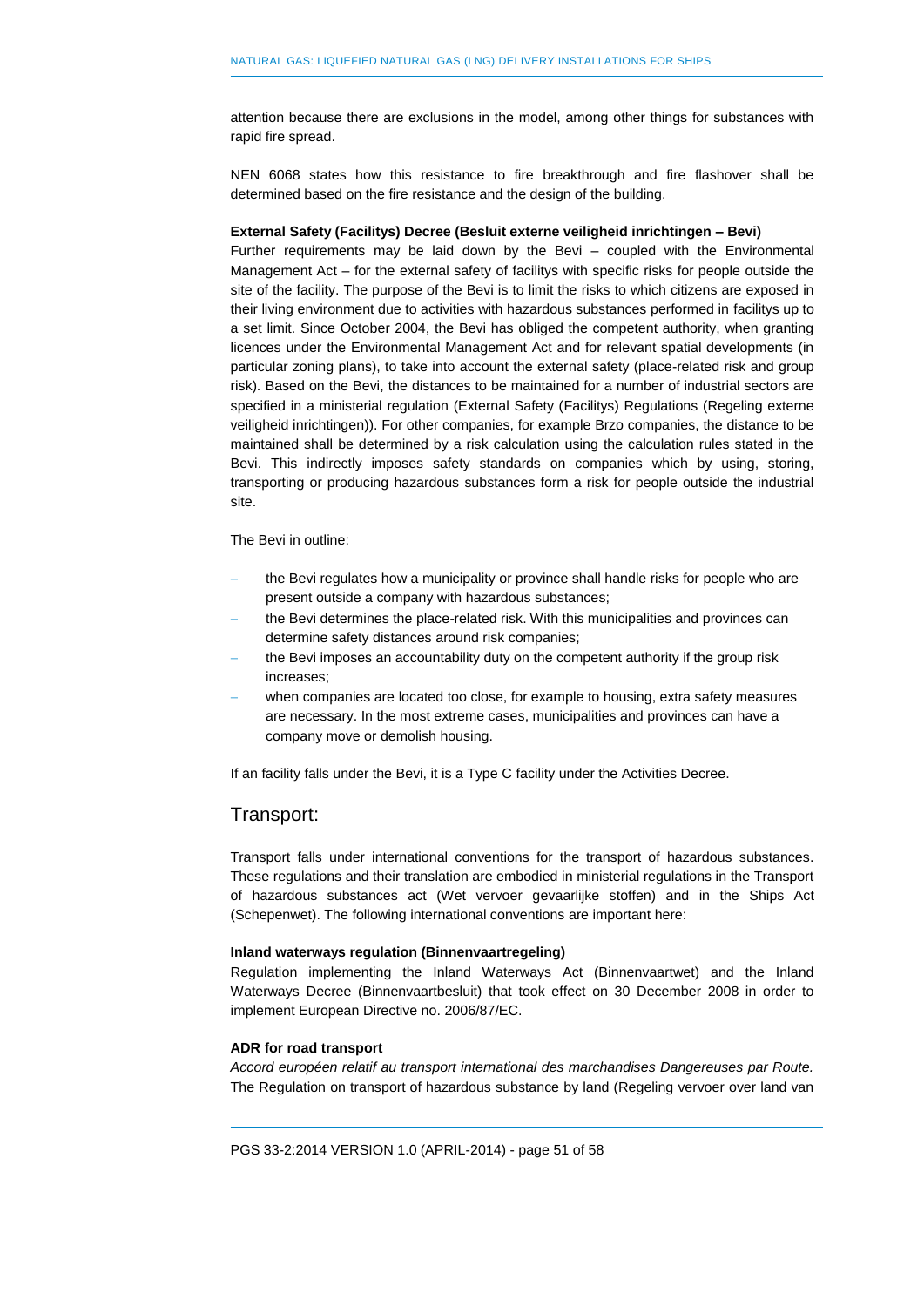gevaarlijke stoffen – VLG) contains specific regulations for the transport of hazardous substances by road. Annex 1 to this regulation contains the international rules for the transport of hazardous substances, which come from the ADR convention.

### **ADN for carriage by inland waterways**

*Accord européen relatif au transport international des marchandises Dangereuses par voie de Navigation intérieure.* The Regulation on transport of hazardous substances by inland waterways (Regeling vervoer over de binnenwateren van gevaarlijke stoffen (VBG) contains specific regulations for the transport of hazardous substances by inland waterways. Annex 1 to this regulation contains the international rules for the transport of hazardous substances, which come from the ADR convention.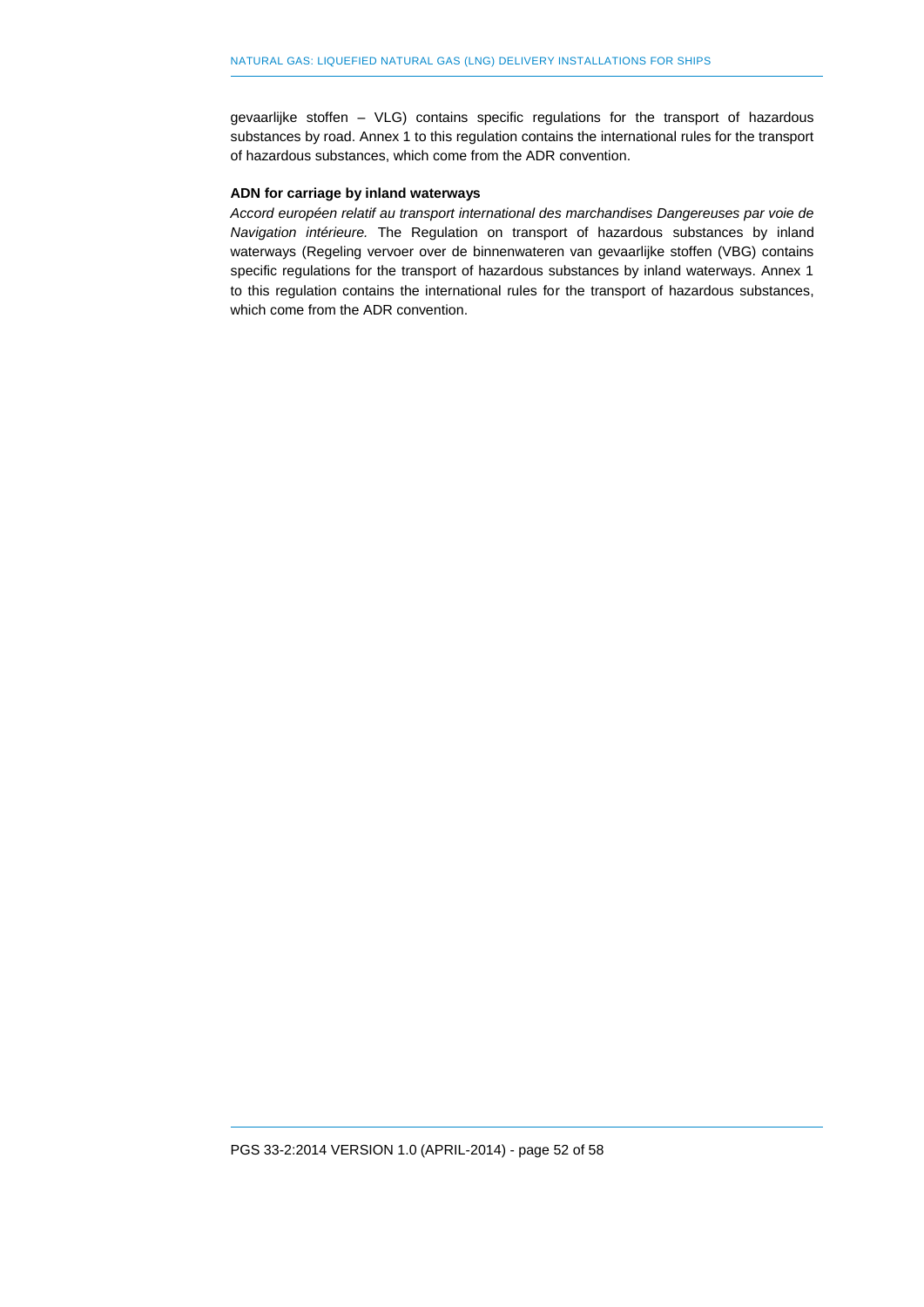# <span id="page-52-0"></span>Annex D Checklist from an LNG bunker station to an LNG fuelled ship

The checklist for bunkering from an LNG bunker station to an LNG fuelled ship can be found on [www.lngbunkering.org.](http://www.lngbunkering.org/)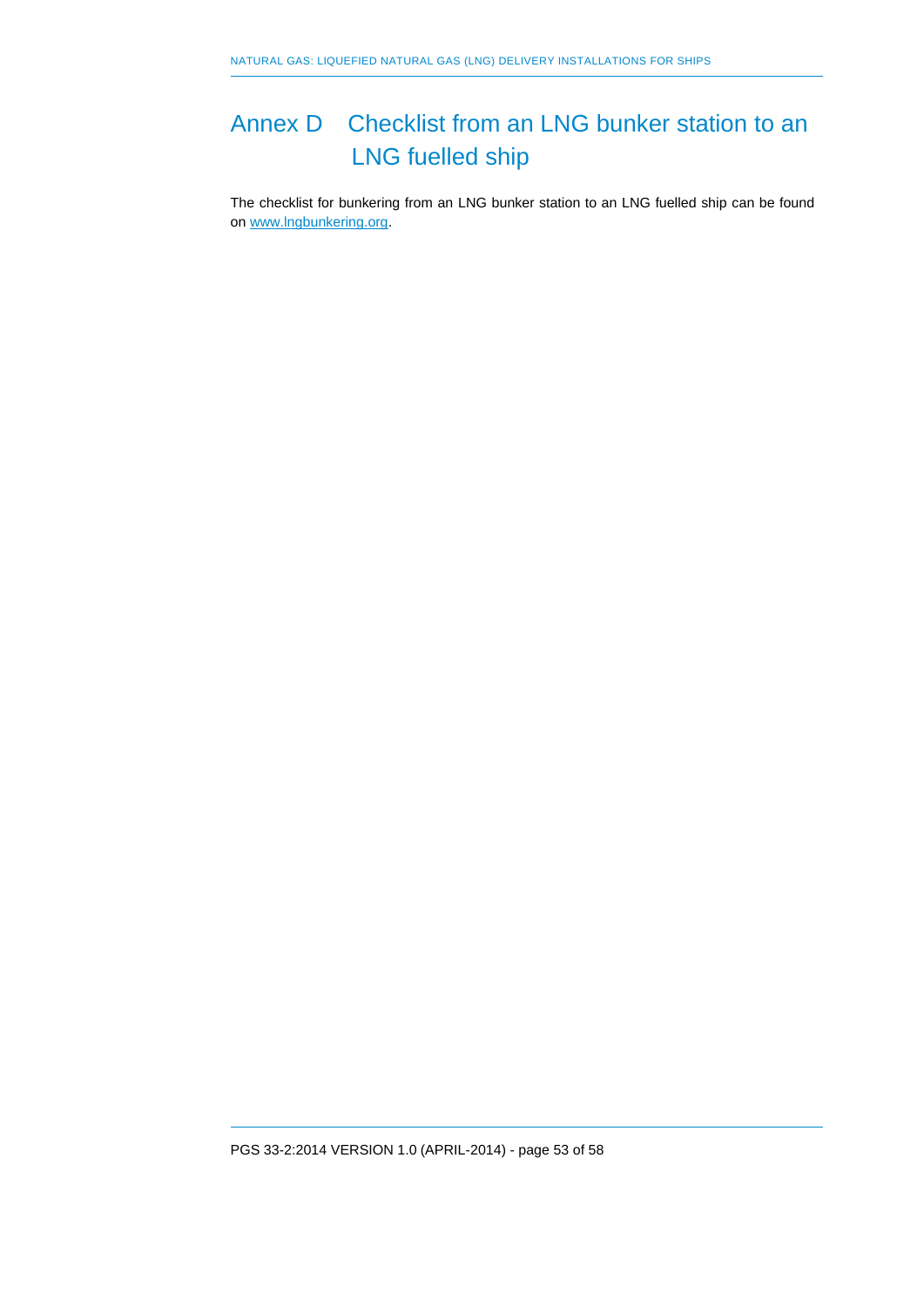# <span id="page-53-0"></span>Annex E Checklist for bunkering from an LNG tank truck to an LNG fuelled ship

The checklist for bunkering from an LNG tank truck to an LNG fuelled ship can be found on [www.lngbunkering.org.](http://www.lngbunkering.org/)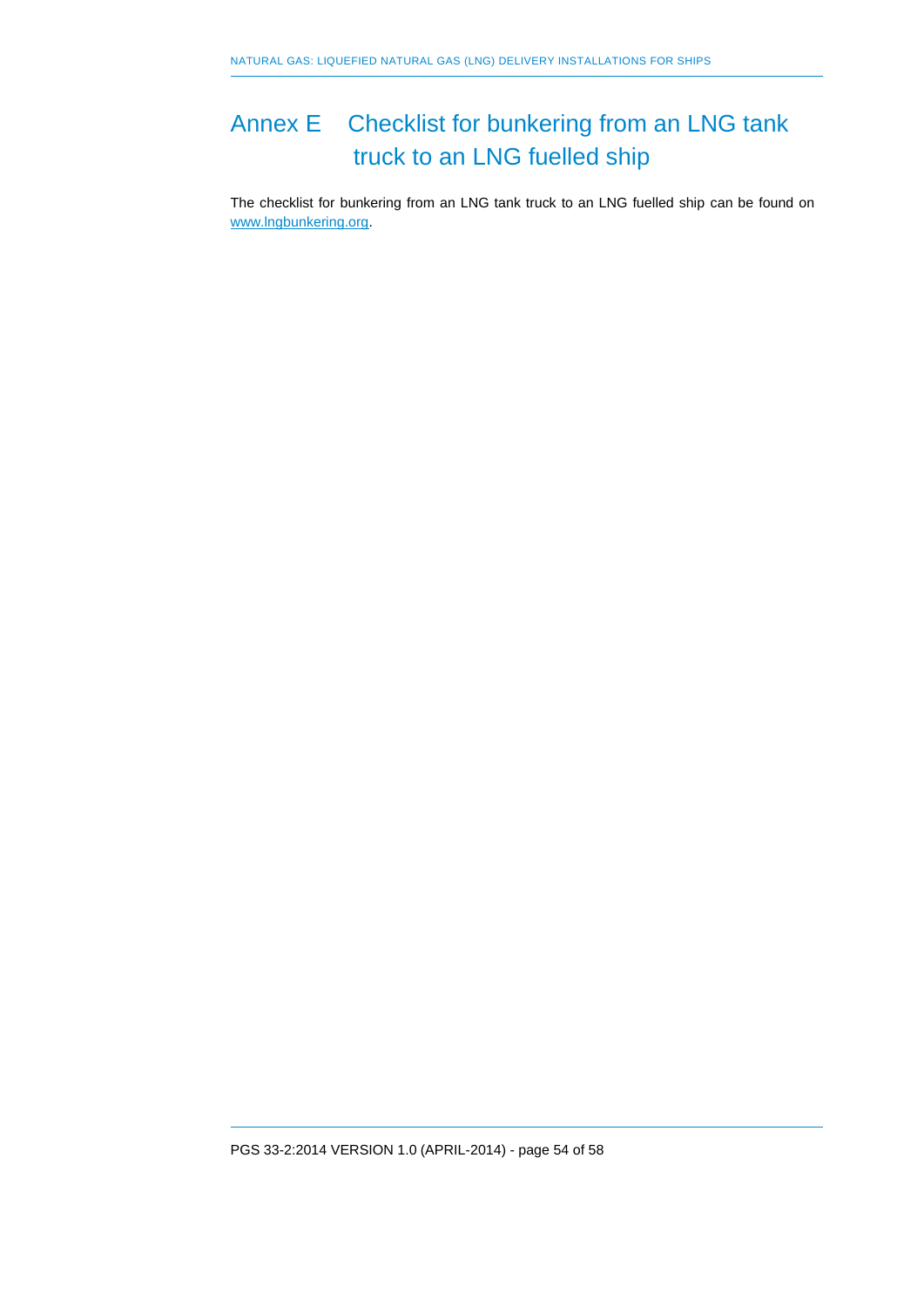# <span id="page-54-0"></span>Annex F List of relevant standards and directives for LNG bunkering

### **Table F.1 – Relevant international and European standards and directives in relation to LNG bunkering ('onshore' installations)**

| Component              | <b>Function</b>                          | Design                                          | <b>Qualification test</b>                   | <b>Testing</b>                                   |
|------------------------|------------------------------------------|-------------------------------------------------|---------------------------------------------|--------------------------------------------------|
| Coupling               | Connection to<br>ship's manifold         | <b>NEN-EN 1474-1</b>                            | <b>NEN-EN 1474-1</b>                        | <b>NEN-EN</b><br>1474-1                          |
|                        | Transfer of LNG<br>and NG                | <b>NEN-EN1474-2</b>                             |                                             |                                                  |
|                        |                                          | <b>NEN-EN 12434</b>                             |                                             |                                                  |
| Hoses                  |                                          | <b>NEN-EN 13766</b>                             |                                             |                                                  |
|                        |                                          | <b>BS 4089</b>                                  |                                             |                                                  |
| Swivel joints          | <b>Product line</b><br>articulation      | <b>NEN-EN 1474-1</b>                            | New design<br>qualification                 | NEN-EN<br>1474-1                                 |
| Bearing                | Articulation of<br>support<br>structure  | NEN-EN-ISO<br>28460, NEN-EN<br>1474-1           | NEN-EN-ISO<br>28460<br><b>NEN-EN 1474-1</b> | NEN-EN<br>1474-1                                 |
| <b>ERS</b>             | Emergency<br>disconnector                | NEN-EN-ISO<br>28460, NEN-EN<br>1474-1           | NEN-EN-ISO<br>28460<br><b>NEN-EN 1474-1</b> | NEN-EN<br>1474-1                                 |
| Break away<br>coupling | Emergency<br>disconnector                | <b>NEN-EN 1474-1</b>                            | <b>NEN-EN 1474-1</b>                        | NEN-EN<br>1474-1                                 |
| Loading<br>arms        | Loading system                           | NEN-EN-ISO<br>28460, NEN-EN<br>1474-1           |                                             | NEN-EN-<br>ISO 28460,<br>NEN-EN<br>1474-1        |
|                        | <b>LNG</b> bunkering<br>loading solution | <b>NEN-EN-ISO 28460</b>                         | <b>NEN-EN 1474-3</b>                        | NEN-EN-<br>ISO 28460,<br><b>NEN-EN</b><br>1474-1 |
|                        |                                          | <b>NEN-EN 1160</b>                              |                                             |                                                  |
|                        |                                          | <b>NEN-EN1474-1</b>                             |                                             |                                                  |
| Transfer<br>system     |                                          | <b>OCIMF Mooring</b><br>Equipment<br>Guidelines |                                             |                                                  |
|                        |                                          | NEN-EN-IEC 60079                                |                                             |                                                  |
|                        |                                          | <b>IGC\IGF Code</b>                             |                                             |                                                  |
|                        |                                          | NFPA 70                                         |                                             |                                                  |
|                        |                                          | NFPA <sub>58</sub>                              |                                             |                                                  |
|                        |                                          | NFPA 59A                                        |                                             |                                                  |
|                        |                                          | <b>NEN-EN 13645</b>                             |                                             |                                                  |
|                        |                                          | API 2003                                        |                                             |                                                  |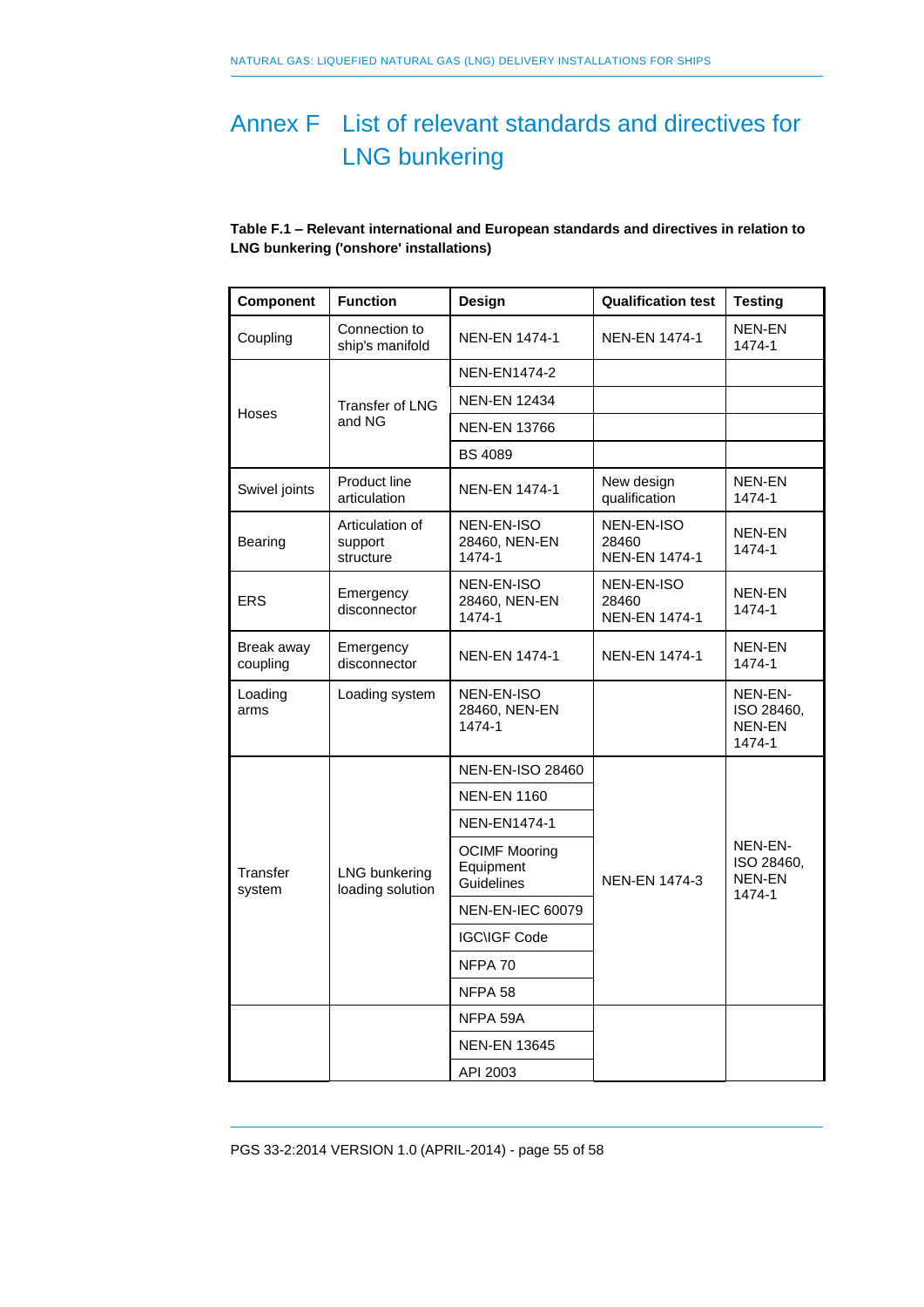|  | ISO/TS 16901 |  |
|--|--------------|--|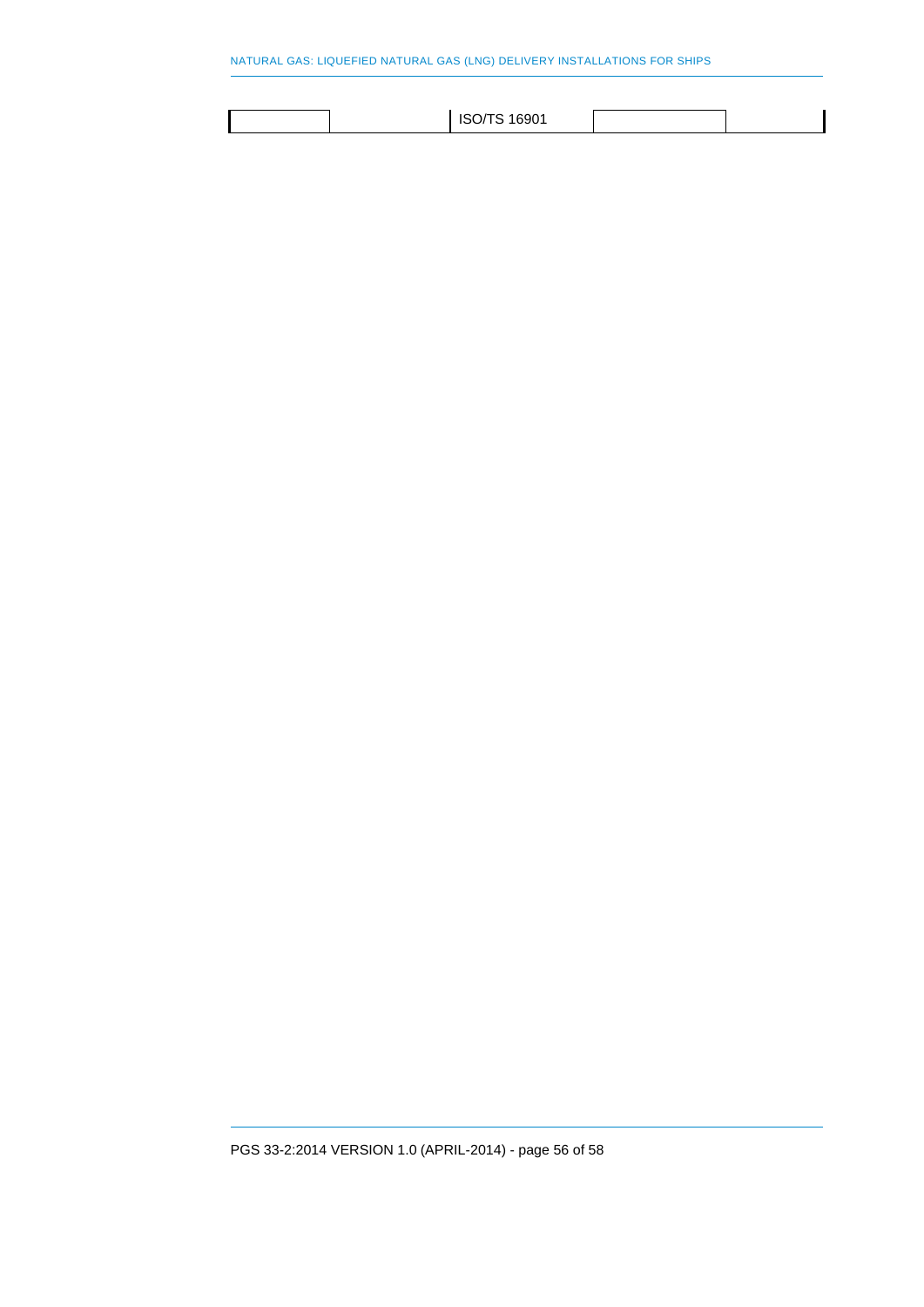## <span id="page-56-0"></span>Annex G Bibliography

- [1] API 2003, *Protection Against Ignitions Arising Out of Static, Lightning, and Stray Currents*
- [2] *LNG Bunkering: Truck to ship, Port of Rotterdam* (in preparation)
- [3] NFPA 58, *Liquefied Petroleum Gas Code*
- [4] NFPA 59A, *Standard for the Production, Storage, and Handling of Liquefied Natural Gas (LNG)*
- [5] NFPA 70, *National Electrical Code*
- [6] OCIMF, *Mooring Equipment Guidelines*